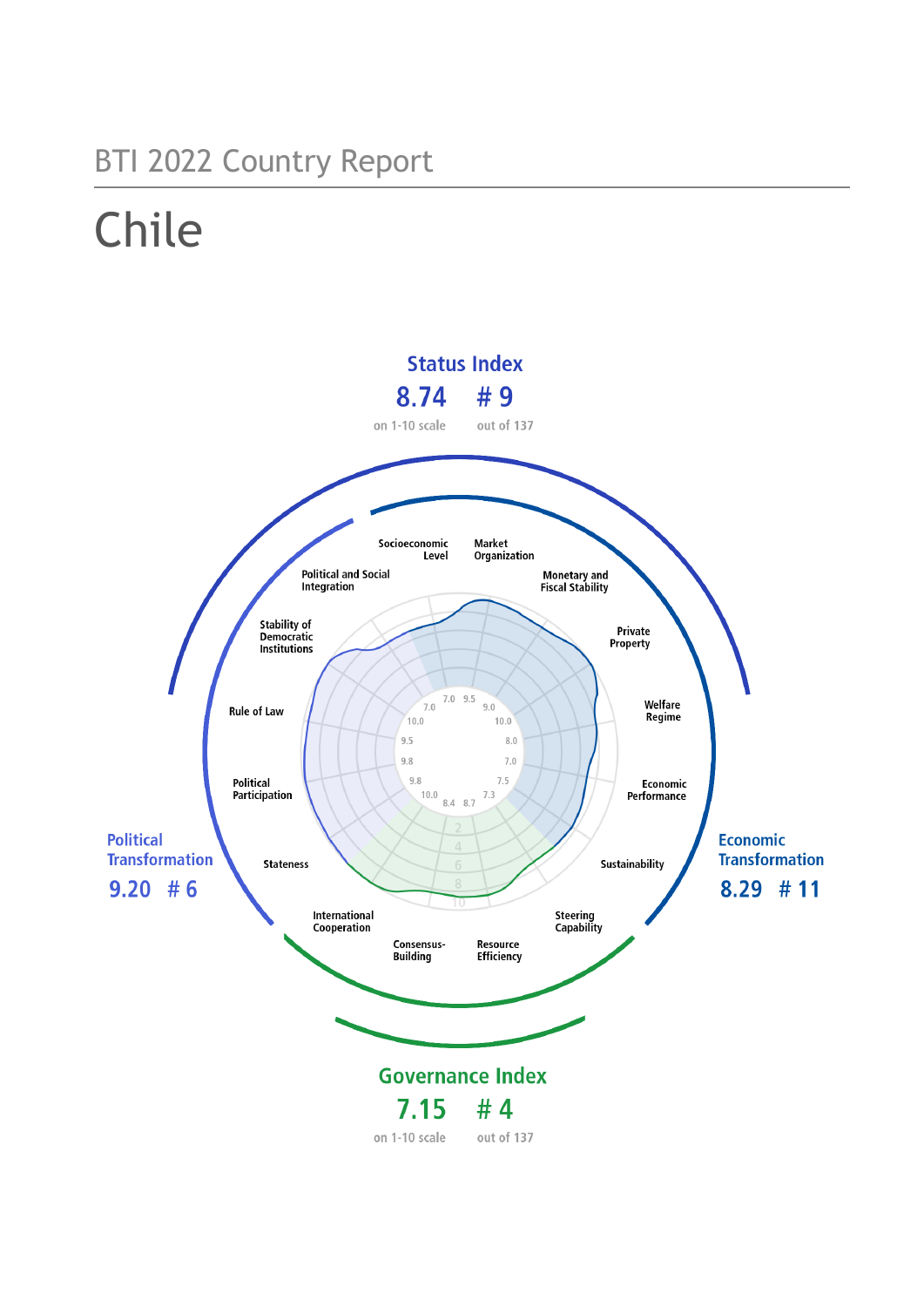This report is part of the **Bertelsmann Stiftung's Transformation Index (BTI) 2022**. It covers the period from February 1, 2019 to January 31, 2021. The BTI assesses the transformation toward democracy and a market economy as well as the quality of governance in 137 countries. More on the BTI at [https://www.bti-project.org.](https://www.bti-project.org/)

Please cite as follows: Bertelsmann Stiftung, BTI 2022 Country Report — Chile. Gütersloh: Bertelsmann Stiftung, 2022.

This work is licensed under a **Creative Commons Attribution 4.0 International License**.

#### **Contact**

Bertelsmann Stiftung Carl-Bertelsmann-Strasse 256 33111 Gütersloh Germany

**Sabine Donner** Phone +49 5241 81 81501 sabine.donner@bertelsmann-stiftung.de

**Hauke Hartmann** Phone +49 5241 81 81389 hauke.hartmann@bertelsmann-stiftung.de

**Claudia Härterich** Phone +49 5241 81 81263 claudia.haerterich@bertelsmann-stiftung.de

#### **Sabine Steinkamp** Phone +49 5241 81 81507 sabine.steinkamp@bertelsmann-stiftung.de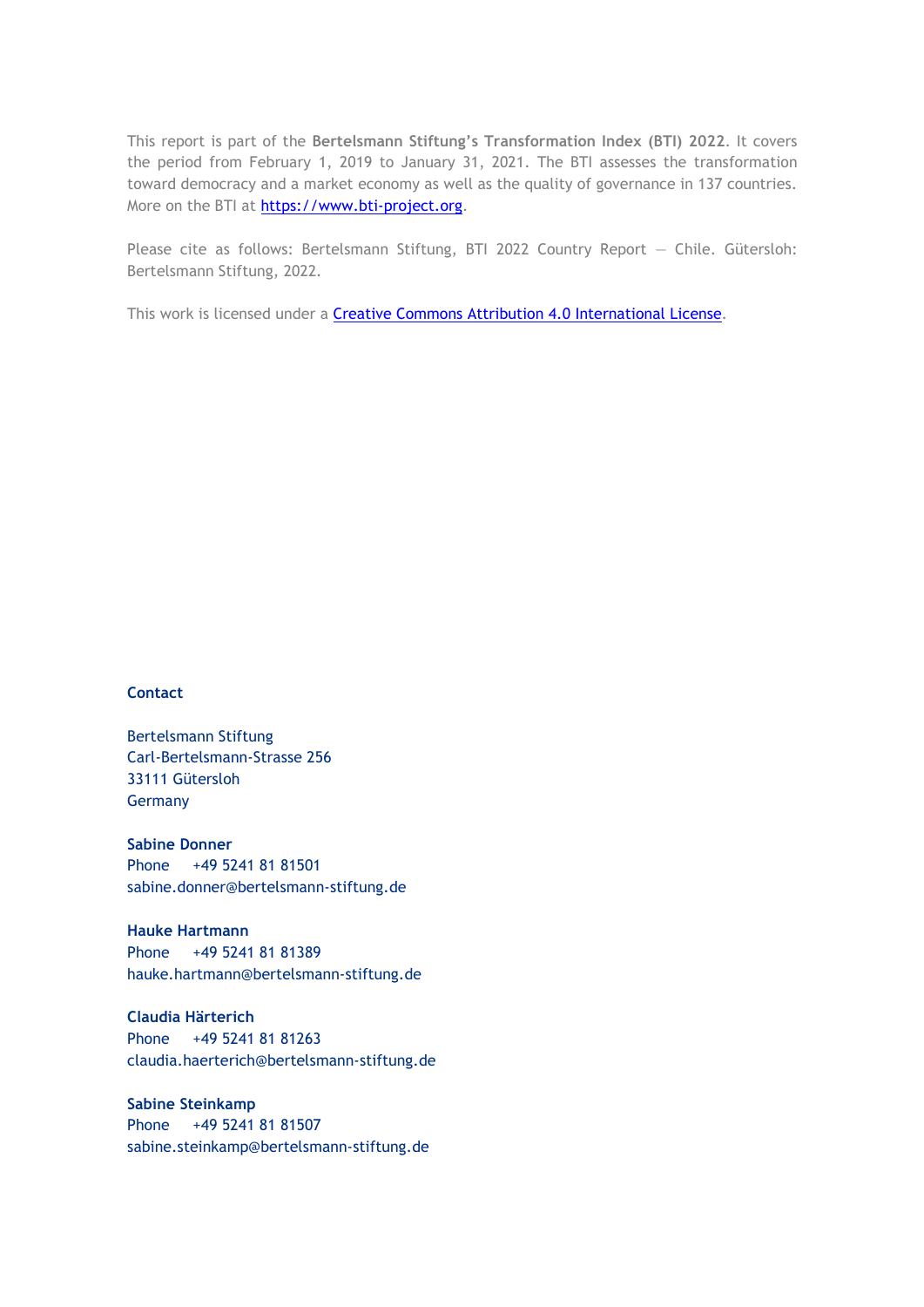#### **Key Indicators**

| Population               | M      | 19.1 | HDI                            | 0.851 | GDP p.c., PPP                | 25068 |
|--------------------------|--------|------|--------------------------------|-------|------------------------------|-------|
| Pop. growth <sup>1</sup> | % p.a. | 0.9  | HDI rank of 189                | 43    | Gini Index                   | 44.4  |
| Life expectancy          | vears  | 80.2 | UN Education Index             | 0.810 | $\%$<br>Poverty <sup>3</sup> | 0.7   |
| Urban population %       |        | 87.7 | Gender inequality <sup>2</sup> | 0.247 | Aid per capita $\sqrt{5}$    |       |
|                          |        |      |                                |       |                              |       |

Sources (as of December 2021): The World Bank, World Development Indicators 2021 | UNDP, Human Development Report 2020. Footnotes: (1) Average annual growth rate. (2) Gender Inequality Index (GII). (3) Percentage of population living on less than \$3.20 a day at 2011 international prices.

## Executive Summary

In March 2018, the center-right Sebastián Piñera administration came into power with a mandate based on the resumption of economic growth, which Chileans remembered as the main achievement of his first administration  $(2010 - 2014)$ . However, after 18 months of disappointing job growth, the public mood had darkened. On October 18, 2019, after a week of protests regarding a 4% hike in the Santiago Metro system fare, violence erupted in metro stations and quickly spilled into the streets. In the following weeks, protests that in some cases included burning and looting were widespread throughout the country. Nonetheless, on October 25, a record-setting millionstrong peaceful protest in Santiago signaled unequivocal public support for what was dubbed "the social outburst." Leaderless and agenda-less, the key theme expressed in the protests was a demand for "dignity." Chile's whole economic and political model since the return to democracy, and its entire political class, seemed indicted.

To date, however, it is unclear how deeply Chile's transformation process has been disrupted. A first view holds that the outbreak primarily expresses a demand by most of the population for better economic and social conditions, implying reforms that merely correct some imbalances. A second view points to a crisis of political representation – that is, a wide gap between the political class and the demands of the population, leaving the space for massive demonstrations that escaped the control of the political system. A third view points still further to a much deeper disruption and cultural change, which means that the outbreak is a rebellion by broad sectors against the entire socioeconomic model, seen as characterized by a logic of inequality that grants many privileges to a small sector while the "people" are mostly excluded.

Amidst a situation that seemed to be spiraling out of control, Congress reached a historic agreement for a referendum on the 1980 constitution. In October 2020, 78% of Chileans voted for a new constitution, with 80% voting that it should be written by a convention convened for that purpose (elections for the convention were held in May 2021). Crucially, the convention will need a two-thirds majority to approve any article of the new constitution, making it hard for any single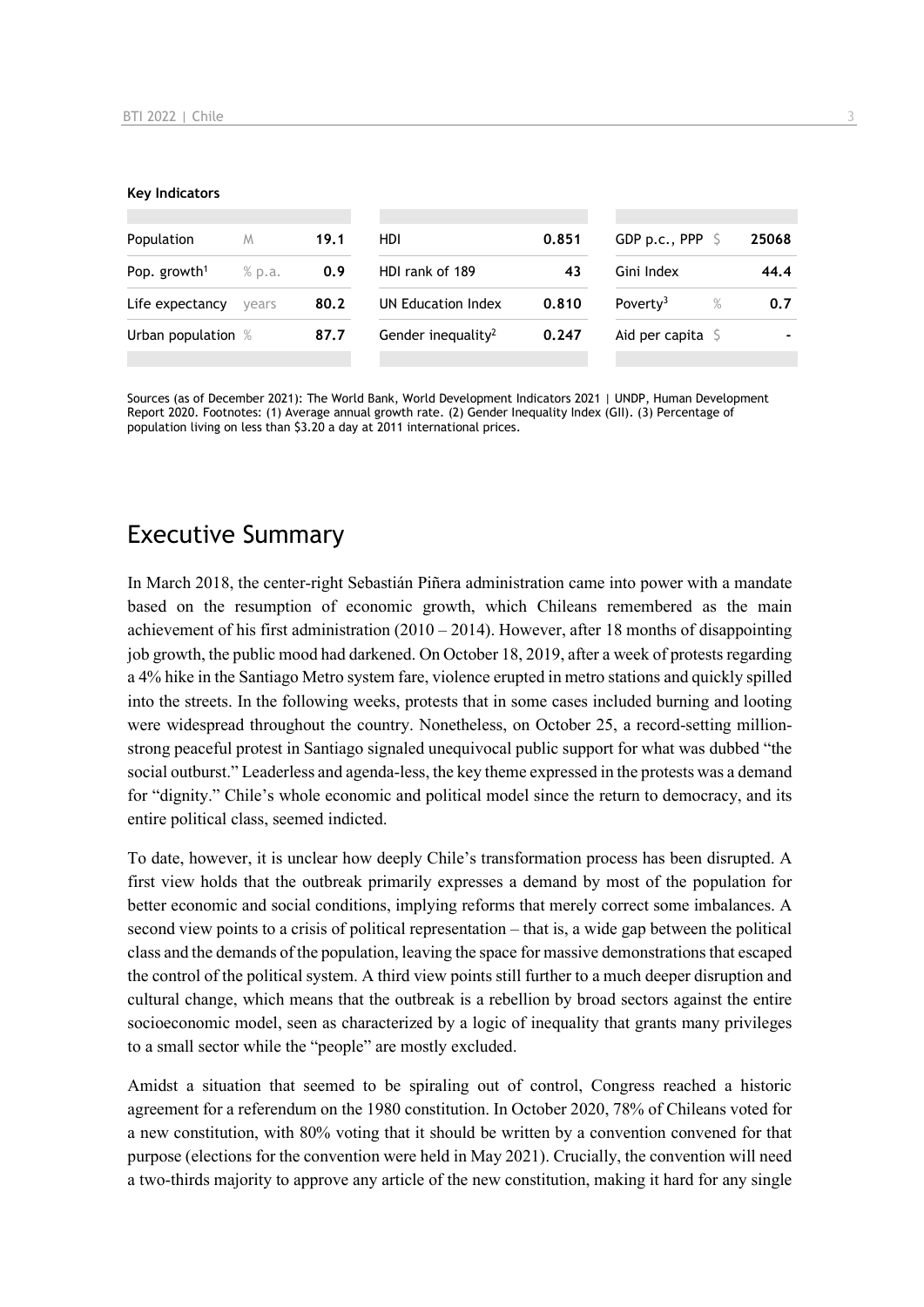political sector to impose its views. Thus, the only certainty in Chilean politics is that the old certainties that have guided Chile since 1990 have vanished, and that the tasks of finding consensus and building legitimacy for common political, economic and social rules must begin anew.

Protests and political effervescence subsided only with the first coronavirus cases in March 2020. Chile was hard-hit by the pandemic during the southern winter; by the end of the year, excess mortality was about 17%, similar to that in the United Kingdom. Schools closed all year, and joblessness soared amidst a system of localized lockdowns. Most Chileans' evaluation of the government's pandemic response was negative, with a similar judgment applied to the government's efforts to protect people's incomes. Though Congress approved a \$12 billion package to deal with the pandemic in June 2020, and most people have received some government help, it did not come with the swiftness or generosity that people demanded. In response, Congress passed a provision allowing citizens to make a one-off withdrawal of 10% of their individual pension-account savings. Almost everyone took advantage of the offer, for a total withdrawal of around \$35 billion, dwarfing the fiscal package and inflicting substantial damage on future pensions. After a 6% drop in GDP in 2020 and a worrying increase in COVID-19 cases in January 2021, the government was confident that its large and diversified portfolio of vaccine contracts would enable it to vaccinate 80% of the adult population by June 2021, putting the country on a fast track to recovery.

## History and Characteristics of Transformation

Chile's recent history is deeply marked by the dictatorship of General Augusto Pinochet (1973 – 1990), which was characterized by grave, systematic human rights violations. The socioeconomic model imposed was characterized by radical economic liberalism, with the state withdrawing from its dominant role, not only in markets but also in terms of social policy. In 1980, Pinochet introduced a constitution that provided the institutional basis for his socioeconomic model, but that also provided a framework that allowed a democratic opposition to organize and eventually defeat him in a 1988 plebiscite. Free presidential and parliamentary elections were held in 1989, which the candidate for the center-left Concertación coalition, Christian Democrat Patricio Aylwin, won.

From 1989 to 2005, the Concertación won all elections. The Aylwin government (1990 – 1994) avoided a relapse into authoritarianism, achieved economic stability and reduced poverty. It also established the Commission on Truth and Reconciliation to clarify the number of people murdered or "disappeared" under the military regime. Each of the Concertación governments – successively led by Christian Democrat Eduardo Frei Ruiz-Tagle (1994 – 2000) and socialists Ricardo Lagos  $(2000 - 2006)$  and Michelle Bachelet  $(2006 - 2010)$  – consistently followed this agenda and sought to combine market-based economic growth, political and economic openness to the world, and social inclusion through higher funding for education, housing, health care and pensions. Between 1990 and 2010, Chile's income per capita grew at a remarkably fast pace, which caused poverty rates to plummet and social indicators to improve dramatically, while transforming the country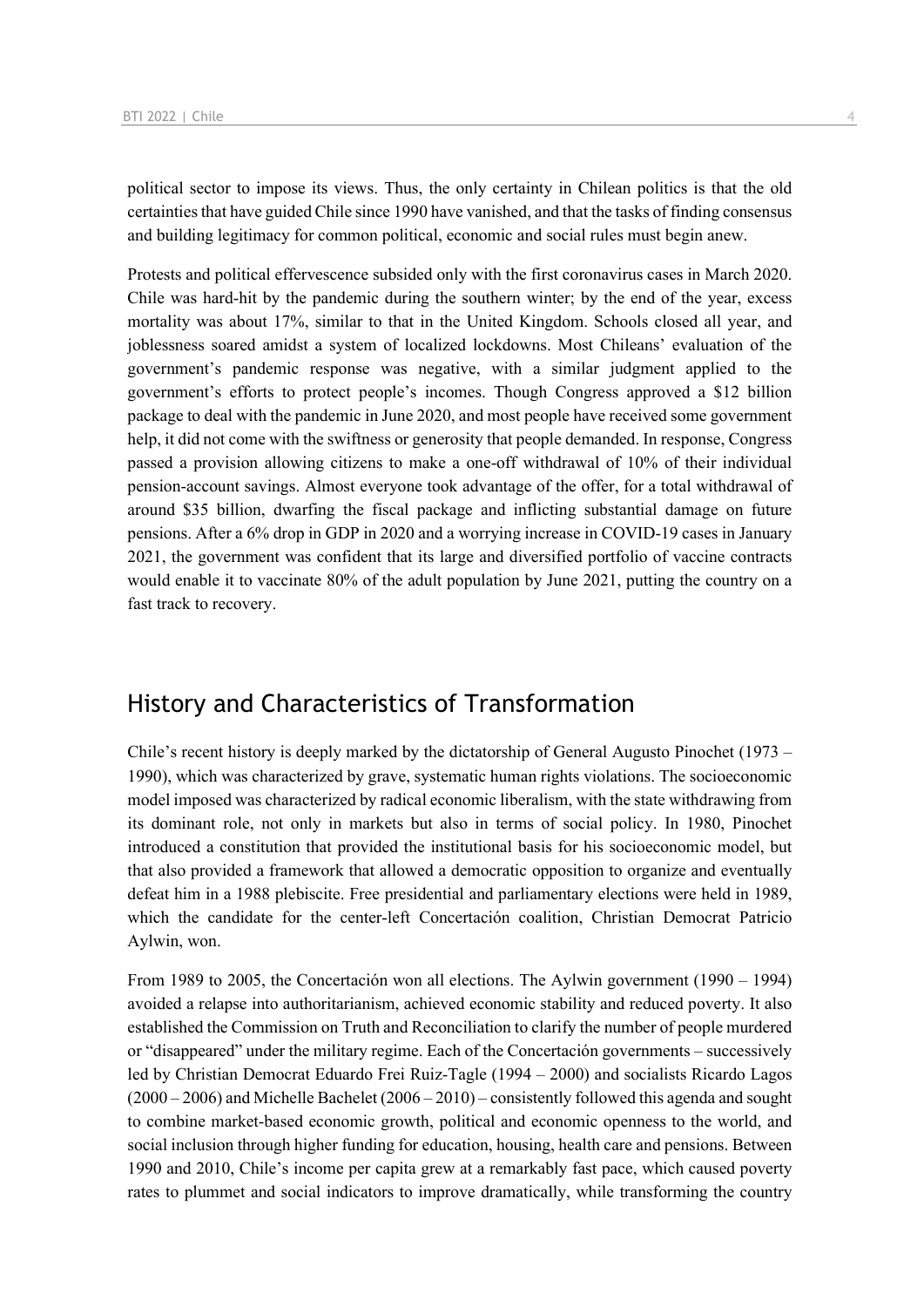from a largely peasant and working-class society into a largely middle-class society. Citizens became more empowered, increasingly viewing themselves as rights-holders, as democracy was consolidated and deepened. A major constitutional reform removed the last authoritarian enclaves in 2005. Nevertheless, citizens also felt increasingly alienated from political parties, and electoral participation rates declined steadily and significantly over time.

In 2009, the political right won the presidency for the first time since 1958 with the triumph of Sebastián Piñera from the Alliance for Chile coalition. The Piñera government largely maintained the economic and social policies of previous governments. Nonetheless, in 2011, Chile witnessed a historic surge in protests organized by university students demanding free higher education and a thorough de-marketization of the education sector. The student mobilizations had the effect of causing a leftward shift in the Concertación, as it sought to distance itself from the right and to identify with the students' demands. The Concertación subsequently became the New Majority (Nueva Mayoría) through the inclusion of the Communist Party. Despite abstention rates exceeding 50%, the Nueva Mayoría's electoral success in 2013 gave the coalition a majority in both houses of Congress and returned Bachelet to power. Her government promised tax reform, educational reform and a new constitution to combat inequality. Though her government delivered on its promises (except on that of a new constitution), and also passed important labor, electoral and anti-corruption legislation, her government quickly became unpopular, as economic growth decelerated following declining copper prices and falling business confidence. In March 2018, Piñera returned to the presidency after decisively winning the presidential runoff vote against the continuity candidate, promising instead renewed economic growth.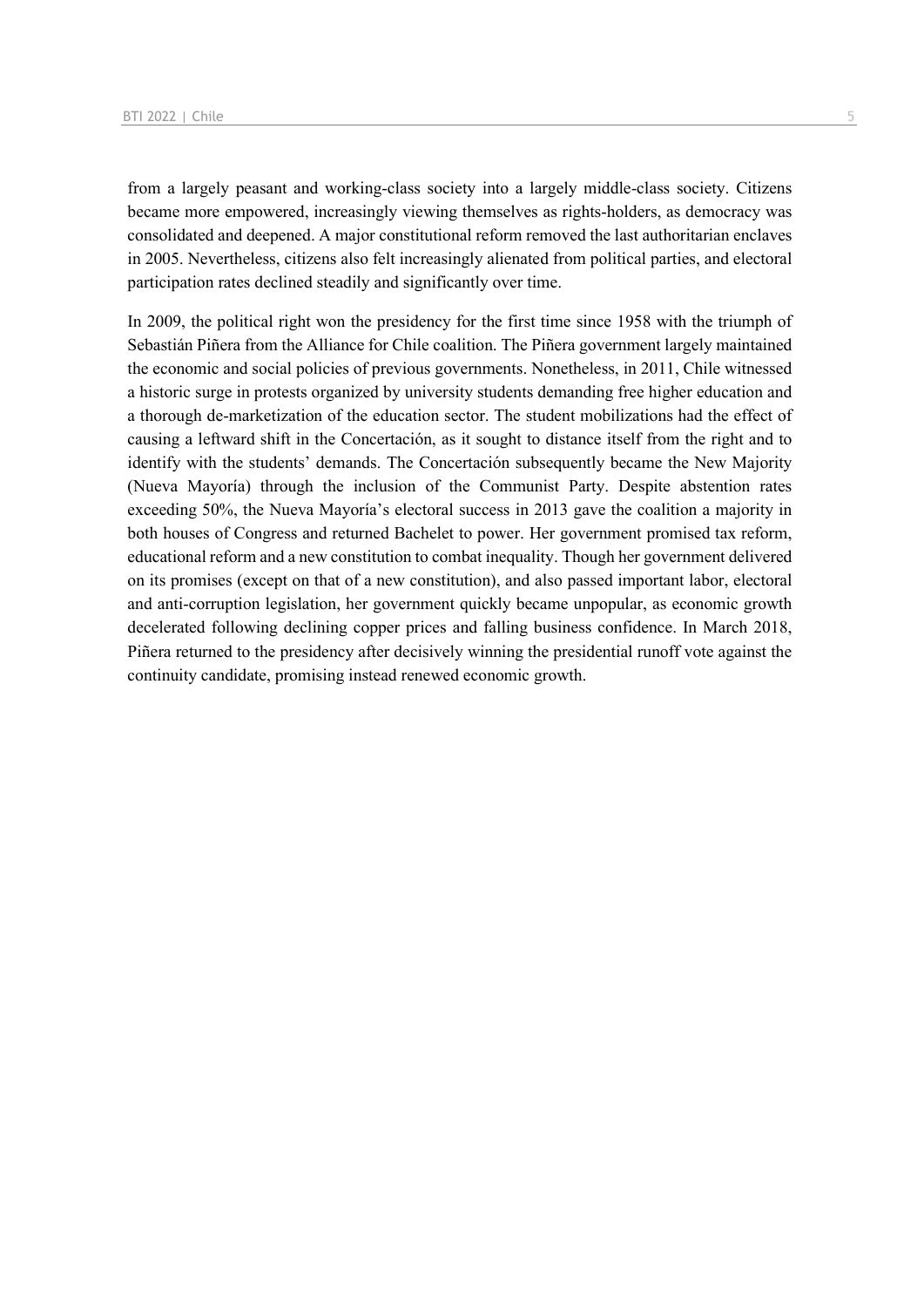The BTI combines text analysis and numerical assessments. The score for each question is provided below its respective title. The scale ranges from 1 (worst) to 10 (best).

## Transformation Status

## I. Political Transformation

#### **1 | Stateness**

In principle, the Chilean state has the unquestioned monopoly of the use of force throughout the entire territory. The state's authority to enforce laws is uncontested.

Nonetheless, one relevant challenge to this authority comes from small groups linked to claims for land and sometimes political autonomy for the Mapuche indigenous communities in southern Chile. Over the last decade, incidents have increased in frequency and violence as these groups have supplemented a strategy of land occupation with arson attacks on property, the use of roadblocks to ambush travelers and extortion of local producers. More than 300 violent incidents were reported in both 2018 and 2019. Attacks, which now often include gunfire, usually occur in rural and sparsely populated locations, and most go unsolved by the police. Logging trucks are the most common targets of arson attacks; May 2020 was the first time a truck driver was killed. Targets have also included machinery, inhabited and uninhabited houses, community centers, farm buildings and schools as well as religious temples. In some areas, loggers and farmers claim they are being asked to cede part of their harvest in exchange for not having their trees or fields burned (this has happened to more than 60% of farmers in the Malleco province, according to one of this community's leaders). The conflict has spread from the Araucanía into neighboring regions in recent years, particularly Bio-Bio to the north. However, zones of conflict constitute non-connected pockets amidst the generally peaceful territory.

Violent groups cannot usually contest police firepower, as their weaponry and numbers are limited. However, a significant exception occurred in January 2021 when a large anti-drug operation entered the Temucuicui indigenous community, which is known for its demands of complete autonomy from the Chilean state. One policeman was shot dead, and 11 were injured. After the incursion, Temucuicui leaders announced they would create an internal police force because they did not want the national police entering their community. More generally, the police claim to have been attacked 167 times in the Araucanía region between 2012 and October 2020. Another policeman was shot dead in an attack on a police patrol in August 2020.

#### Question Score

Monopoly on the use of force  $\Omega$  $\frac{22}{10}$  $\frac{106}{6}$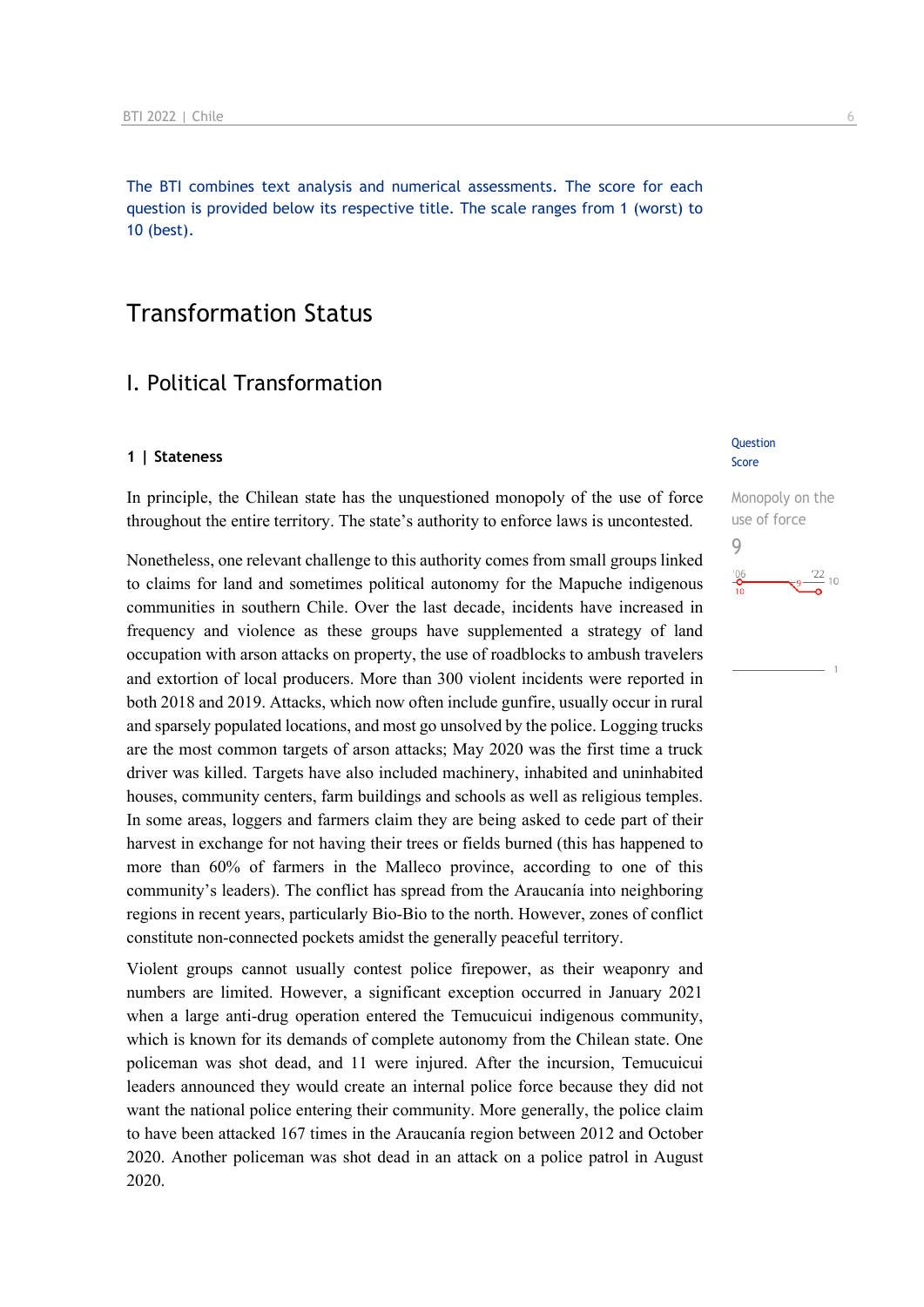Finally, drug gangs in poorer parts of Santiago have increased their firepower, and during 2020 there was a noticeable increase in violent fights and homicides between rival gangs over territory. Police tend to enter these areas only for specific reasons. During the 2019 social unrest, police stations across the country, but particularly in the poorer parts of Santiago, were regularly attacked by large groups of people (sometimes in the hundreds). A total of 350 such attacks were reported in the first three months after the protests began, and 585 over the full year after it. Some of those attacks included gunfire, and some analysts believe many of these were linked to local drug gangs.

The definition of citizenship and the question of who qualifies as a citizen are not politically relevant issues. Every citizen has the same civic rights, and individuals enjoy the right to acquire citizenship without discrimination. Every group in society, including most indigenous people (about 12% of the population), generally accepts the legitimacy of the nation-state. Nonetheless, a future issue of contention will be whether the state redefines itself as multicultural and plurinational, as some Mapuche leaders and intellectuals claim is necessary for their recognition. This issue will feature prominently in the Constituent Convention's deliberations during 2021, which reserved 17 seats (out of 155) for indigenous leaders – itself an unprecedented measure.

Successive governments have sought to facilitate immigrants' access to state protection systems and bring about non-discrimination in the labor market. In December 2020, Congress approved a much-discussed new immigration bill, which replaces a 1975 law. The bill reaffirms immigrants' rights, including nondiscriminatory access to health care and education, but forbids visitors from changing status from tourist to worker without first leaving the country, and makes ex post legalization difficult for irregular immigrants. Foreigners with five years of continuous residence can vote in all elections and apply for Chilean nationality.

Chile is a secular state. Its legitimacy and legal order are defined without noteworthy reference to religious dogmas. Since 1925, the Catholic Church has been separated from the state, and since 1999 laws have given equal opportunities and rights to churches and religious organizations other than the Catholic Church.

Until some years ago, the Catholic Church successfully exerted great influence on various aspects of social life relating to sexuality and reproduction, divorce, health care and education. This included attempts to modify or stop the formulation and promulgation of laws. But an accelerated decline in Catholicism among the population at large (from an affiliation rate of 70% in 2006 to 45% in 2019), together with public awareness of many cases of sexual abuse by influential priests, decreased support for the Church and removed much of its effectiveness as a lobbyist. The passage of a civil unions bill in 2015, and of a bill that partially legalizes abortion in

State identity 10  $\frac{106}{2}$  $\frac{22}{2}$  10

No interference of religious dogmas 10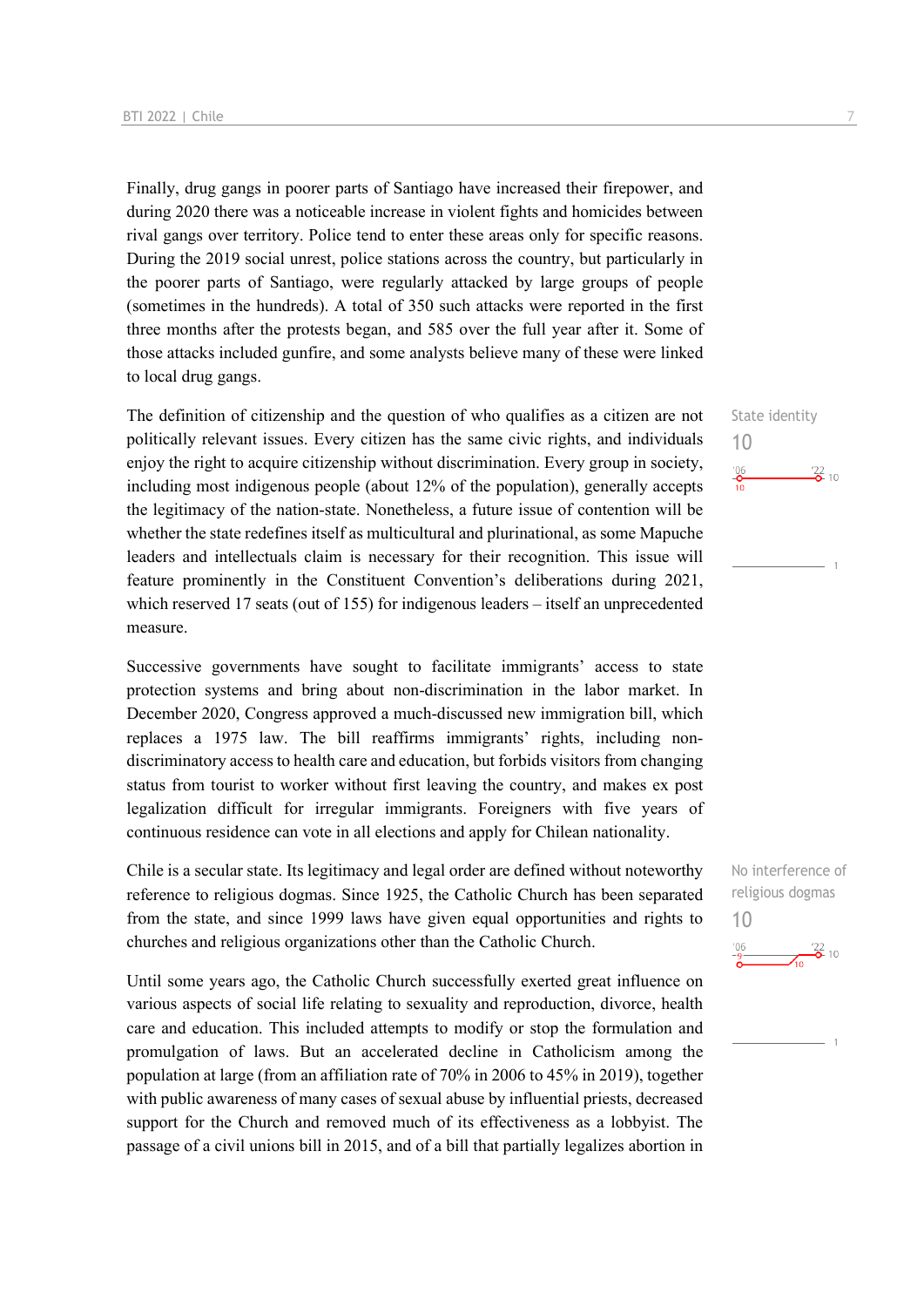2017, confirmed its diminished clout. Thus, the Catholic Church's role is now equivalent to that of any other important pressure group.

While religious dogmas are not usually invoked to defend specific moral positions, evangelical churches, which are dogmatic in this sense, have grown in influence and lobbying power over time, but have so far failed to block reforms. About 18% of Chileans identify as evangelicals.

The Chilean state has a differentiated and well-developed administrative structure throughout the entire country. In most cases, this goes beyond merely basic functions, and successfully serves the country's development needs. Along with that of Brazil, Chile's civil service is usually considered as one of Latin America's most professionalized. In 2016, an important civil service law was passed that expanded and strengthened the meritocratic hiring of top personnel for civil service positions, and which in 2018 successfully constrained the incoming administration's scope for removing top civil servants hired under the previous administration.

As a highly centralized state, Chile's administration exhibits some inefficiencies that arise from a lack of funds, expertise or decision-making power at lower levels (e.g., fixing potholes requires municipalities to obtain funds and authorization from the relevant regional governments). There are varying levels of management efficiency at the local level, but despite some evidence of clientelism and minor corruption, municipal administrations are relatively sound. Likewise, at least comparatively, public institutions are relatively efficient and honest. Survey evidence shows that Chileans are very rarely asked for bribes by public officials. Citizens have nearuniversal access to basic services such as water and sanitation. The tax service is modern and highly efficient, street-level policemen are mostly trusted by the public, and the public health care system, though resource-strained, has been highly effective in covering the entire territory and in improving health outcomes even in poor, rural and indigenous areas. This has been borne out during the coronavirus pandemic, in which the health system showed high levels of centralized territorial coordination, personnel commitment and resource efficiency in absorbing vastly increased demand without collapsing.

Basic administration 10 $^{106}_{\bullet}$  $\frac{22}{2}$  10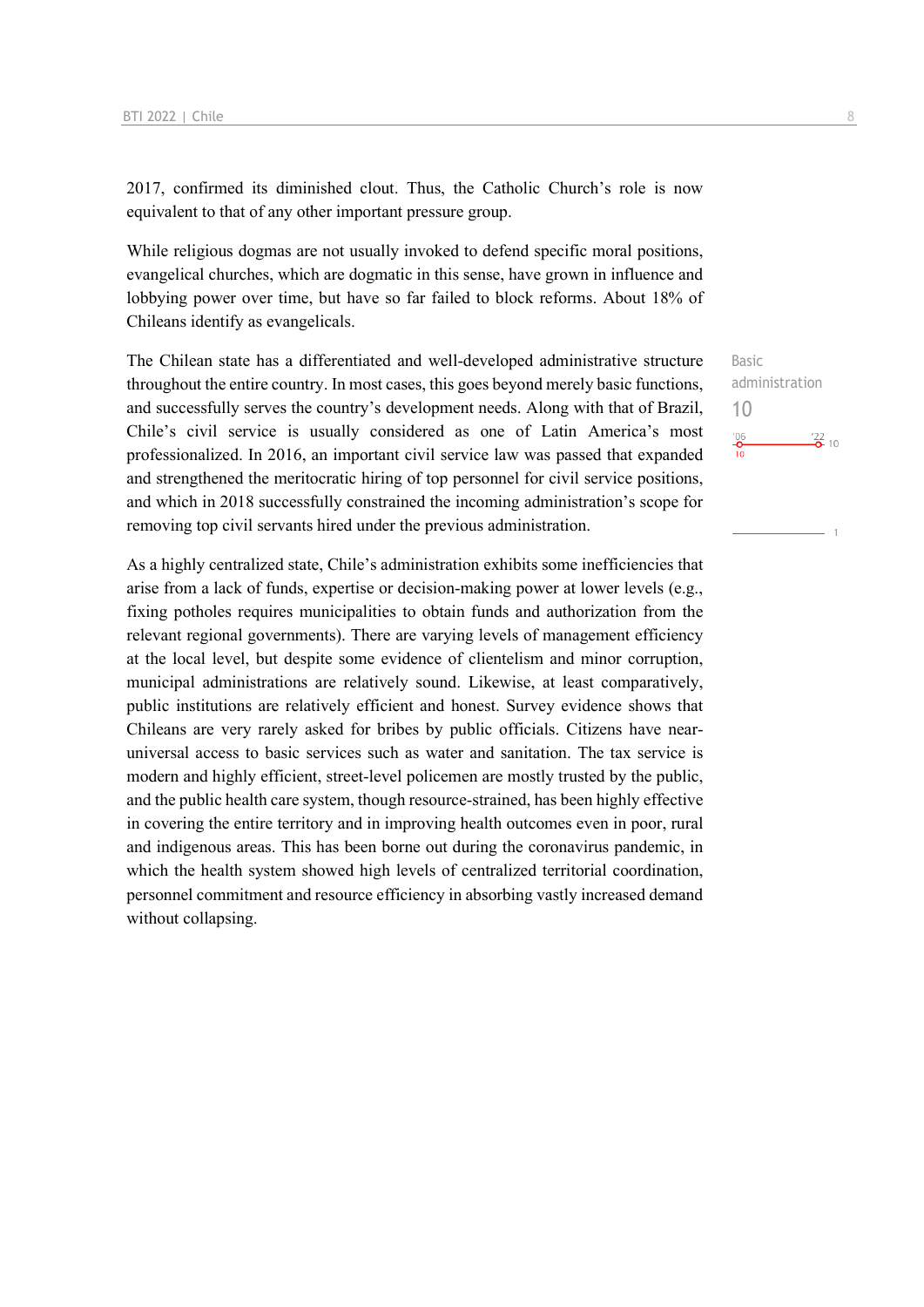#### **2 | Political Participation**

All elections – including the latest presidential, parliamentary and regional elections in 2017

– are held according to international standards; universal suffrage with secret ballot is ensured. Vote-buying is not an issue. All elections are supervised by the Electoral Service, an autonomous organ of the state. In addition, there is a functioning system of electoral courts. The polling procedures, including vote counting, result verification and complaint resolution, are conducted in a transparent and impartial manner, and are accepted by all actors. All political parties and independents who meet the stated requirements may stand in elections. All of them have access to proportionally free advertising space on terrestrial television as well as public funding for part of their campaign expenses. In 2015, important reforms improved the fairness of elections by enhancing the proportionality of the system used to elect Congress, tightening the rules regarding campaign financing, increasing access to public funding for all parties and candidates, and increasing the supervisory powers and constitutional autonomy of the Electoral Service.

In November 2019, all major political parties in Congress agreed on a referendum to ask Chileans whether to keep or abandon the 1980 constitution. The referendum was to take place in April 2020, but five weeks before the event it was postponed until October 2020 because of the pandemic. The decision was approved and legislated in Congress by all major political parties and was supported by the population. The referendum took place as rescheduled in October 2020, and the Electoral Service's efficient organization of the event was widely praised, as sanitary measures were enforced even amidst conditions of relatively high turnout. The result was known just two hours after polling stations had closed and was universally accepted aslegitimate.

The effective power to govern by the democratically elected political representatives – a key issue in Chilean democracy, given the powerful role of the military in the aftermath of the Pinochet regime – has been guaranteed since the 2005 constitutional reforms. Moreover, in 2019, a Pinochet-era law that reserved income derived from state-owned copper mines for the armed forces was replaced by a law that brings the allocation of defense funds under the full control of Congress.

There are no veto powers any more as such, notwithstanding the strength of some key pressure groups. Some conglomerates in the economy enjoy a considerable concentration of economic power, but certainly not veto power, as their influence has weakened substantially in recent years – and even more so after the country's October 2019 social uprising.

A more institutional limitation on the effective power to govern is the constitutional existence of supermajority quorums for the approval not just of constitutional Free and fair elections 10  $\frac{106}{8}$ <br> $\frac{9}{10}$ <br> $\frac{122}{10}$ <br>10

Effective power to govern 10 $\frac{122}{10}$  10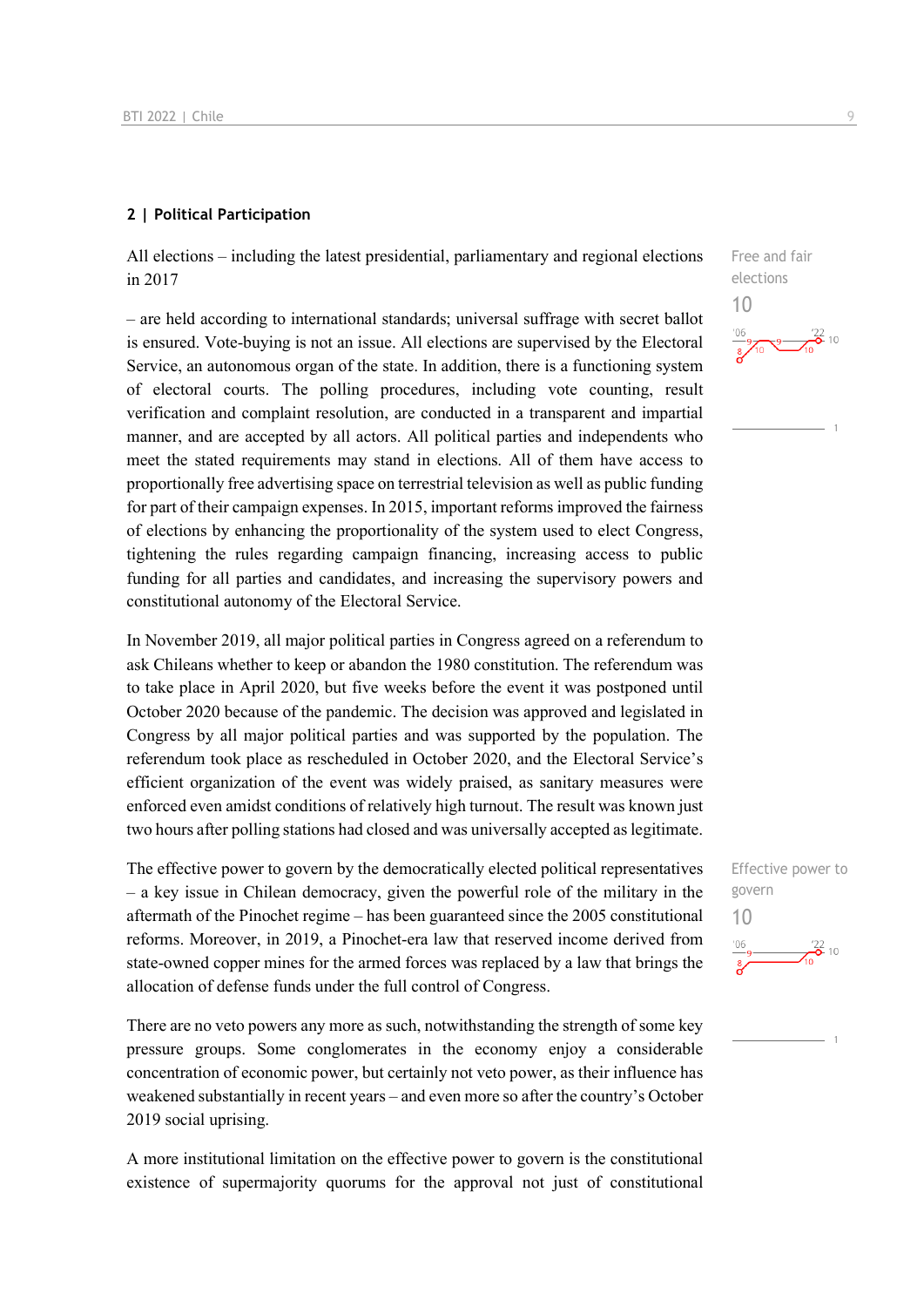reforms, but also of substantial amounts of ordinary legislation. This difficulty is compounded by the ex-ante and wide-ranging powers of the Constitutional Tribunal, which sometimes overrides Congress over important pieces of legislation. This issue is certain to come up during the constitutional convention's discussion in 2021.

Freedom of association and freedom of assembly have been constitutionally guaranteed and de facto nearly unrestricted since 1990. Over the last decade, a large array of social movements frequently and increasingly exercised their rights. Though in theory demonstrations do not need previous authorization, a 1983 decree requires demonstrators to notify the authorities two days in advance of their plans, which may be denied or rerouted by authorities if the demonstration intends to occupy hightraffic public spaces. As a U.N. Special Rapporteur for Chile reported in 2016, this constitutes a de facto authorization regime for demonstrations, even if governments have not in practice sought to use these rules politically. The main obstacle to free assembly is rather the excessive force with which Chile's national militarized police – the Carabineros – respond to demonstrations when these are unauthorized in the above sense, and particularly when they seek to interrupt traffic or begin to turn violent. The body's forceful methods, coupled with its high degree of autonomy from civil authorities, have for many years placed Carabineros in the spotlight for reform.

These problems were clearly highlighted in the wake of the October 2019 "social outburst," when massive protests broke out for weeks across the country. According to the Conflict Observatory (COES), the second semester of 2019 saw about 2,700 contentious actions take place, over 40% of which were violent. Though many protests were violent from the start, others became so due to the perceived brutality of the Carabineros themselves, resulting in the injury of about 11,000 people (including about 2,000 police officers) between October 18 and November 20. Many thousands were detained, often irrespectively of whether they had been engaged in acts of violence or not. In spite of numerous abuses, protests continued, and protestors often gained de facto control of key public spaces. In response, the government passed legislation in Congress criminalizing the forcible disruption of traffic and increasing penalties for looting.

Finally, the pandemic brought to a sudden halt the months of intense protest activity across the country. Even parties which had been sympathetic to protestors demanded strict lockdowns, which were adopted. A nightly curfew was also reimposed in April 2020 (one had been controversially put in place for about a week after the protests first began, in an attempt to control widespread looting). The curfew was still in place by January 2021, with the continued support of a majority of the population. Thus, though these sanitary restrictions limited protests, they were mostly not perceived as motivated by that reason. Protests nevertheless resumed before the October 2020 referendum, as lockdowns eased.

9

 $\frac{106}{10}$  $\frac{9}{10}$   $\frac{22}{9}$  10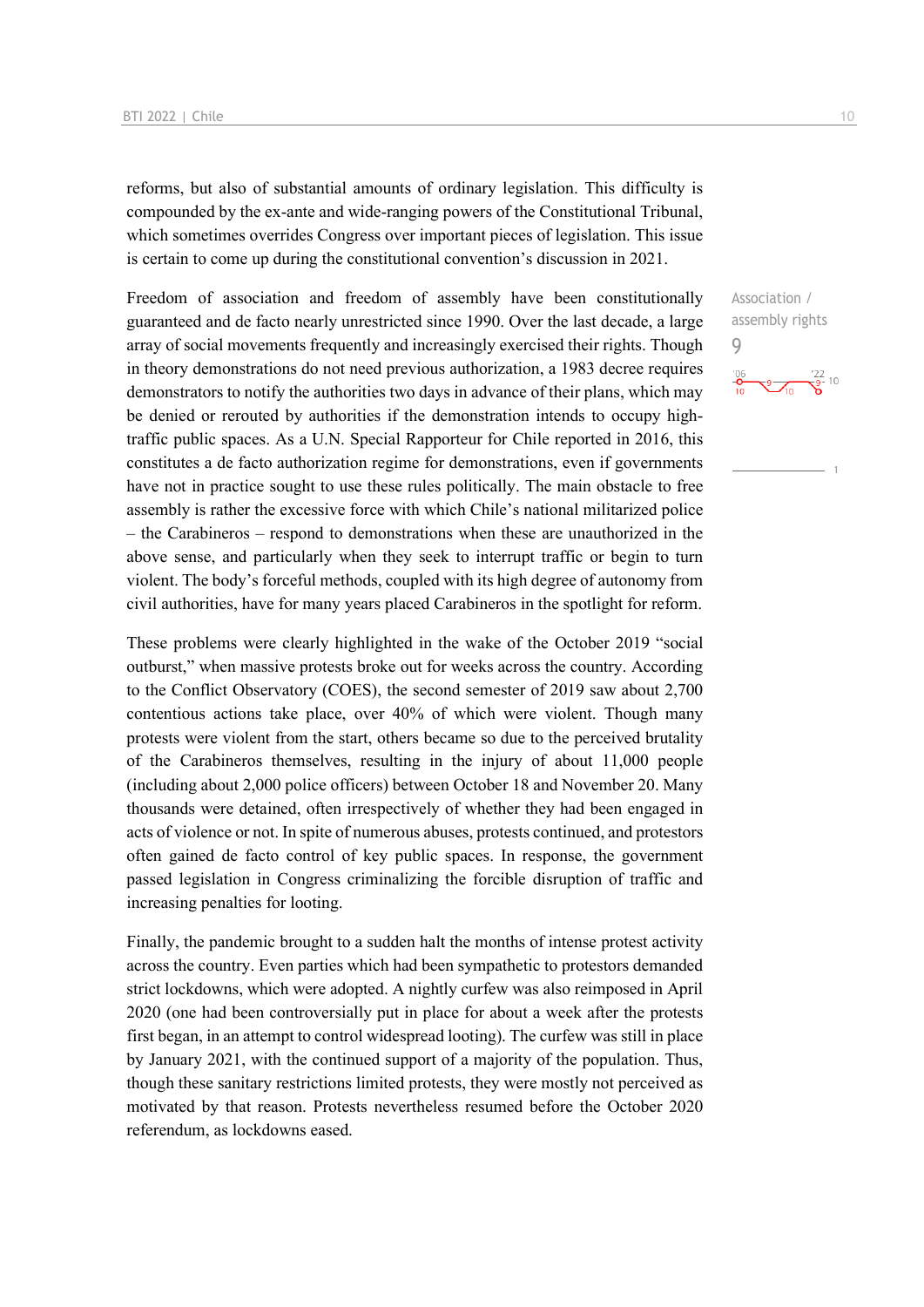Freedom of opinion and freedom of the press are constitutionally guaranteed and have been respected by all governments. There are no groups that threaten journalists. The scope of citizen access to information has been continually broadened over the years. In 2009, a transparency law gave citizens extensive rights to information on state institutions and is utilized often by both the press and private citizens. In 2014, the Lobby Law forced any public authority to report business meetings.

Media organizations cover sensitive issues and fulfill a highly useful watchdog role, unearthing scandals affecting politicians and state institutions. In recent years, for instance, they ran agenda-setting stories concerning a former president's son's influence peddling, corruption within the army, corruption within the national police force, and an illegal campaign donations scandal, among others. This role is valued by the public and is protected by courts. During the early months of the coronavirus pandemic, journalists were key in forcing the government to make its reporting of data regarding infections and deaths more transparent, and the press has played a key role in holding the government accountable for its management of the pandemic.

Though there is significant ownership concentration in newspapers by two groups linked to the economic and political right, in TV and radio the situation is much more varied, with important degrees of foreign ownership (and a major public TV channel). Moreover, online media outlets with widely varying political viewpoints have been increasingly influential. Indeed, during the Chilean protests, alternative online media (such as OPAL-Chile) dwarfed traditional media outlets with regard to the quantity of news shared online, as many people felt that traditional media actors were part of the not-to-be-trusted "establishment." Thus, the media landscape is sufficiently differentiated and allows for the airing of a wide range of opinions and viewpoints.

#### **3 | Rule of Law**

The constitution guarantees the separation of powers, and all actors comply with constitutional provisions. The various branches of government work independently and serve as a check on each other. The constitution is designed around a strong president that acts as a key co-legislator. However, a succession of constitutional reforms and a tradition of seeking agreements between parties (within and across political coalitions) have strengthened the role of Congress in the system of checks and balances. The current administration lacks a congressional majority and consequently must negotiate all its bills with opposition parties. The independence of the judiciary was strengthened during the first decade of the century. The autonomous Office of the Comptroller General serves as a further check on the actions of the executive. Finally, the Constitutional Tribunal has been another important independent control on legislation.

In mid-March 2020, the president invoked a state of constitutional exception – the "state of catastrophe and public calamity" – that allowed the government to restrict

Freedom of expression 10  $\frac{122}{10}$  10

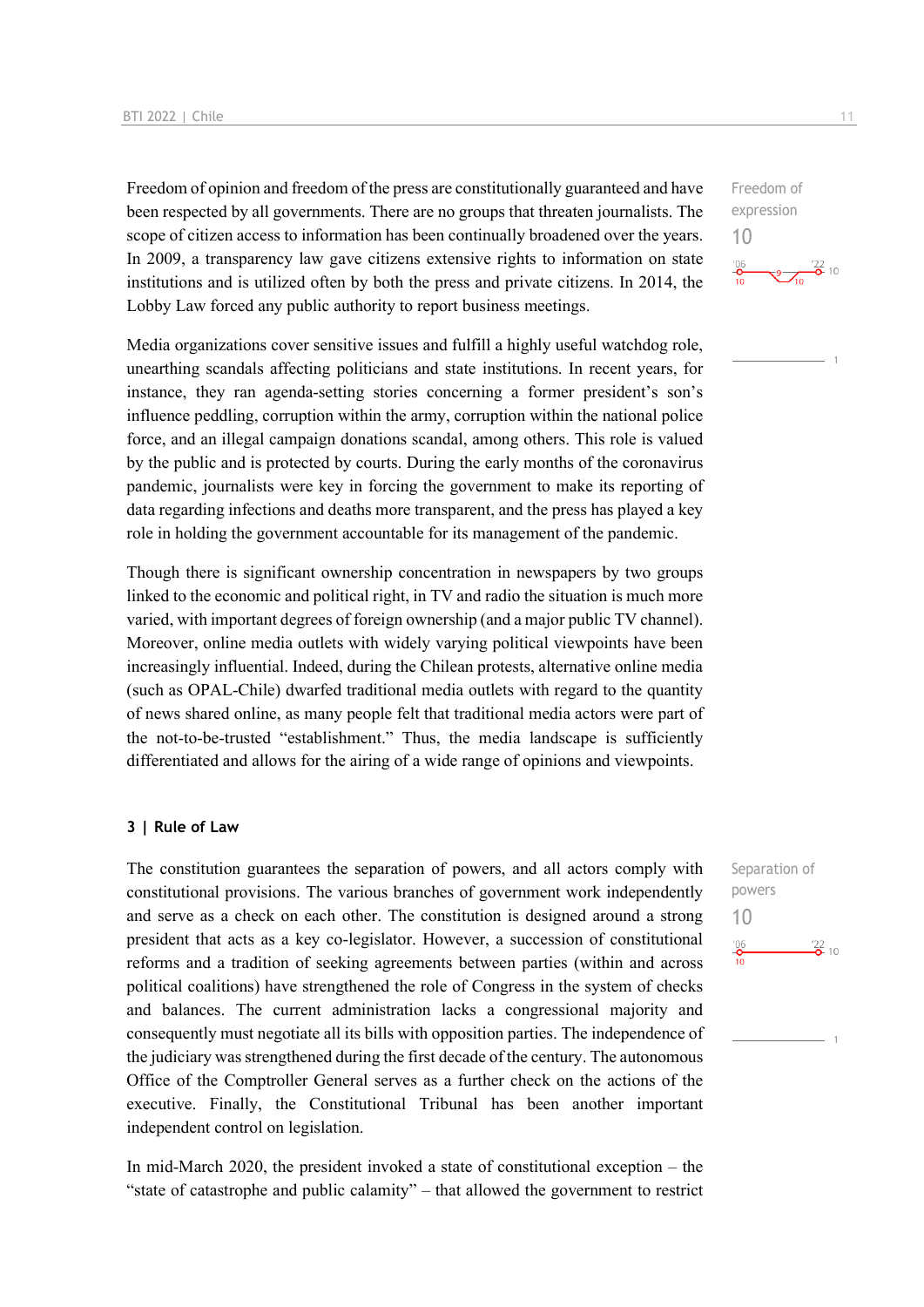free movement and some economic freedoms for up to a year. It additionally allowed the government to impose lockdowns and curfews, measures that have been supported by the population. Though Congress could have revoked the measure after 180 days, it did not do so, and as of the time of writing, it appeared likely to vote in favor of renewing the measures in March 2021. Thus, the constitutional measures taken, though drastic, adhered to legality and enjoyed a high degree of consensus.

Chile's judiciary is independent and performs its oversight functions appropriately. It is free from unconstitutional intervention by other institutions and mostly free from corruption. It is institutionally differentiated, and there are mechanisms for judicial review of legislative and executive acts. The Constitutional Tribunal is one of the most powerful such tribunals in the world in this regard. However, its nomination procedure has been called into question, as the Tribunal is increasingly seen as politicized; for instance, its current president was a top presidential advisor in the first Piñera administration (2010 – 2014), and three of its 10 members have previously held political office. Judicial performance and transparency increased with the reform of the penal code  $(2000 - 2005)$ , which introduced oral procedures, the Office of the Public Prosecutor and district attorneys, and strengthened the public defender. There are critics of the procedures for internal evaluations of the judiciary, and the transparency of its internal processes and judicial decisions. For instance, a recent academic study detected serious intertemporal inconsistencies in rulings by the Supreme Court and even by individual judges, some of whom appeared to randomly change their votes and opinions over time.

The judiciary has exhibited significant independence in upholding due process and in resisting public calls to impose harsher penalties on minor criminal offenders, which are popular with voters. The judiciary has also exhibited full independence in investigating and sentencing both citizens and state agents charged with offenses during the 2019 social revolt.

Abuse of office is generally prosecuted. Courts are usually diligent in investigating corruption. An embezzlement scandal within the army led in September 2018 to the sentencing of two former officers to 10 and 12 years in prison. In December 2020, in a new case, prosecutors announced they would charge 800 army officers and exofficers with fraud amounting to \$4 million.

The most notable recent case has involved the national police (Carabineros). In late 2016, prosecutors uncovered a complex and well-established scheme to divert police funds for the benefit of largely high-ranking officials. The amount stolen is estimated to be about \$40 million, a surprisingly high figure. Prosecutors charged 126 officers. Of these, 95 have already been sentenced in abridged trials in return for collaboration. The remaining 31, mostly higher-ranking officers, began a major and complex trial in September 2020 that is expected to last over a year. Some of the ringleaders may face up to 20 years in prison, and in one case, a possible life sentence.



Prosecution of office abuse 10 $\frac{22}{2}$  10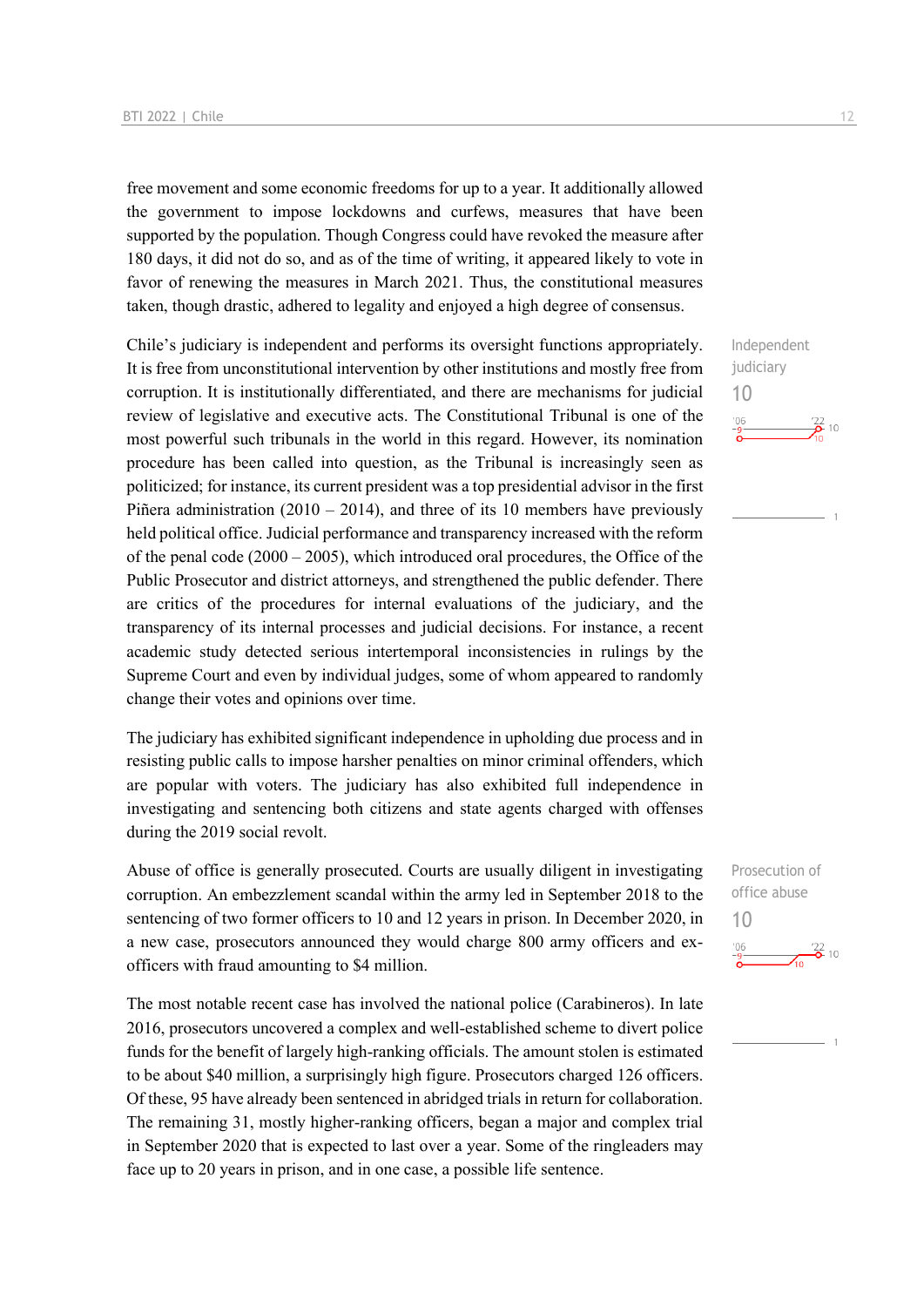Another major case in 2015 involved illegal campaign donations that involved politicians across the political spectrum, and in which the public and many analysts believe those involved were let off the hook too easily, as prosecutors or else tax authorities decided not to press key charges (though in most cases sentences would have been low regardless).

Nonetheless, in early 2021, two former members of Congress (a deputy and a senator) were found guilty of bribe-taking, and in the latter case, also of repeated fraud against the public purse. Both face up to 21 years in prison. A major fishing company was found guilty of bribing the former legislators. More generally, conflict-of-interest legislation has been progressively strengthened over the last five years, as have campaign financing laws and transparency requirements for officeholders.

Civil rights are guaranteed by the constitution and mostly respected by state institutions. Citizens are protected by mechanisms and institutions established to prosecute, punish and redress violations of their rights. Under normal circumstances, violations of civil rights are rare and mostly limited to specific cases of police abuse and unlawful coercion exercised by officials against persons deprived of liberty.

Nonetheless, in the months following the 2019 outbreak of protests, extensive and sometimes grave violations of civil and human rights took place. By October 2020, public prosecutors had received 8,827 complaints against state agents. Though many cases were still under investigation as of the time of writing, 75 officers had so far been charged with some crime, and of those, 25 were in prison awaiting trial, while one had already been sentenced. For its part, the Institute of Human Rights (INDH) had filed over 2,300 lawsuits against state agents for crimes against more than 2,800 victims, pertaining to over 4,000 separate acts of misconduct. About two-thirds of these acts were grouped into the categories of "beatings" or "shootings," the latter referring to the police's indiscriminate use of pellet shotguns against civilians, which led to hundreds of serious eye injuries. The list also included hundreds of other abuses, from death threats to sexual assaults. All specialized observers – such as the INDH, Human Rights Watch, Amnesty International and a U.N. special envoy – have concluded that police actions amounted to grave violations of human rights.

In addition to the protests and their consequences, other areas of concern are the ongoing predicament of abandoned minors in state custody, hundreds of which have died over the last 15 years in a situation a 2018 U.N. report called a "grave and systematic" violation of their human rights; the situation of prisoners, who are housed in (mostly) vastly overcrowded prisons and subject to maltreatment; and the antiterrorism law, which has mostly been used by governments in the Mapuche conflict for cases involving serious violence, and which does not guarantee due process.

Since 2012, a well-evaluated law has sought to avoid discrimination based on gender, sexual orientation, religion, ethnicity, race or any other kind of characteristic. There is also a special law, enacted in 2010, which has secured the rights of disabled people Civil rights

 $\frac{22}{10}$  10

8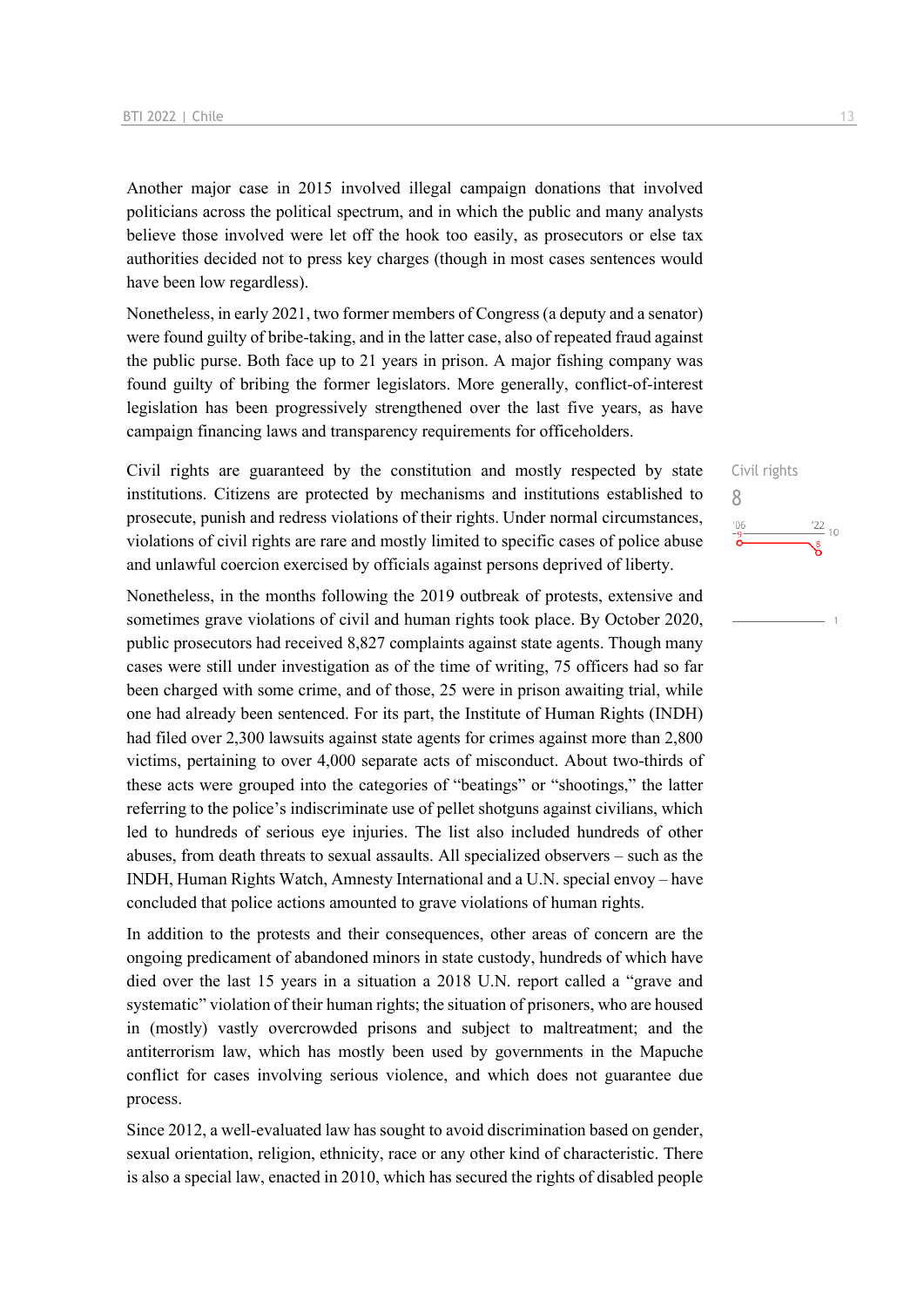and facilitated their increasing social inclusion. Access to the judicial system improved for the lower status social groups after the penal code reforms in 2005, but fully equitable access has yet to be achieved. A November 2016 law criminalized torture, helping to safeguard citizens from abuse by police and prison guards.

#### **4 | Stability of Democratic Institutions**

Chile's democratic institutions have been stable and well-functioning since the return to democracy in 1990, and have improved markedly over time as successive constitutional and legal reforms expanded their scope and stability, while eventually removing all remaining authoritarian enclaves. Generally speaking, the system of democratic institutions is well coordinated and operates according to legal procedures. When conflicts do arise, they are legally resolved, as when Congress recently approved a "one-off" constitutional pension reform that allegedly intruded on the president's constitutional powers of exclusive initiative over such matters. The dispute was resolved in the president's favor by the Constitutional Tribunal (TC), though in a maximally divided ruling that increased accusations that the TC was overly politicized. Another latent conflict is whether the Constitutional Tribunal or the Supreme Court has the final say over certain appeals for constitutional protection. Even though Chile is a highly centralized state, some reforms have also managed to deepen democracy at the local (municipal) level, and demands for more decentralization have significantly grown over time. In response, regional governors are due to be directly elected for the first time in 2021. However, their powers and resources will be very limited (and as yet are not entirely well-specified). This may produce friction between these elected governors and the central authorities.

All relevant political and social actors, including the military, accept Chile's democratic institutions and accept democratic means as the best way of solving controversies. This commitment was highlighted in the wake of the October 2019 social uprising, in which members of all relevant political parties – excepting the Communist Party, which has since joined the process – agreed to support a plebiscite on whether to maintain or replace the 1980 constitution (a long-desired goal of the political left). The parties also agreed on the rules of the ensuing constituent process. The constitutional convention's electoral rules were broadly agreed on, as was its carefully specified legal mandate to write a new constitution, but without being granted the power to alter the existing one or change current laws. The new constitution will need a quorum of two-thirds for each of its articles to be approved, thus requiring broad consensus within the convention. A final plebiscite will approve or reject the convention's proposed constitution, with the 1980 constitution remaining in place if it is rejected.

Performance of democratic institutions 10  $^{\prime}06$  $\frac{22}{2}$  10  $\frac{9}{60}$ 

Commitment to democratic institutions 10 $\frac{106}{10}$  $\frac{22}{2}$  10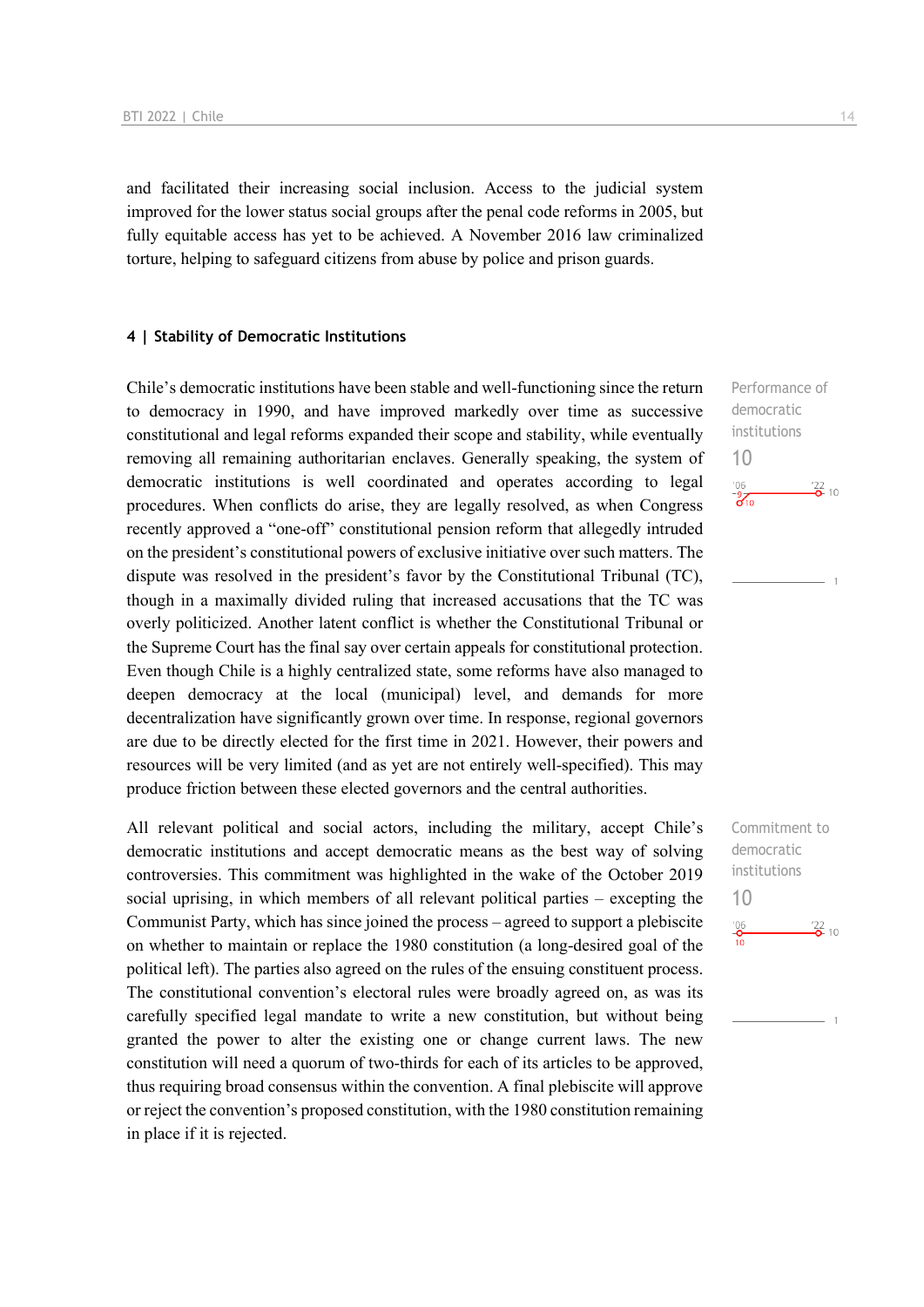Though the 2019 social revolt was not motivated by the dispute over the constitution, political actors eventually agreed on this process as a means of providing institutional channeling to an extremely broad, diffuse, violent and leaderless movement of discontent. In this sense, the proposed solution highlighted both the right's willingness to give up the 1980 constitution (which they had always defended) rather than resort to yet more repression of protests, and also the left's willingness to support an institutional solution rather than seeking to radicalize street protests or bring down the government.

#### **5 | Political and Social Integration**

Chilean parties are institutionalized, and a structured policymaking process emerges from their collective interaction. The party system is programmatically oriented along a clear left-right continuum. At the local level, however, parties engage in small-scale clientelist exchange of favors with voters, which allows individual politicians to build electoral bases that are independent of their parties and that give them considerable autonomy.

The Chilean party system has been undergoing significant change in recent years as Chileans have increasingly distanced themselves from parties. Party identification has dropped from around 80% of the electorate in 1990 to about 15% currently, as trust in parties and electoral turnout have plummeted. Both on the right and the left, new parties have sought to renew the system and bring back the electorate, but with limited success. Thus, in spite of a very diverse set of parties spanning the entire ideological spectrum, all competing intensely for people's votes, most citizens feel alienated from all of them, as they view parties more as self-serving instruments for politicians themselves than as vehicles representing Chileans' concerns. Moreover, since the October 2019 social uprising, the collective mood has been markedly antiparty. As a result, no political party or coalition clearly benefited from the uprising, leading to a plethora of independent candidates for the 2021 constitutional convention elections. In sum, the current system exhibits weak social roots, moderate but increasing polarization, low-to-moderate volatility and increasing fragmentation.

Chile has a wide variety of interest groups reflecting a broad range of social concerns, including NGOs and social movements, community organizations, trade unions, student and indigenous organizations, and professional associations. According to the Map of Civil Society Organizations, in 2020 there were approximately 214,000 active organizations of all types (including "apolitical" ones), more than half of which had been founded in the last decade. Especially in recent years, social movements organized in response to specific problems have shown new capacity, although some of them do not always show continuity over time. Nonetheless, beginning with the student mobilizations in 2011 and continuing with recent developments around social protests and the new constitution, there has been an increasing consolidation and networking of numerous protest movements, which are also increasingly counterbalancing established interest groups. Among the latter, business interests

Party system 6  $\frac{22}{10}$ 

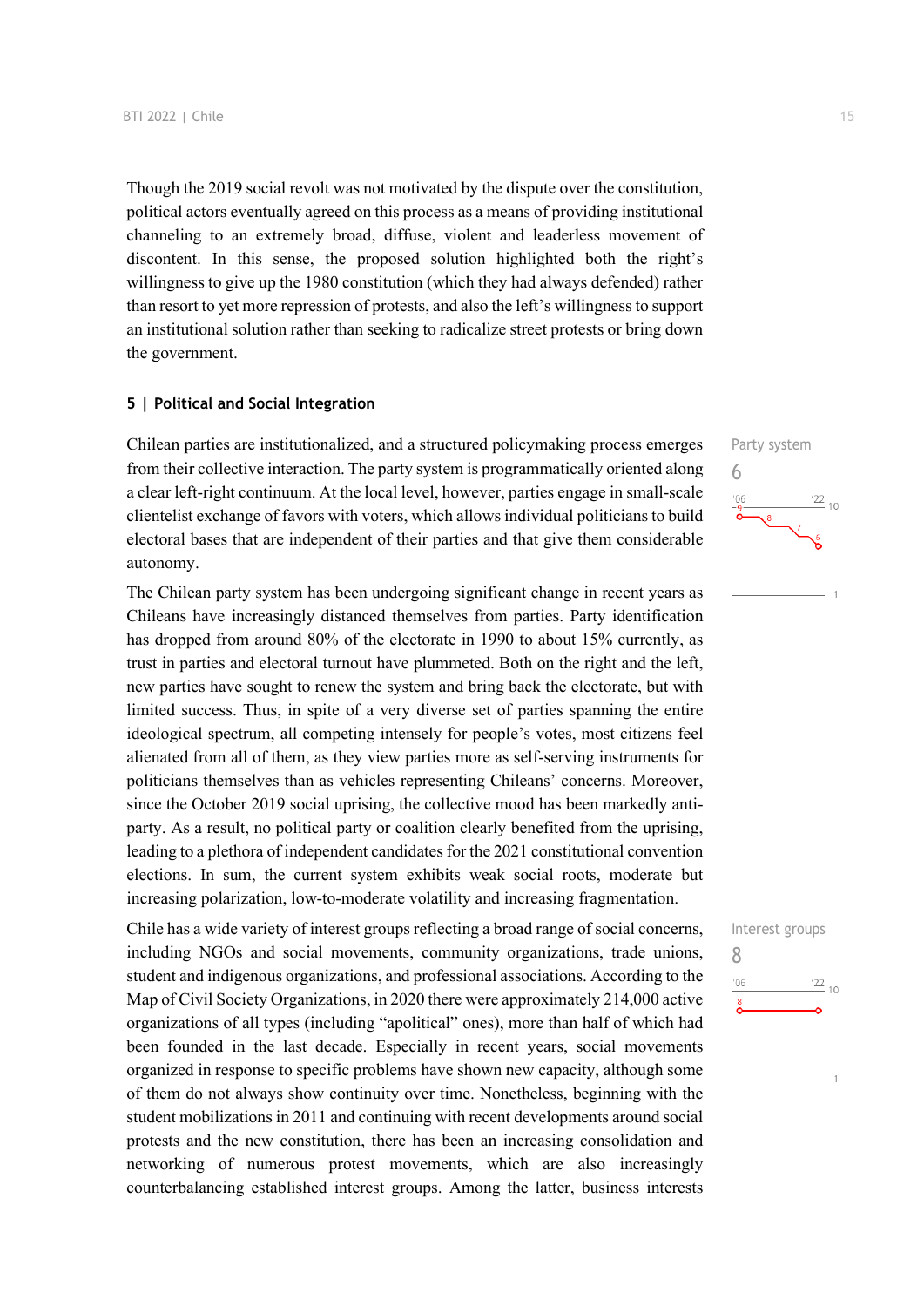remain strong and well organized through their two main associations, the Confederation for Production and Commerce (CPC) and the Federation of Chilean Industry (SOFOFA). Nevertheless, their power to influence the agenda and public opinion, which was strong in the post-Pinochet period, has diminished significantly over time, and even more so after the 2019 social revolt, which has put this old system under considerable pressure. This also affects patterns of cooperation; while vertical cooperation between civil society/interest groups and the political system previously took place in a mostly non-collaborative, less institutionalized and top-down political process (see also "Civil society participation"), horizontal cooperation between these groups such as the Nuevo Pacto Social has intensified, which eventually also led to "coalitions" running for the constituent assembly.

Chile exhibits fairly high support for democratic norms and procedures, coupled with mixed levels of satisfaction with democratic performance and low trust in many democratic institutions. According to the 2018 Americas Barometer survey, about two-thirds of Chileans agreed democracy was preferable to any other form of government, behind only Uruguay, Argentina and Costa Rica. Chileans were the fourth-least-likely population in Latin America to agree that a coup was justified in case of high levels of corruption, or that it was justified for the executive to dissolve the Supreme Court in difficult times. Only 18% agree that it is acceptable for the president to control the media in difficult times. In the 2020 Latinobarómetro survey, the share of Chileans who agreed that democracy, for all its problems, was preferable to any other form of government, jumped from 65% (in 2018) to 74%.

Chileans are nevertheless dissatisfied democrats. In 2018, 41% declared themselves satisfied with the functioning of democracy, close to the regional mean (Americas Barometer). However, Latinobarómetro showed that satisfaction with democracy plummeted from 42% in 2018 to an all-time-low of 18% in 2020. It also showed that the share of Chileans who think their democracy is either a full democracy or has only "minor problems" dropped from 47% to 21%, and that 86% of Chileans believe the country is governed by a few powerful groups for their own benefit.

Finally, the level of trust in democratic institutions is mostly low, and has deteriorated significantly over the last decade, particularly with regard to trust in parties and Congress, but also regarding the police and armed forces, all kinds of media, the public prosecutor, churches, private companies and public services. Generally speaking, institutions are increasingly perceived as pursuing their own benefit rather than as serving the public interest. According to the Americas Barometer, the level of trust in political parties in 2018 was the fourth-lowest in Latin America, and trust in the national legislature the third-lowest. On the other hand, Chileans showed the region's second-highest level of trust in elections. Finally, the relatively high turnout in the constitutional referendum and the overwhelmingly favorable vote for a new constitution (78%) written by a newly elected constitutional convention imply there remains a reservoir of trust in democratic representation and in its norms and procedures.

Approval of democracy 7 $-06$  $\frac{22}{10}$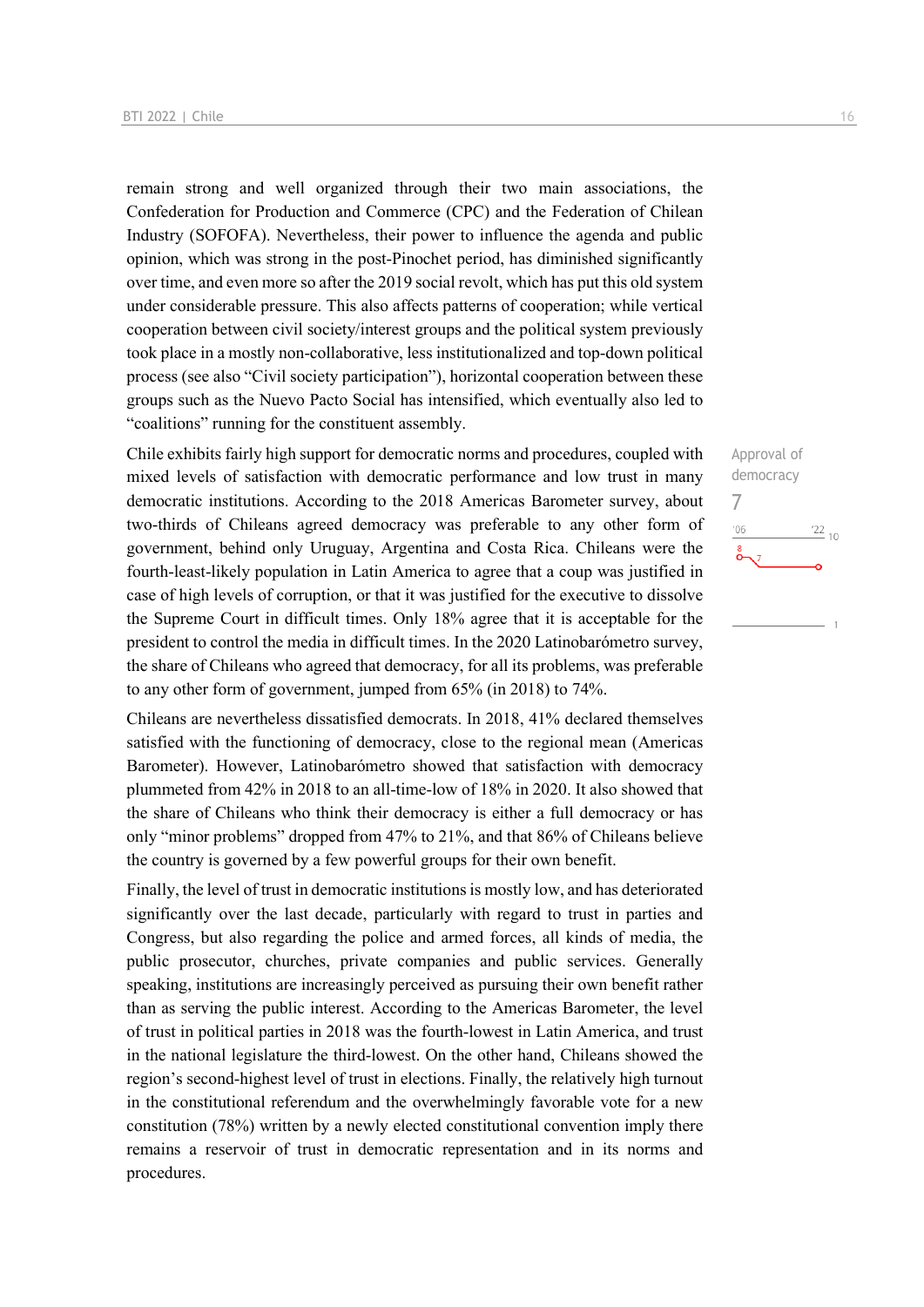Civil society's organizational landscape has become increasingly differentiated over time, with a significant number of civil society organizations engaged in a broad range of issues. However, there are substantial disparities in the durability and strength of associations. Levels of citizen participation in civil society organizations are moderate and have remained stable over time. According to UNDP surveys, 34% of citizens participated in at least one association while in 1999; that share rose to 41% in 2008 but dropped again to 36% in 2018. The data suggest that fewer people are participating in religious organizations than previously, while more are joining unions and community organizations. At the local level, neighbors' associations (juntas de vecinos) have existed throughout the country since the 1960s and are sometimes important, particularly in rural areas. Beyond individual participation, some forms of social solidarity are strong. Earthquakes and other natural disasters usually elicit quick and efficient social cooperation. Moreover, mass participation in specific national solidarity campaigns through the media can reach high levels and constitute a rare point of national pride for Chileans (such as the Telethon, which in its 2020 event raised \$50 million for disabled children). Moreover, some wellestablished philanthropic organizations operate in a highly professional manner and at a large scale.

As for interpersonal trust levels, they are generally low, but much depends on how the question is asked. According to Latinobarómetro, only 14% of interviewees agree that "one can trust most other people," identical to the regional mean. On the other hand, data from Americas Barometer 2018 shows that 66% of Chileans believe that people "from around here" are very or somewhat trustworthy, which is actually higher than in most countries in the region. This suggests that localized forms of trust (needed for community organization) may be considerably stronger than more impersonal forms of it (e.g., those needed for business dealings with strangers).

## II. Economic Transformation

#### **6 | Level of Socioeconomic Development**

Chile has made significant progress over the last 30 years in combating poverty and exclusion, though income inequality is still high. Chile ranked 43rd in the UNDP's Human Development Index 2019 with a score of 0.851, the highest in Latin America; thus, it was slightly ahead of Argentina (ranked 46th), and similar to Croatia and Bahrain. The absolute poverty rate has declined steadily since 1990. The share of the population suffering from income poverty, as measured by a demanding poverty line introduced in 2006, has fallen from 29.1% in 1990 to 8.6% in 2017. According to the World Bank's poverty measure, the poverty rate in Chile was 0.7% in 2017, with only Social capital 7  $\frac{22}{10}$  $106$ 

#### **Ouestion** Score

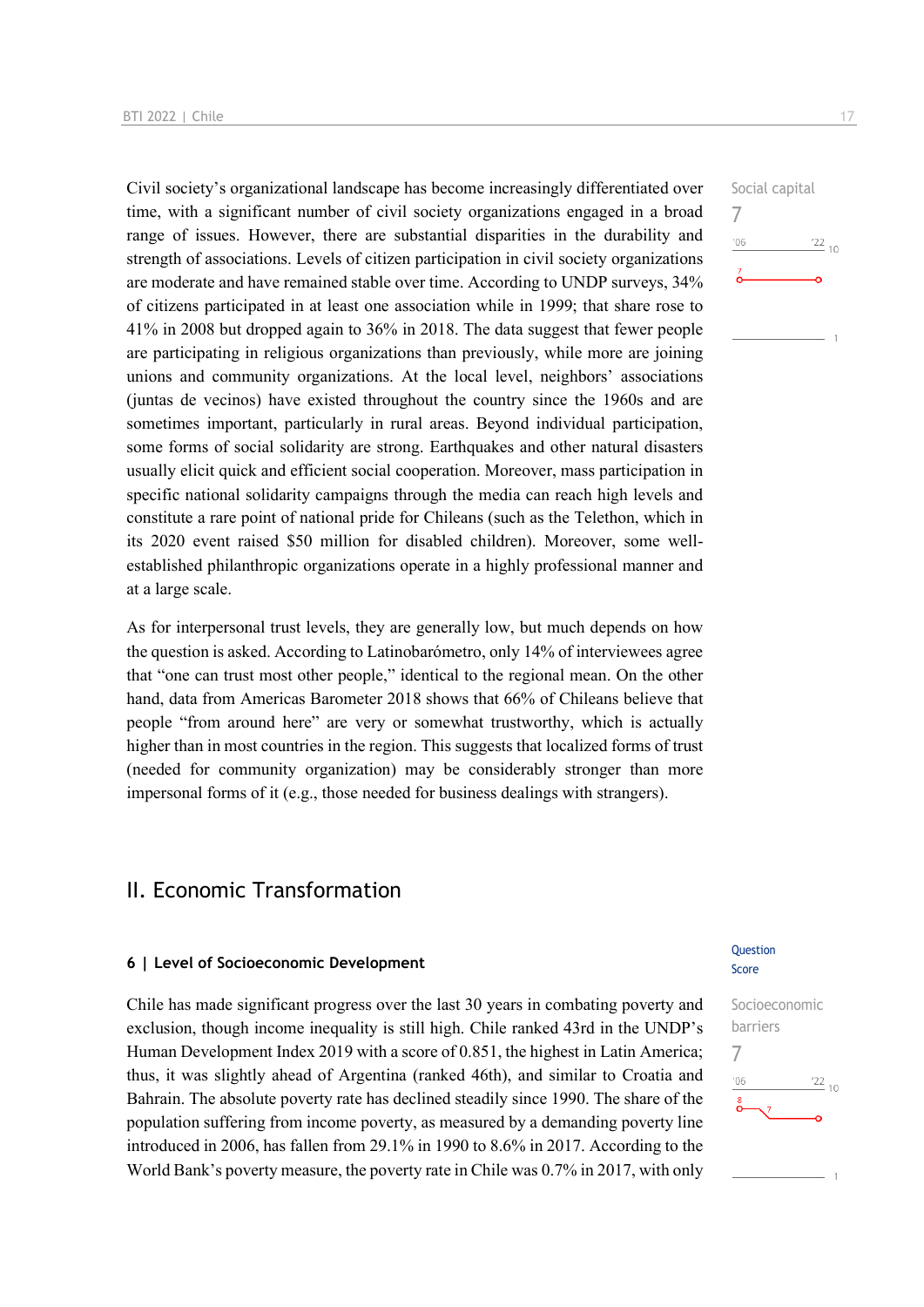Uruguay (0.4%) having a lower share within Latin America. ECLAC estimates that in 2020, poverty increased only slightly (from a rate of 10.7% to 10.9%) in spite of the economic crisis, thanks to the government's relatively generous cash transfer programs. In Chile, income poverty particularly affects indigenous people, children and households headed by women. The degree of income inequality is high, with a Gini coefficient of 0.44 in 2017. Though this was the fifth-lowest such figure in the region, national income surveys indicate that income inequality has not shown a meaningful decline over the last decade. The overall decline in the country's Human Development Index score due to inequality was 16.7% in 2018.

Despite its income inequality, Chile exhibits significant inclusion in terms of housing, health care and education. Chile has a higher life expectancy than the United States, and the lowest infant and maternal mortality rates in the region, with scant territorial variation. The prevalence of slums and precarious housing is low, though a recent surge in immigration has to some extent reversed this. Moreover, according to the UNDP's Gender Inequality Index, Chile has made substantial progress in this area since 2005, and in 2019 was ranked as the least gender-unequal country in Latin America, and 55th globally (score 0.247).

| <b>Economic indicators</b> |          | 2017                     | 2018                     | 2019                     | 2020     |
|----------------------------|----------|--------------------------|--------------------------|--------------------------|----------|
|                            |          |                          |                          |                          |          |
| <b>GDP</b>                 | \$ M     | 277034.7                 | 297571.7                 | 279385.5                 | 252940.0 |
| GDP growth                 | $\%$     | 1.2                      | 3.7                      | 0.9                      | $-5.8$   |
| Inflation (CPI)            | $\%$     | 2.2                      | 2.4                      | 2.6                      | 3.0      |
| Unemployment               | $\%$     | 7.0                      | 7.2                      | 7.3                      | 11.5     |
|                            |          |                          |                          |                          |          |
| Foreign direct investment  | % of GDP | 2.2                      | 2.6                      | 4.5                      |          |
| Export growth              | $\%$     | $-1.5$                   | 5.3                      | $-2.6$                   | $-1.0$   |
| Import growth              | $\%$     | 4.6                      | 8.1                      | $-2.4$                   | $-12.7$  |
| Current account balance    | \$ M     | $-6444.6$                | $-11640.4$               | $-10453.5$               | 3369.6   |
|                            |          |                          |                          |                          |          |
| Public debt                | % of GDP | 23.6                     | 25.6                     | 28.2                     | 32.5     |
| External debt              | \$ M     | $\overline{\phantom{a}}$ |                          | $\overline{\phantom{a}}$ |          |
| Total debt service         | \$ M     | $\overline{\phantom{a}}$ | $\overline{\phantom{a}}$ | $\overline{\phantom{a}}$ |          |
|                            |          |                          |                          |                          |          |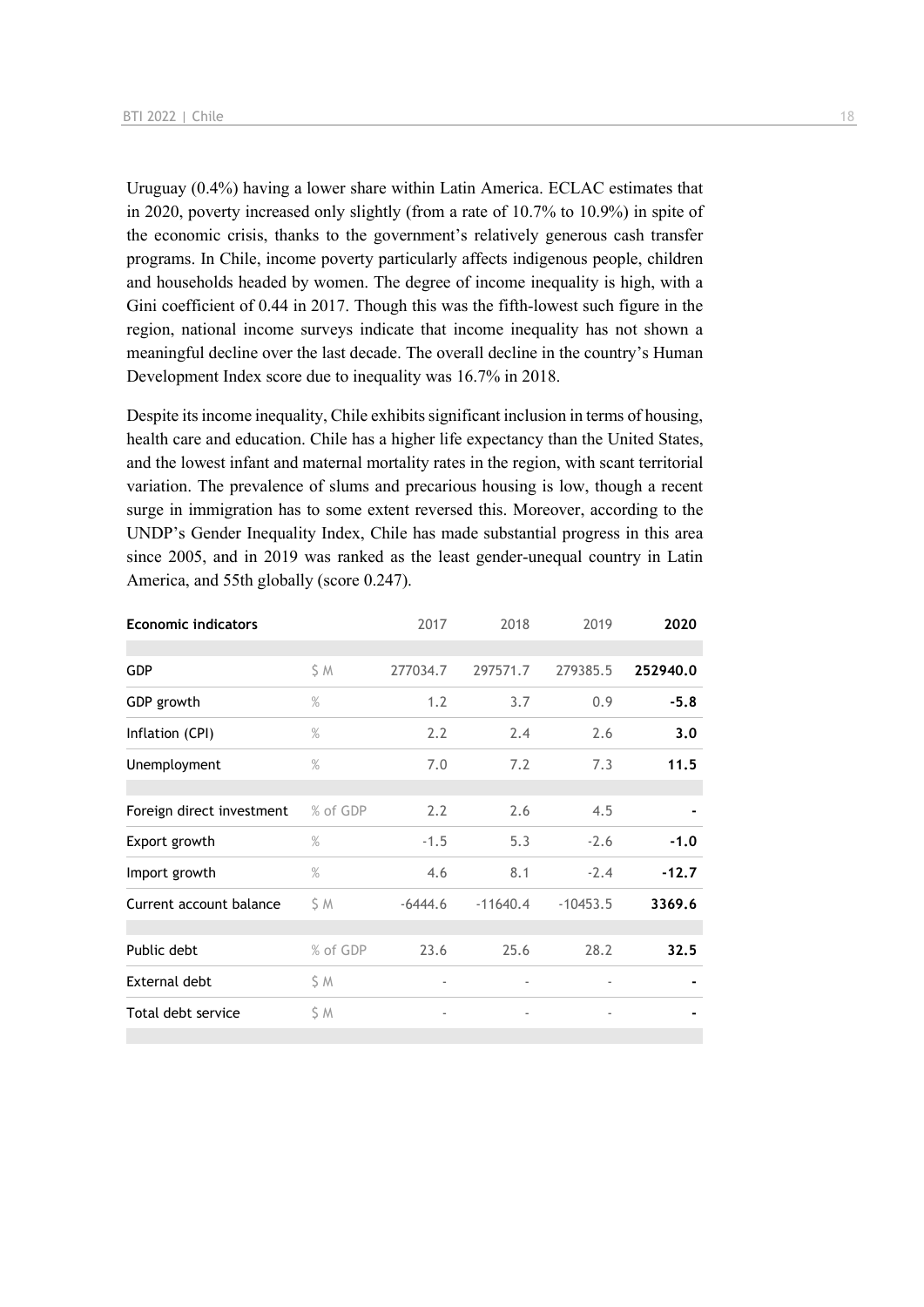| <b>Economic indicators</b> |          | 2017   | 2018   | 2019                     | 2020           |
|----------------------------|----------|--------|--------|--------------------------|----------------|
|                            |          |        |        |                          |                |
| Net lending/borrowing      | % of GDP | $-2.6$ | $-1.7$ | $-2.8$                   |                |
| Tax revenue                | % of GDP | 17.5   | 18.3   | 17.8                     |                |
| Government consumption     | % of GDP | 14.1   | 14.4   | 14.6                     | 15.9           |
| Public education spending  | % of GDP | 5.4    | 5.4    | ٠                        |                |
| Public health spending     | % of GDP | 4.6    | 4.6    | $\blacksquare$           | $\blacksquare$ |
| R&D expenditure            | % of GDP | 0.4    |        | $\overline{\phantom{a}}$ | $\blacksquare$ |
| Military expenditure       | % of GDP | 1.9    | 1.9    | 1.8                      | 1.9            |

Sources (as of December 2021): The World Bank, World Development Indicators | International Monetary Fund (IMF), World Economic Outlook | Stockholm International Peace Research Institute (SIPRI), Military Expenditure Database.

#### **7 | Organization of the Market and Competition**

Chile's economic order has strong institutional foundations. Governmental policy largely focuses on the tasks of general assurance and maintenance of the rules of the game. It provides for a neutral organization of regulations consistent with market competition. This regulatory framework and its enforcement have gradually improved over time. Nevertheless, the state's oversight role has historically been comparatively weak in some areas, allowing for the concentration of market shares and uncompetitive behavior by incumbent firms.

Market competition is facilitated consistently at all levels. Administered pricing plays no role in the country's markets, with the minor exception of some price-cushioning mechanisms (e.g., fuel). The currency is convertible, markets are contestable, there is wide freedom to launch and withdraw investments, and there are no significant formal entry or exit barriers. Both capital and labor are accorded a substantial degree of mobility. The informal economy is relatively small in size, though according to ILO statistics, 29% of jobs in 2019 were informal. This figure was still one of the lowest in the ILO dataset for developing countries.

Companies are relatively easy to start, and red tape is comparatively minimal. According to the World Bank's Doing Business 2020 report, starting a business takes four days and costs 2.7% of GNI per capita. In 2009, the equivalent figures were 40 days and 9.4% of GNI per capita. The country's Ease of Doing Business 2020 ranking was 59th out of 190 countries (the highest, along with Mexico, in Latin America). Nonetheless, the OECD's 2018 Chile Economic Survey highlights some permit, licensing and regulatory restrictions that hinder competition and productivity in some product and service markets. The maritime transport (in which foreign competitors are discriminated against) and digital services sectors are characterized by some

Market organization 9 $\frac{106}{10}$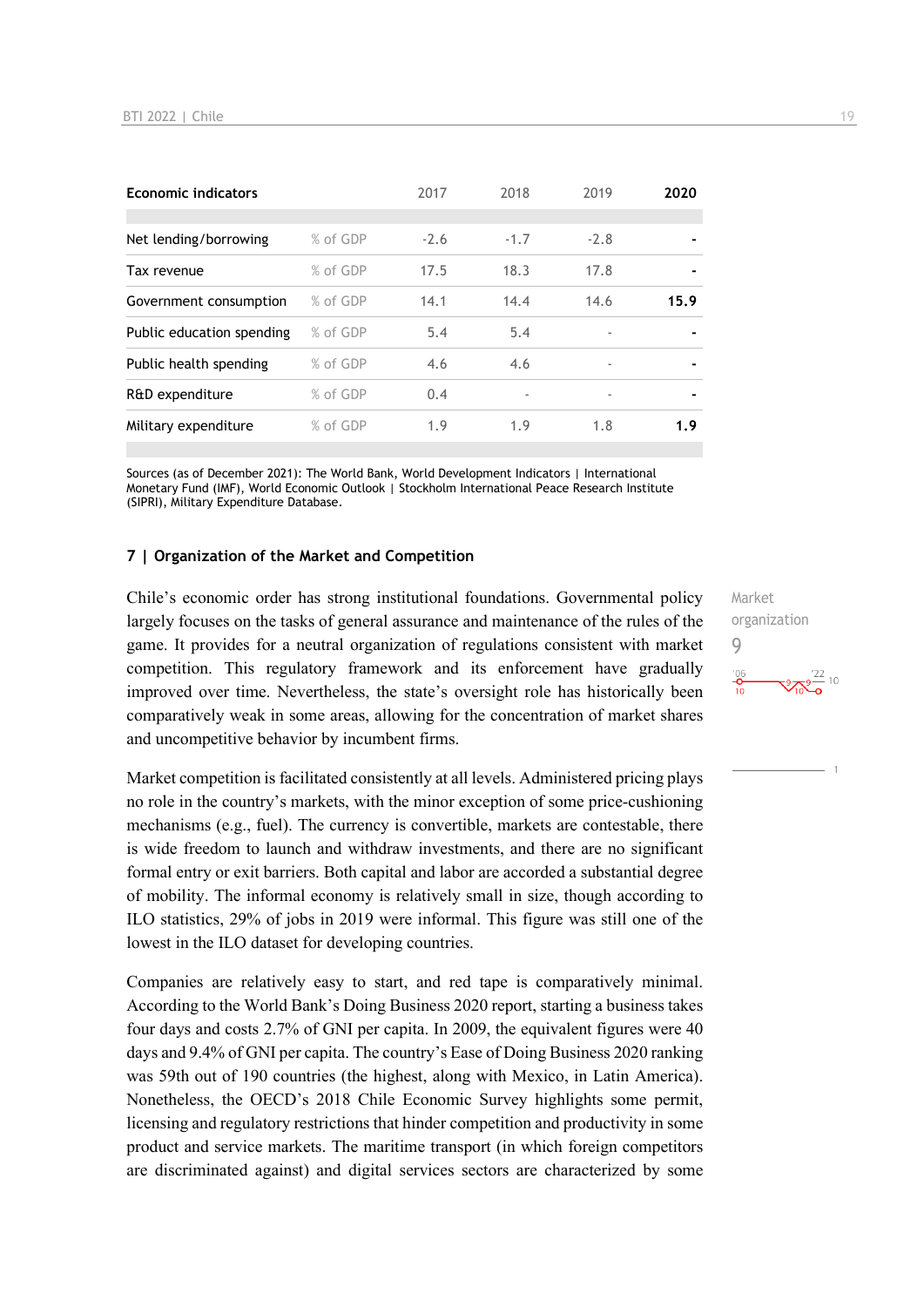harmful regulations. Aside from tax treatment intended to benefit SMEs, there is no market discrimination based on company size. A 2014 tax reform improved in relative terms the tax treatment of foreign-owned vis-à-vis local companies.

Chile's relatively small national market means market concentration is often an issue, even if the economy is open and thus exposed to international competition. Chile is confronted with market concentration in areas as diverse as the air transportation, cable TV and pharmaceutical sectors, among many others.

Nonetheless, over the last two decades, Chile's anti-monopoly legislation has become increasingly mature and effective. The Tribunal for the Defense of Free Competition (TDLC), created in 2003, is responsible for preventing, correcting and penalizing anti-competitive conduct. The National Economic Prosecution (FNE) is an investigative body that can present cases to the TDLC. Together they are responsible for the investigation and resolution of cases involving abuse of dominant market positions, restriction of competition by cartels and/or entities, disloyal competition and market concentration.

Successive legislative improvements, such as a 2009 law that established a leniency system giving cartel participants incentives to defect, have considerably improved the FNE's capacity to detect collusion. Over the last decade, this has resulted in several high-profile cases of companies being fined for uncompetitive behavior in a wide array of industries (e.g., poultry, tissue paper and cargo shipping, among many others). In one of the most recent cases, the FNE accused salmon-food producers in December 2019 of colluding to keep prices high between 2003 and 2015; a \$70 million fine is being sought. An additional legislative reform in 2016 increased fines to up to twice the amount gained through misconduct and defined collusion as a criminal offense punishable by up to 10 years in prison. The law also made preventive merger control mandatory for companies above a defined sales threshold, as the OECD had recommended. In early 2020, a further bill proposal was submitted for discussion that would give the FNE yet further intrusive powers to detect uncompetitive behavior.

Policies have also been enacted in specific sectors to increase competition. For instance, in the mobile telecommunications industry, successive policies over the last decade have slowly eroded the incumbents' power. In 2020, Congress approved a law requiring local loop unbundling in rural and underserved localities. The telecommunications regulator has also invested considerable effort in designing a pro-competition regulatory framework for the upcoming 5G bandwidth tendering process.

Competition policy 9 $\frac{22}{10}$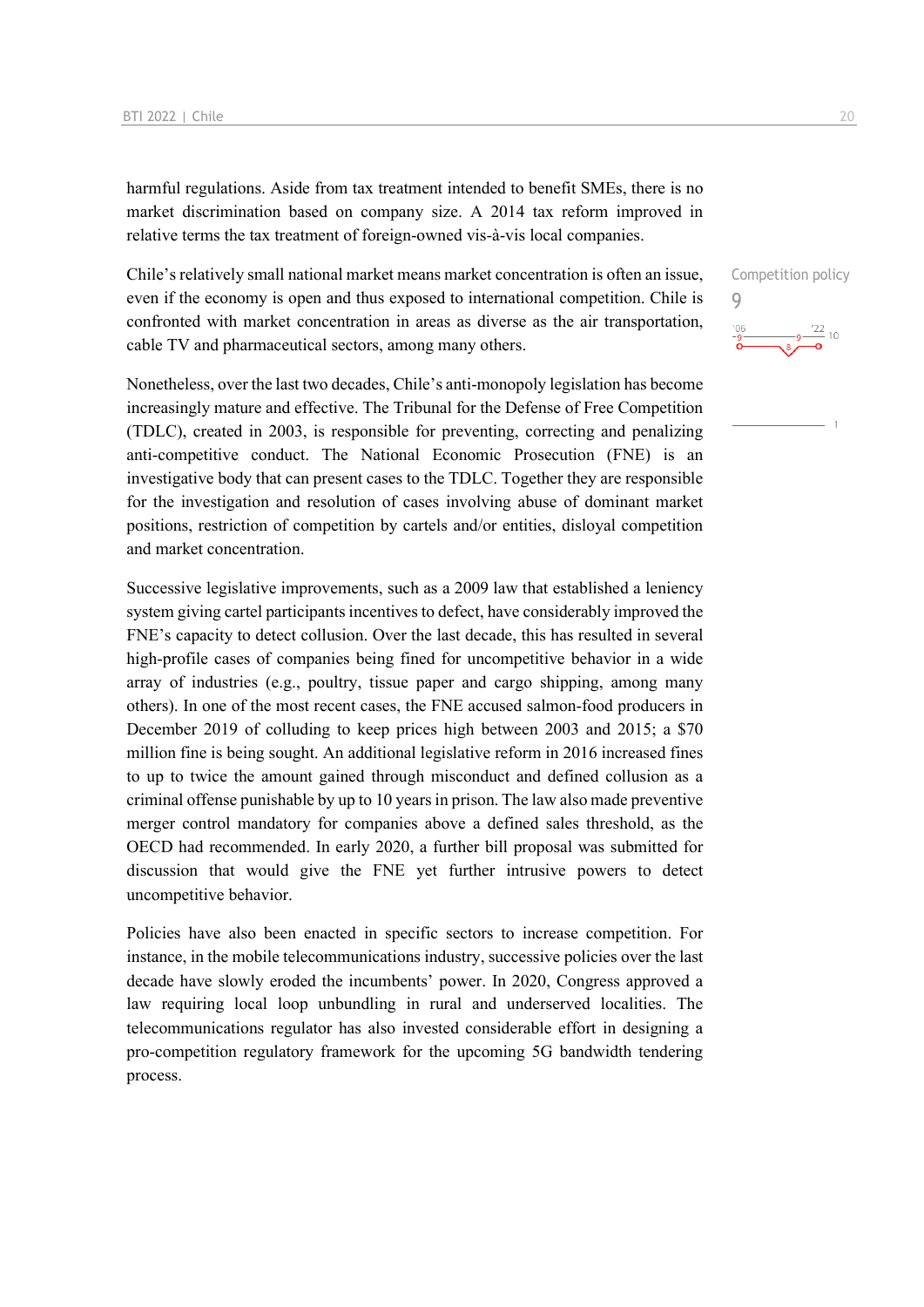Chile is one of the world's more open countries with regard to trade. Foreign trade is widely liberalized, with uniform, low tariffs and few non-tariff barriers in place. Liberalization has been expanded and consolidated under the post-1990 democratic governments. The state does not intervene in free trade, but rather supports national exports by means of a network of institutions linked to the economy. Free trade has been encouraged by over 70 international and bilateral agreements with NAFTA countries, China, the European Union, Latin American and Asia-Pacific countries. These agreements extend to more than 50 trade partners representing nearly 95% of Chile's overall trade. As a result, Chile's effective average tariff was a mere 0.5% in 2018, and the simple average of most-favored nation (MFN) applied duties was 6% in 2019. Nonetheless, despite having been one of the negotiators of the Comprehensive and Progressive Agreement for Trans-Pacific Partnership (TPP-11) agreement under the previous administration, it is unclear whether the treaty will be ratified by the country's Congress, as left-of-center parties have voiced doubts over its content. Chile's economy is highly dependent on international trade, with exports accounting for about a quarter of GDP. However, this figure has declined over the last decade, as export growth has stalled. Chile has been a WTO member since January 1, 1995 and has consistently complied with its rulings and decisions.

Since the banking crisis in the early 1980s, Chilean governments have implemented sound institutional foundations for a solid banking system. This is oriented toward international standards, with functional banking supervision, minimum capital equity requirements and advanced disclosure rules. A major law approved in October 2018 upgraded the governance of the banking sector by merging the banking, insurance and securities regulators into a single agency, the Committee for Financial Markets (CMF). This merger aims to provide integrated supervision of the entire financial system under the remit of a collegiate decision-making body. The new law also incorporates the requirements of Basel III into national law, specifying a gradual, sixyear transition period. Chile's major banks are generally well placed to cope with the additional capital requirements of Basel III, though the state-owned Banco Estado will need further capital injections to comply. In response to the pandemic, however, new capital requirements were postponed for a year in order to avoid a contraction in credit. As part of the implementation of Basel III, the CMF has ruled that there are six "systemic" banks (with a combined 88% market share) that will collectively require an additional \$1.25 billion in capital. According to a Fitch report, this is desirable inasmuch as capital ratios in Chilean banks have historically been rather low. Indeed, in 2019, the ratio of bank capital to total assets was only 7.5%. On the other hand, the share of non-performing loans was also relatively low, at 2.1% in 2019. The pandemic has not yet increased such figures, as banks deferred loan payments and government measures mitigated income shocks. Moreover, government guarantees for loans to SMEs has kept credit flowing to such companies. However, central-bank stress tests show that banks, though adequately capitalized for

Liberalization of foreign trade 10  $rac{106}{10}$  $\frac{22}{2}$  10

Banking system 10 $\frac{106}{10}$  $\frac{22}{2}$  10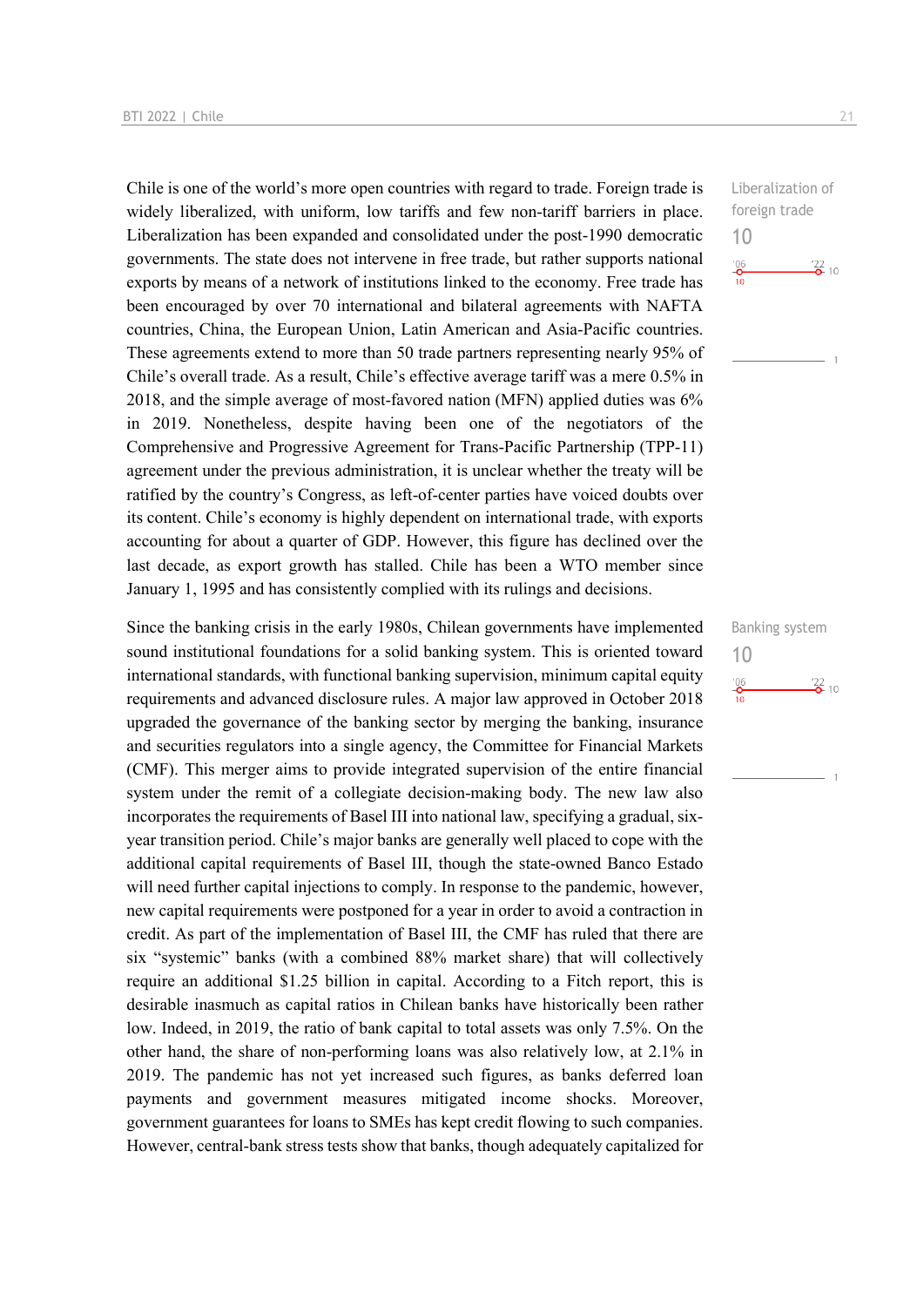the present crisis, do not have much flexibility should the economic situation in 2021/22 prove considerably worse than expected.

Overall, mature regulation has led to a diversified financial system and capital markets that provide the economy with a wide variety of financing sources. Capital markets are open to domestic and foreign capital. However, insider trading in the stock market is an issue that is perceived to limit competition and size.

#### **8 | Monetary and fiscal stability**

The maintenance of low and stable inflation rates is one of the pillars of Chile's economic model and is the primary objective of Chile's central bank's (BCCh) monetary policy. The BCCh is both formally and substantially independent. It is managed by a council composed of five members appointed by the president together with the Senate for a period of 10 years. The minister of finance may attend and has a right to speak at council meetings, the decisions and main debates of which are published online. The president of the BCCh also regularly meets with and informs the Senate Finance Committee. Inflation and foreign exchange policies are pursued in concert with other economic policy goals, as cooperation between political, financial and monetary authorities is the norm.

The BCCh orients its monetary policy toward achieving an inflation rate between 2% and 4% per year, as measured over a two-year horizon. Decades of stability and policy consistency have earned the BCCh a high level of credibility, and therefore the expectations of economic agents have remained anchored in this range. The endof-year inflation rate in the period from 2010 to 2020 was between 2% and 4% in eight of 11 years (and between 1% and 5% in all 11), with rates of 3.0% in 2019 and 3.1% in 2020 (ECLAC data).

In 1999, the BCCh adopted a freely floating exchange rate. This policy has managed to resist the pressures of the powerful export sector when the dollar has been weak against the Chilean peso. The BCCh is empowered to intervene in the currency market as an exceptional measure and always with the goal of maintaining domestic price stability. It did so successfully after the outbreak in 2019 of protests, which led to a sharp initial devaluation of the peso. It also opened a 24-month credit line with the IMF at the beginning of the pandemic, to be used in case of need. However, by the end of 2020, the dollar had returned to its typical levels relative to the peso, and in early 2021, the BCCh announced a \$12 billion dollar-buying program to build reserves up to 18% of GDP. The exchange rate has remained remarkably stable in spite of Chile being a small, open economy subject to world price shocks. Taking 2010 as a reference point (index=100), the end-of-year real effective exchange rate from 2010 to 2019 never deviated more than 10% from that value, with index values of 97.1 reached in 2018 and 92.4 in 2019.

Monetary stability

 $\frac{22}{2}$  10

10 $^{206}$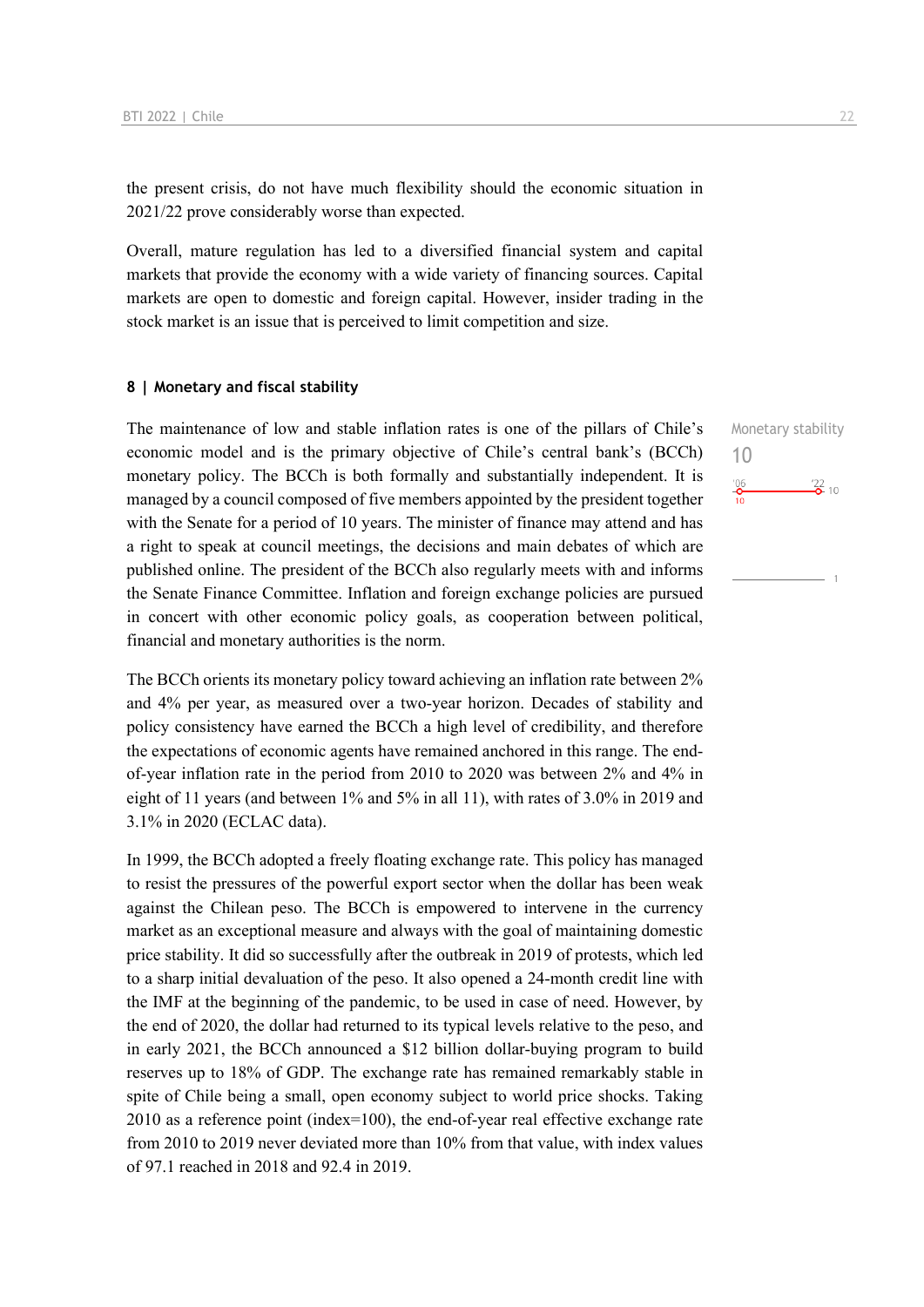Fiscal stability has been a hallmark of the Chilean economic model since 1990. In 2001, this was institutionalized through a fiscal rule based on the principle of structural (or cycle-free) budget balance, which was then enshrined in the Fiscal Responsibility Law of 2006. In 2013, the transparency of the rule was improved, and a fiscal council charged with evaluating compliance with it was created. In 2019, the council was strengthened and given independence from the government.

Nonetheless, Chile has never quite returned to structural balance since the 2008 financial crisis, as the rule's parameters and enforcement have been open to small ad hoc changes. The original goal of a structural surplus totaling 1% of GDP was gradually relaxed into a goal of a 1% deficit, which itself was not reached. Governments since 2014 have simply chosen to commit to policies of a gradual convergence to the 1% deficit rule rather than actually reaching it. As a consequence, public debt steadily grew from a record low of 3.9% of GDP in 2007 to about 25% by the end of 2018. Then, in October 2019, the protests triggered a major economic and political shock that forced the government to reverse its commitment to deficit convergence, instead proposing a large increase in spending in the 2020 budget.

The onset of the pandemic was an even bigger economic shock; in June 2020, the government and the opposition agreed in Congress to create a 24-month, \$12 billion flexible fund to be spent on income protection, health care and economic recovery. As a consequence, actual expenditure growth in 2020 was projected to be 12%, with that level to be maintained in 2021, before decreasing slightly in 2022 (to 9% above 2019 spending levels). As a result, Chile had an effective budget deficit of about 8% of GDP in 2020 and a structural deficit of about 3.2% (which will climb to a record 4.7% of GDP in 2021). By June 2020, gross public debt was 32% of GDP, but net debt was only 7.7%, as Chile has substantial savings in sovereign wealth funds. Nonetheless, gross debt is expected to climb to 48% of GDP in 2024. At that point, the agreement reached in Congress establishes that, for the 2025 to 2030 period, budgets must have an average annual surplus (both structural and effective) of 1% of GDP, so that debt stabilizes at 45% of GDP. Given the fiscal and political effort this will involve, the weakness with which the fiscal rule has been enforced to date, and the waning legitimacy of parties and politicians, it is an open question whether that convergence will in fact take place. If it doesn't, official projections suggest public debt could reach 70% of GDP by 2030. A debt ceiling has recently been suggested as an alternative to the fiscal rule.

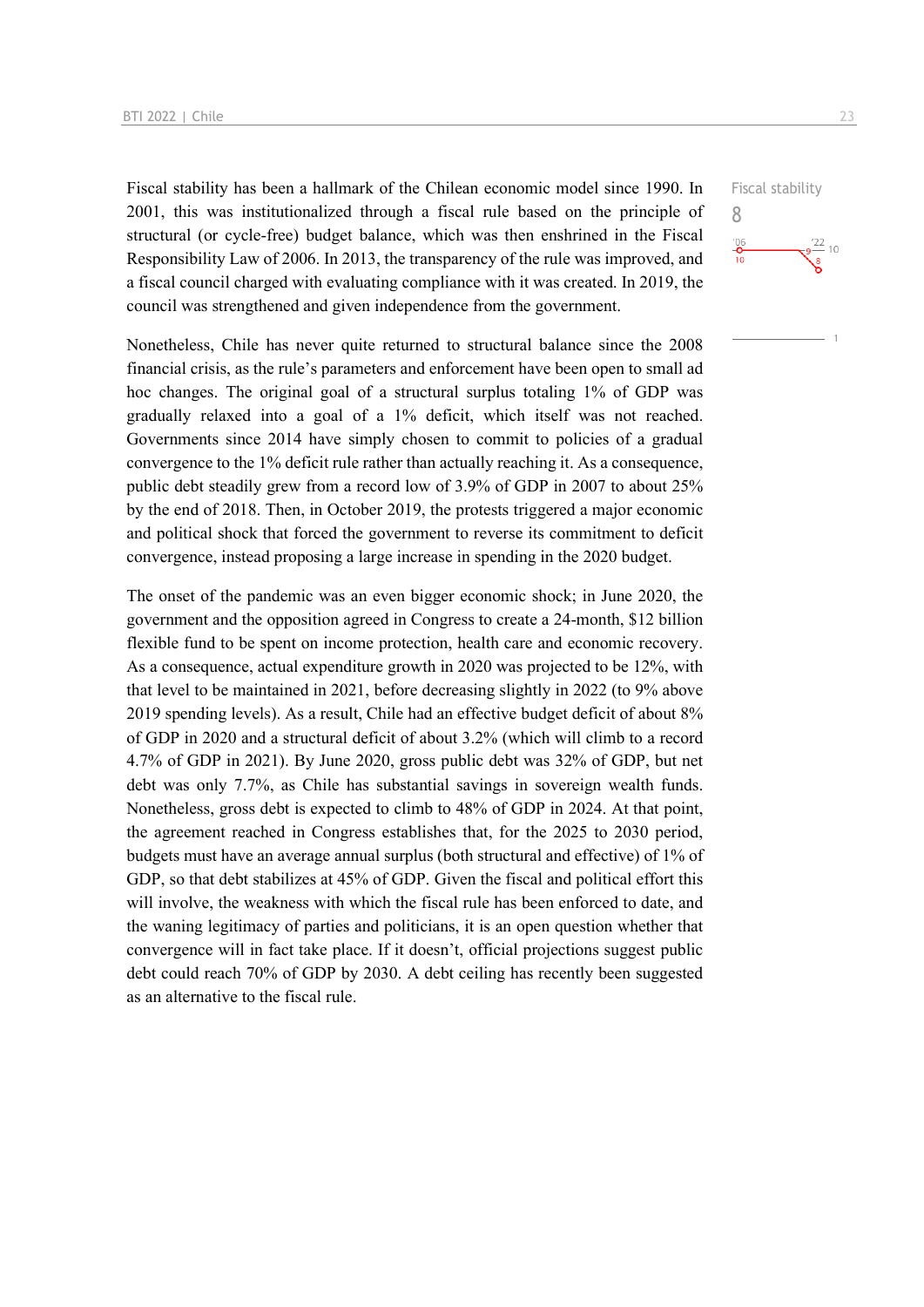#### **9 | Private Property**

Protection of private property is enshrined in the constitution as a core principle. Respect for private property is a widely shared social and cultural norm. Property rights and the regulation of the acquisition of property are designed to allow for a dynamic market economy; expropriation is only allowed for public interest reasons and requires fair compensation to owners. A strong judiciary guarantees rights and contracts. Though protection of intellectual property has improved over time, the United States retained Chile on its 2020 Priority Watchlist, particularly over issues of online piracy and weak enforcement of copyrights. To deal with Mapuche claims to recover their ancestral lands, governments since the 1990s have primarily applied a strategy of buying land from private owners at market value and giving those lands to indigenous communities. Thus, property rights have been respected, though some believe this policy fuels violence against owners who do not wish to sell. Others worry it encourages speculative pricing on the part of sellers.

Private companies are viewed as the primary engines of economic production and are given all appropriate legal safeguards. Price controls and distortions are almost nonexistent. The scope of economic activities in which for-profit companies operate in Chile is unusually extensive, including health care and pensions, and until 2015, primary and secondary education. This has generated political controversy, as many people regard the profit principle in such areas as inherently suspect. Accordingly, the legitimacy of the AFPs, Chile's for-profit pension companies, has been almost universally questioned by the citizenry, and they may consequently be deeply reformed in the upcoming constitutional revision process or in the pending pension reform. The participation of private companies in the provision of publicly funded infrastructure (public-private partnerships) in areas such as road infrastructure, hospitals and correctional facilities has also sparked controversy, in part due to the lack of transparency in contract renegotiations. In spite of these objections, no government has sought to go back to older, state-run schemes in any of these areas. Rather, discussion revolves mainly around how to improve regulation. A few state companies remain – among them one of the world's biggest copper producers, CODELCO – but these are mostly subject to professional management.



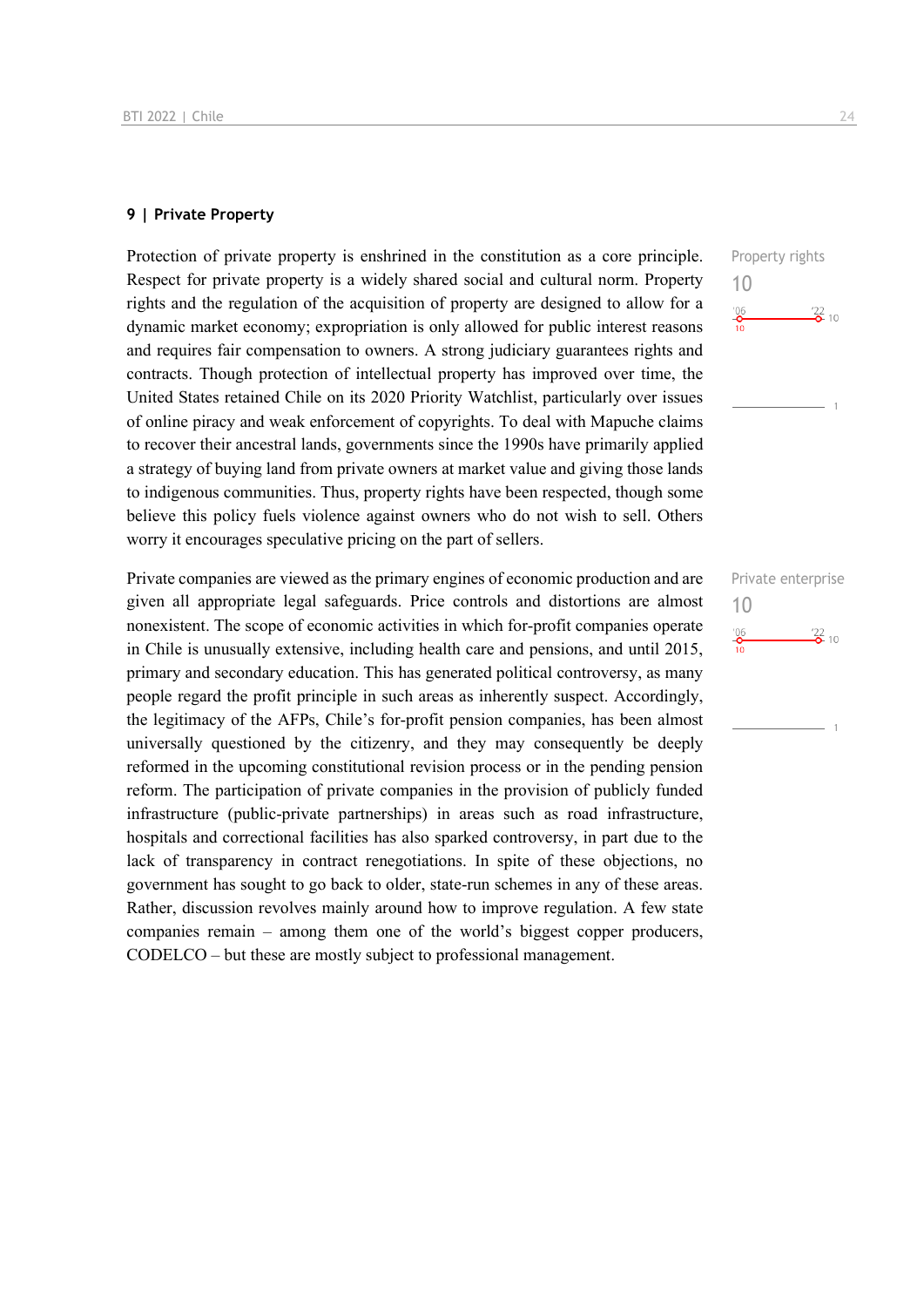#### **10 | Welfare Regime**

In principle, social safety nets in Chile protect people from most risks, are welldeveloped and nearly universal. The original strong tendency toward social stratification, a consequence of the market principles introduced during the Pinochet era, has been mitigated but not eliminated over time by stronger state components. It has performed poorly in some respects, which the pandemic mercilessly exposed and was already the subject of protests in 2019.

Chile's basically well-coordinated public health system provides adequate care for all citizens, including undocumented immigrants. Although public health spending, at 4.5% of GDP, is comparatively low, health outcomes are among the best among developing countries. A system of explicit guarantees of timely health care for over 80 serious health problems has been particularly effective in improving access. Health insurance is almost universal through the national health insurance FONASA, but the wealthiest 15% of the population have private insurance, which provides better facilities and faster access to specialists. This remains one of the greatest inequalities between rich and poor.

The pension system, which has been covered principally by private pension fund administrators (AFPs) since the 1980s, was complemented by a state component due to its increasingly visible deficiencies. Since 2008, there has been a tax-financed minimum pension scheme for over-65s in the 60% of poorest households; after the protests, the government raised it from \$150 to about \$225 per month. Over 85% of people aged 70 or older receive either a contributory or solidarity pension. Nonetheless, relatively few people obtain pensions with at least a 60% replacement rate, a rather meager outcome in international comparison.

Poverty protections are less universal but have been significantly strengthened over time and recently in response to the 2019 outbreak. The government also tops up the wages of low-income, full-time formal workers, guaranteeing them a disposable monthly income of about \$440. There is unemployment insurance with individual compensation accounts, supplemented by a solidarity component. Some 80 social programs target the socially vulnerable, including temporary conditional cash transfers for families living in extreme poverty. Other subsidies and programs concern education and housing.

Nevertheless, the pandemic, which led to the loss of about 2 million jobs – about onefifth of the labor force – increased pressure on safety nets. The government made extensive but initially fragmentary efforts to protect people's incomes. These included a furlough scheme (partly financed by workers' unemployment insurance), tax waivers and deferrals, rent subsidies, subsidized loans, a one-time \$700 grant for middle-income families, and a monthly emergency income for informal workers. A large majority of poor and low-income households were thus eligible for at least some Social safety nets

 $\frac{22}{10}$ 

8

 $^{\prime}06$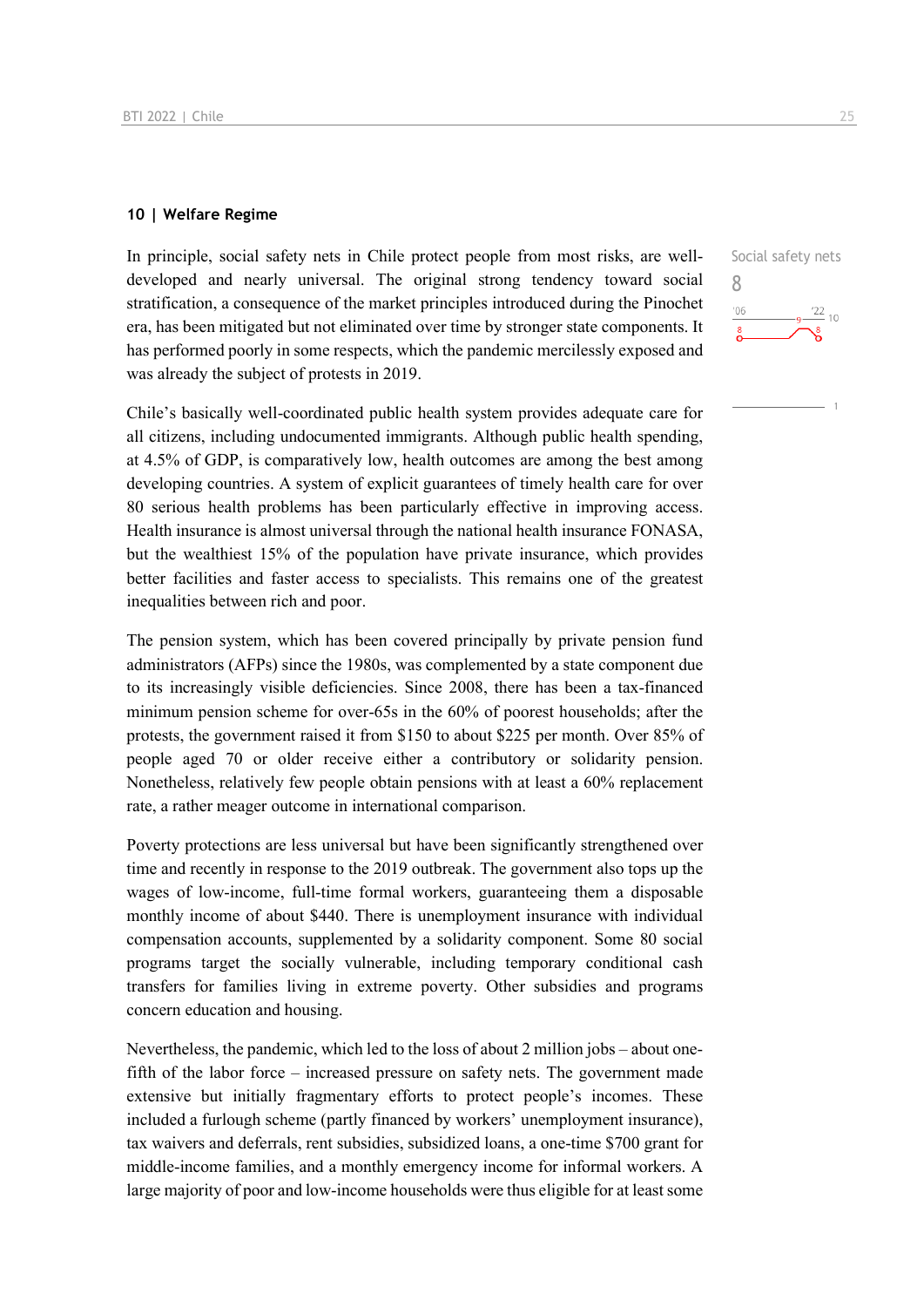of these measures. According to ECLAC projections, poverty in 2020 would have increased from 10.7% in 2019 to 14.7% in 2020 without these programs; instead, it increased only to 10.9%. With the situation still dramatic, Congress twice (July and December) authorized withdrawals of up to 10% of AFP pension savings, amounting to 14% of GDP at the end of the review period. While this reduced total pension savings by about 17%, it was equivalent to half of the government's annual budget (another withdrawal was authorized in May 2021). According to an alarming IMF report, nearly 10.5 million people have withdrawn money, and of those, 30% have emptied their accounts. The entire pension system is now in disarray, and pressure for reform is mounting at a time when political uncertainties are shaking the country.

Equality of opportunity has improved over time, though it remains constrained by persistent economic and social inequalities. A number of legal provisions address discrimination – including the successful 2012 Law against Discrimination – but the problems are primarily linked to social stratification and a legacy of hierarchical social relations.

Significant inequalities in education are linked to a school system segregated along socioeconomic lines. Accordingly, the youth of poorer strata have more difficulty accessing higher education and integrating into the labor market, even though secondary-school completion rates are near 100% and are the highest in the region. Educational inequalities are further reinforced by informal barriers in the higher-end part of the labor market linked to classist attitudes. Nonetheless, over the last 30 years, access to higher education has expanded dramatically, greatly enlarging the professional class. Free higher education was introduced by Bachelet's government in 2016 for students whose families belong to the poorest 60% of the population. Slightly over one-third of higher education students are now covered by the scheme, while another one-third receives some financial help (such as soft loans or scholarships). Bachelet's reforms also prohibited student selection and fee-charging in the approximately 90% of schools that receive public funding.

Gender equality is substantial in education, with slightly higher attendance and graduation rates for women. However, despite significant recent improvements, there remains a gender gap in labor-force participation of more than 20 percentage points, which widens still further at low-income levels and for older people. The gender pay gap, according to OECD data, is about 21%, significantly higher than the OECD average of 14%.

Chile's indigenous peoples are probably the most marginalized social group. They have historically faced violence and discrimination, and though currently there is a large number of government programs aimed at promoting their interests and providing opportunities, the poverty rate within these communities is about 50% higher than the overall average. However, their access to health care and education services, at least in terms of coverage, is equal to that of non-indigenous people.

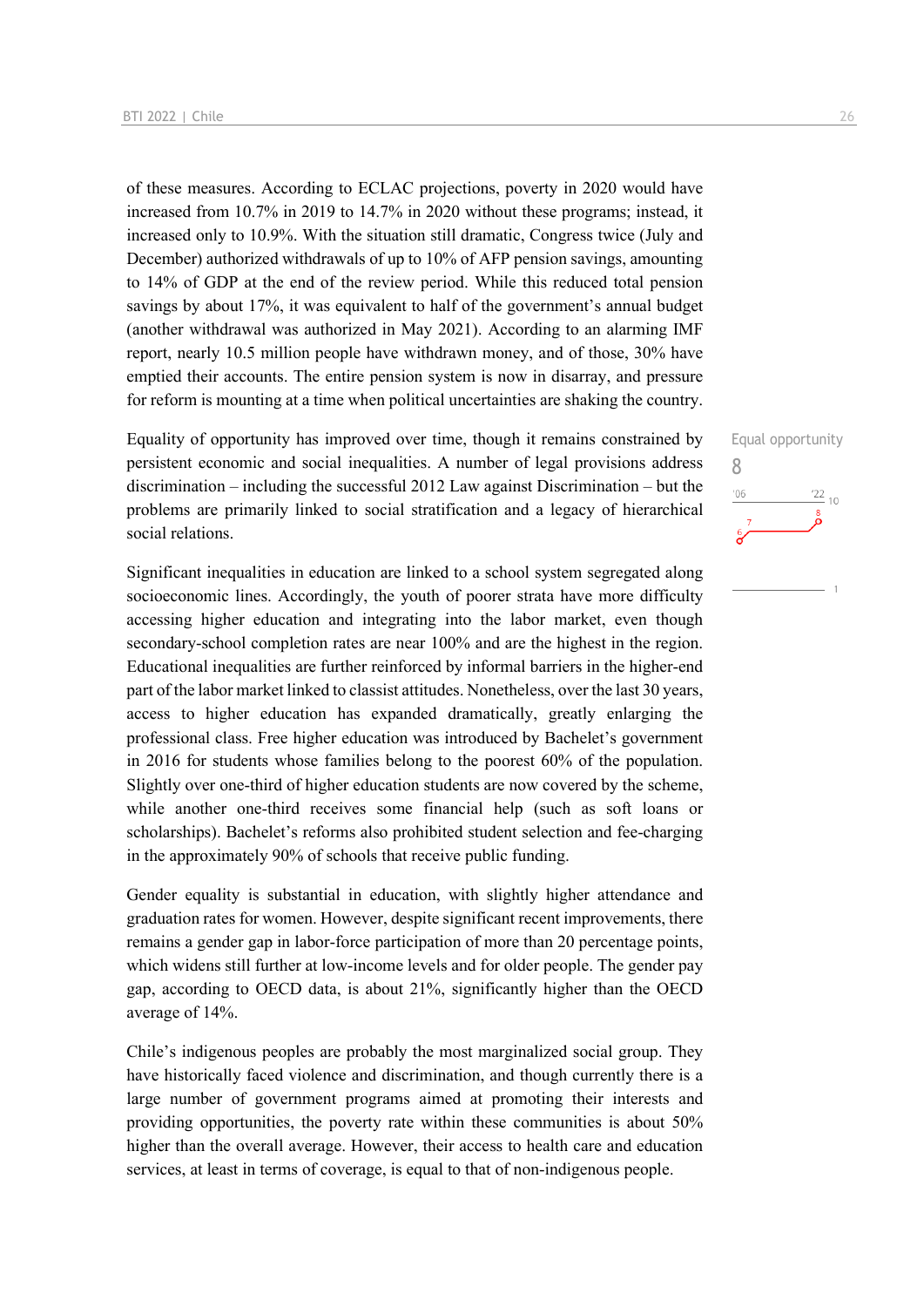Finally, discrimination based on sexual orientation has considerably diminished over time as cultural norms have shifted. Sexist attitudes have also become much less acceptable, in no small part due to massive women's marches in the last few years. More generally, the call for "dignity" expressed in the protests can be seen as a rebellion against elite mistreatment and abuses. In this spirit, the constituent convention slated to write Chile's new constitution during the 2021/22 period has 12% of its seats reserved for indigenous people and about 50% for each gender (and a candidate quota for disabled people). This is seen as a symbolic watershed in terms of the equal political participation of traditionally marginalized groups.

#### **11 | Economic Performance**

Chile's economy has undergone a long-term process of slowdown with regard to economic (and productivity) growth. In the 1990s, economic growth averaged 6.1% per year; in the 2000s, it averaged 4.2%; and in the 2010 to 2019 period, it was 3.3%. This is partly to be expected, as Chile's income has narrowed the gap with richer countries. However, Chile is no longer closing that gap at a significant rate. In spite of this, in the 2010 to 2019 period, Chile still grew more than most Latin American countries.

Over the last two years, Chile's economic outlook has deteriorated as it suffered two major shocks: the October 2019 protests, and then the onset of the pandemic. In 2019, the economy grew by only 0.8%, as the economy contracted by more than 2% in the last quarter due to the violent protests. In 2020, GDP is expected to fall by around 6%; for 2021, analysts expect GDP growth to be around 5%. The OECD projects that Chile's 2020/21 cycle will be among the least negative in the region.

Even before the pandemic, Chile had decided to accept structural deficits of about 2% to 3% of GDP for a number of years in order to finance social demands. With pandemic-related spending added, gross public debt is projected to grow from around 25% of GDP in 2018 to 48% in 2024, as the prospect of budgetary balance has been pushed back until 2025. For its part, the unemployment rate is expected to climb from 7.5% in 2019 to about 11% in 2020, but only because the workforce shrank dramatically during the pandemic. Informal jobs have been substituted for formal ones for many of those still employed. Though the government has introduced a subsidy for hiring, the labor market is expected to recover only from 2022 onward. Finally, prudent economic management has kept inflation rates low and stable (3% in 2020). A current account deficit of almost 4% of GDP in 2019 is expected to shrink or turn into a surplus in 2020 and remain near zero throughout 2021.

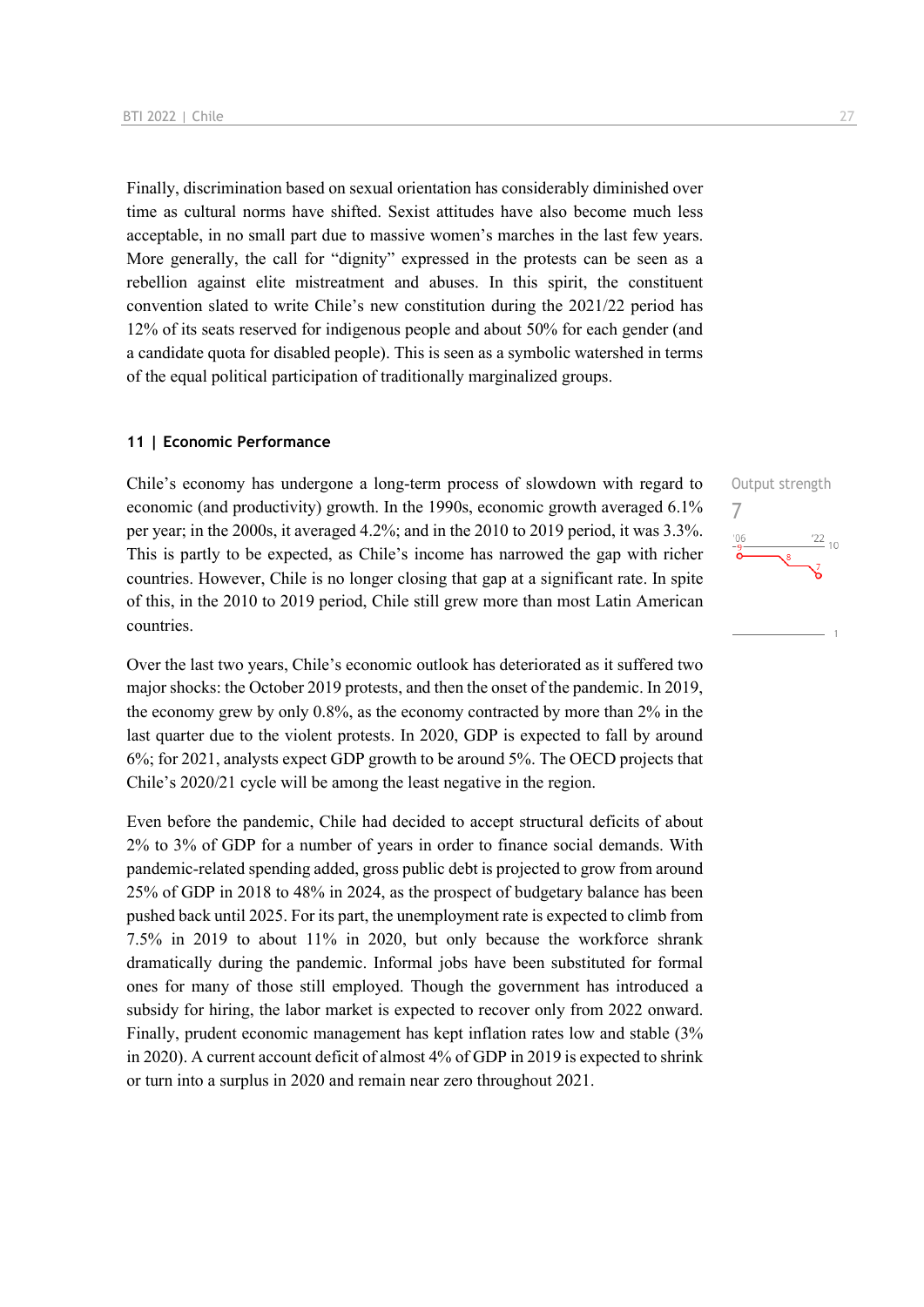#### **12 | Sustainability**

Environmental concerns are taken increasingly seriously by Chile's political leadership, in line with increased citizen awareness regarding this issue. Since 2010, Chile has an environmental structure that includes a Ministry of Environment, an Agency for Environmental Impact Assessment and an Environmental Enforcement Superintendent charged with oversight of environmental issues. This structure has enabled significant progress in the technical evaluation of environment-sensitive large-scale investment projects, but it has also proven liable to political interference by authorities reacting to popular opposition to many such projects. Courts have also been increasingly willing to rule in opposition to large mining and energy interests and impose sanctions for environmental noncompliance. Politicians can pay a high cost in terms of popularity when faced by an environmental crisis, as happened in 2018 in Quintero, a "red zone" of air pollution.

Chile is among world leaders in terms of its commitments to decarbonization. It has committed to carbon neutrality by 2050 and to peak emissions by 2025. These commitments are undergirded by the swift pace of decarbonization of its energy matrix, thanks to well-designed regulations and consequent investments in highly competitive solar and wind projects. By December 2020, non-conventional renewable energies contributed 27% of generated electricity (a 2013 law had mandated 20% by 2025). Coal-based thermoelectric power plants are to be shut down by 2040 at the latest. The first phase began in 2019, initially envisioning the closure of eight of the 25 plants by 2024, but since 2020, a total of 12 plants have already been slated for closure, which will reduce the country's installed coal-fired capacity by one-third within five years. In 2017 a (modest) carbon tax was implemented and has collected slightly below \$200 million per year. There is also cross-party consensus (and a published national strategy) for making Chile a leading world producer, by 2040, of green hydrogen, a new, clean fuel for which Chile has considerable natural advantages. Chile is also a world leader in having 42% of its economic maritime area under some form of protection., Chile was ranked at 44th out of 180 countries in the 2020 Environmental Performance Index, ahead of the rest of Latin America.

Education in Chile is fairly sound, but R&D is still a weak pillar of Chile's development model. Chile has one of the highest enrollment rates in Latin America at all levels of education for both men and women. In the U.N. Education Index, Chile ranked 16th among all BTI countries with a score of 0.810, second in the region behind Argentina. Literacy is universal (96.4%) except among older cohorts. According to World Development Indicators (WDI) data, Chile spent 5.4% of GDP on education in 2017, a figure that has risen continually over time (in 2008 it was



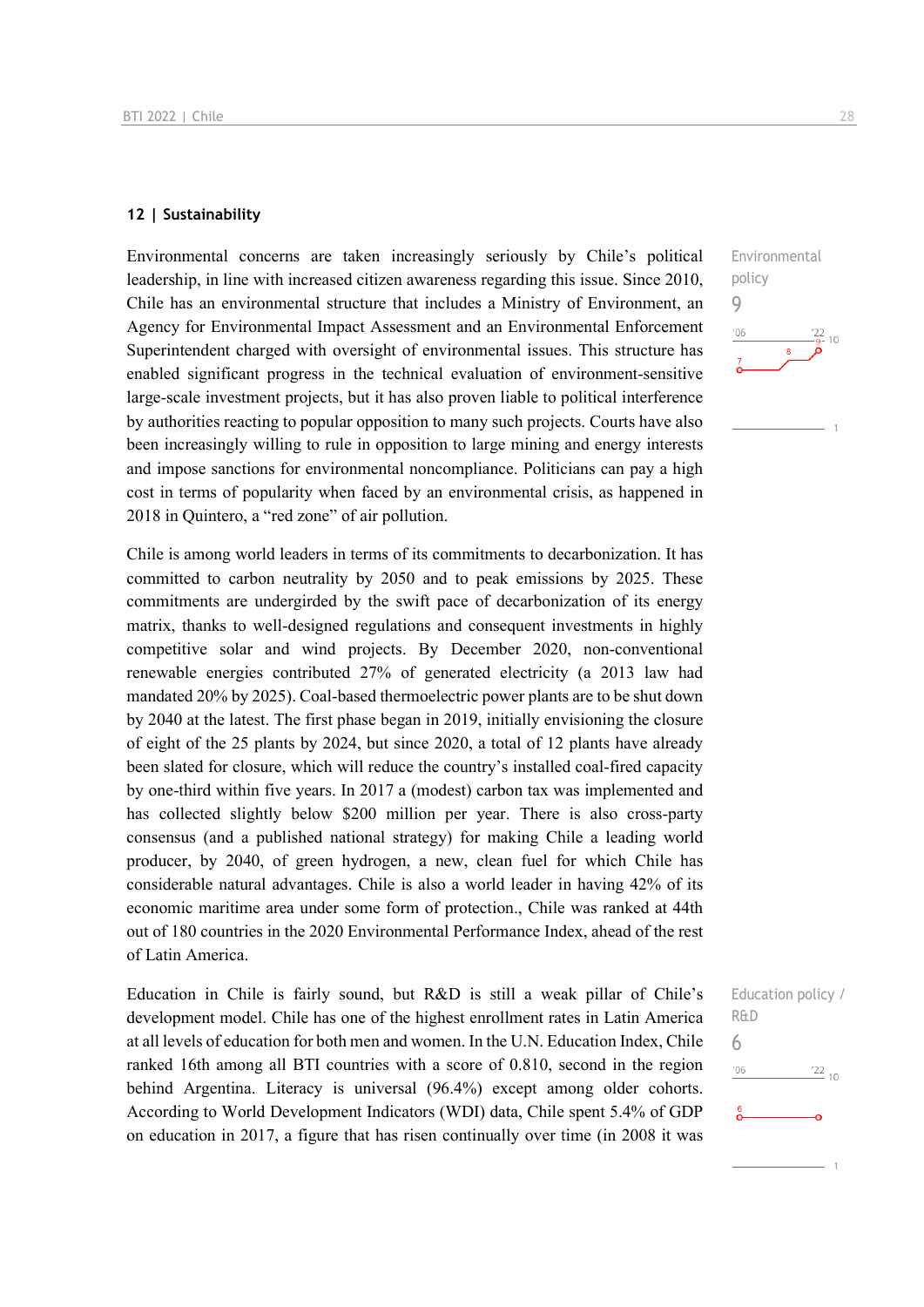3.8% of GDP). Compared to OECD countries, Chile spends proportionally more on tertiary than on primary or secondary students, which undermines equality.

Overall quality in the school system is relatively low, and results follow a strong socioeconomic gradient. By developed country standards, most of the Chilean workforce has low analytical, communication and problem-solving skills. In the 2018 PISA tests, out of 79 (mostly non-poor) countries, Chile ranked 60th in mathematics, 46th in science and 44th in reading (a level similar to Greece and Serbia in the latter two categories). Nevertheless, it was the best performer in Latin America.

Chile has a vibrant university sector with both private and public providers and some elite institutions that attract students and academics from all over Latin America. Despite the country's size, there are two Chilean universities among Latin America's top five and four among the top 15 according to the QS World University Rankings 2021. The university system has become more research-oriented during the last 15 years or so. Nevertheless, universities have relatively scarce interconnections with the private business sector. There thus tends to be a divorce between scientific and productive knowledge, thus hindering export diversification. Though some export sectors (e.g., copper, wine and cherries) have incorporated advanced technology into their production processes, most companies are unenthusiastic about R&D, despite tax incentives. In 2017, Chile invested barely 0.4% of its GDP in R&D, a rate unchanged since 2008. Moreover, private companies spend less on R&D than the government. Despite the above, in 2019 Chile filed more international patents than all countries in Latin America except Brazil.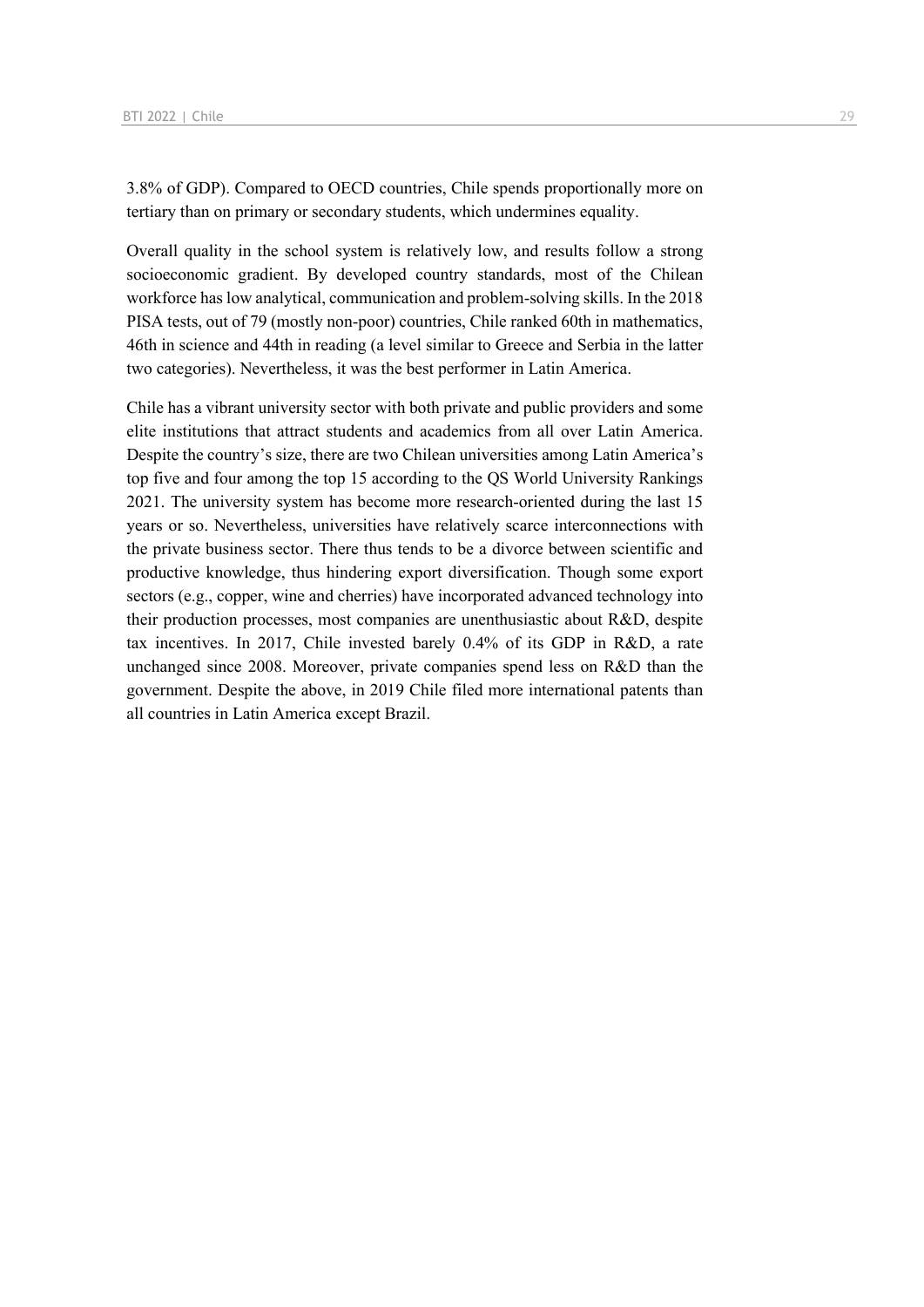## Governance

## I. Level of Difficulty

Structural constraints are partly associated with the country's location and geography, including its small domestic market, its great distance from the main world markets, and high exposure to natural disasters. Chile is earthquake-prone, but resilient save in extreme cases (such as the 8.8 earthquake of 2010, which cost tens of billions of dollars in material losses). Climate change has led to the emergence of new risks, as the large wildfires of January 2017 and an ongoing, 10-year drought in central Chile have shown. Moreover, Chile is a small, poorly diversified economy reliant on imported fossil fuels and very exposed to shifts in world commodity prices, particularly oil and copper. Other constraints are historical but still difficult to eliminate, as is the case of the country's deep social and economic inequalities. In recent decades, other constraints such as extreme poverty, a poorly educated workforce and infrastructure deficits have been overcome to significant degrees.

In 2020, Chile was hit relatively hard by the COVID-19 pandemic, with excess mortality in 2020 of about 17% (similar to the U.S. and the U.K.). The main constraint imposed by the pandemic has been economic, as activity shrank by about 6% in 2020 and unemployment soared. However, the country's solid fiscal position has allowed it to navigate the crisis with limited long-term damage to the economy. Education did suffer, as schools closed down all year and not all citizens were able to rely on online learning. This will likely increase long-term educational inequalities within the affected cohorts.

Traditions of community organization are relatively strong in rural regions, but tend to be much weaker in urban areas, especially in larger cities, where participation in civil society organizations is relatively low and social trust between strangers tends to be poor. For example, most people are not willing to donate organs of their dead relatives, in spite of public campaigns and nudge laws to the contrary. On the other hand, public and media campaigns of solidarity such as those organized after major natural disasters tend to be highly successful. There are some well-known and longlived NGOs that are professionally operated and highly trusted to use donations effectively and efficiently. In some areas (e.g., in schooling), a tradition of civil society participation has deep historical roots.

Over the last decade, an increasing number of NGOs have begun to be active in public affairs. Some of these (e.g., Educación 2020, Observatorio del Gasto Fiscal) have at times been highly effective agenda-setters, promoting and winning approval for legislation in diverse areas such as probity in politics and educational reform.

 $\frac{22}{10}$ 

**Structural** constraints

3

 $n<sub>6</sub>$ 

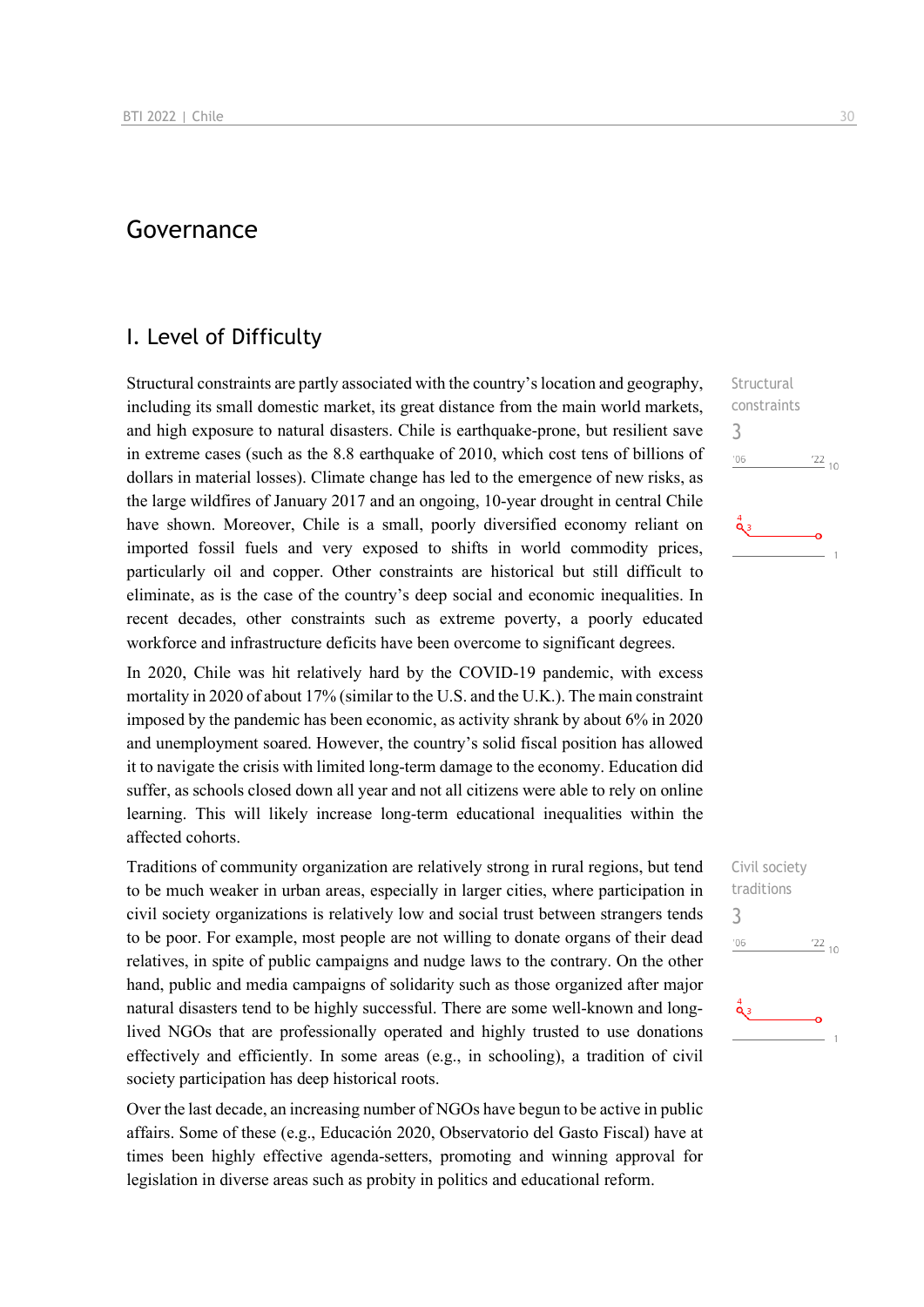Conflict intensity was relatively low in Chile in the decades after 1990, though in the last decade it had gradually risen as contentious actions by social movements became more frequent. The 2019 social uprising, however, was accompanied by looting and burning in most major Chilean cities, with accumulated damages estimated at well over \$1 billion to public and private infrastructure. According to police statistics, between October 2019 and March 2020 there were 5,885 instances of "public disorder," 4,302 protests (peaceful or violent), 1,090 lootings and 441 roadblocks. Though almost all political sectors deplored and verbally "condemned" the violence, some sectors that saw it as functional to ending Pinochet's constitution sympathized with the social uprising. According to surveys, a significant minority, particularly among the youth, believes some forms of violence are legitimate as a way of effecting social change. Thus, violence itself has gained some legitimacy as a political tactic and is likely to be employed in the future. Indeed, whenever the intensity of the pandemic diminished in 2020, both peaceful and violent protests resumed. The Mapuche conflict in the south has also gained in intensity over time. It is therefore likely that Chile's new normal, at least for some time, will be a situation of substantially increased conflict. The problem is rooted in political parties' long-term decline in legitimacy; this has created a growing gap between ordinary citizens and the political class, which in turn has lowered the political system's capacity to absorb and process social conflict.

## II. Governance Performance

#### **14 | Steering Capability**

Since 1990, governments have typically been able to propose and implement longterm policies, even as they have had to search for broad consensus to enact policy reforms expected to endure. Criminal justice, health care, civil service and tax reform, among many others, were taken forward in the past in this way. There is a relatively efficient public system and a network of technical agencies that increase the strategic capacity of governments to prioritize and organize their policy measures. Governments also rely heavily on external expertise. Most reform projects are supported by expert commissions, as are some regulatory impact assessment and strategic planning units. All governments have relied on the Finance Ministry and particularly the ministry's Budget Office (DIPRES) to ensure spending remains closely aligned to long-term objectives and provide a whole-of-government approach in dealings with sectoral ministries.

Despite this institutional capacity, the political capacity to set and (especially) maintain strategic priorities has deteriorated over time as the old cross-party policy

#### **Ouestion** Score



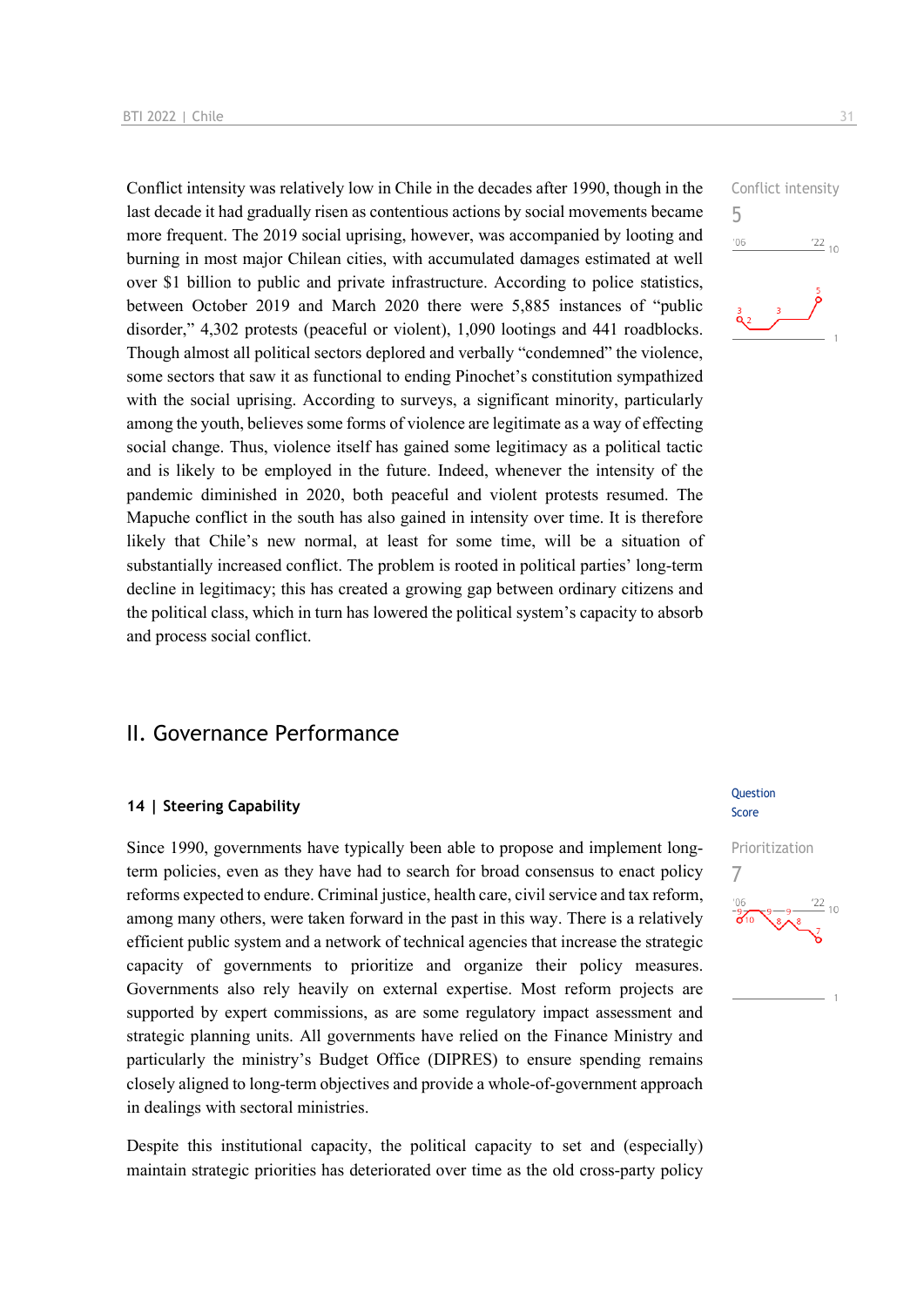consensus has weakened, as parties have lost their internal discipline, and as protests and social movements have put increasing pressure on low-popularity presidents. The current center-right Piñera administration  $(2018 - 2022)$  won the election with a mandate to resume economic growth but did not campaign on any specific set of major reforms, except to partly reverse the previous administration's tax and educational reforms. Pension reform was also a priority due to popular demand and massive demonstrations in 2016.

However, during Piñera's first 18 months in office, the government did not make much legislative progress, as Congress was controlled by the opposition. Moreover, the protests of October 2019 forced a radical reorientation of the policy agenda toward the immediate satisfaction of unmet social demands. The government had to abandon its original tax agenda and instead negotiate a tax increase. Congress successfully wrested control of the agenda from the government and inflicted serious defeats on the government. The most significant such step was the approval of a policy that allowed people to make withdrawals from their individual pensionaccount funds (to cushion the loss of income due to the pandemic). This idea was opposed by all experts but was so popular that the government could not discipline even its own coalition to reject it. This happened as the government was still pushing a major pension reform bill (which, as of early 2021, was still being negotiated). Only the immigration bill has been approved and can be regarded as a government priority successfully pursued until completion.

A long-term orientation was also evident when, in June 2020, the government and opposition negotiated a comprehensive, well-designed, 24-month fiscal package that allowed the government to flexibly face the pandemic without completely abandoning previous fiscal-deficit rules. The government's investment in a diversified portfolio of vaccine contracts was a strategic priority set early in the pandemic, and which is likely to deliver payoffs in 2021. Overall, government weakness, rather than internal incoherence or a desire for short-term gains, has been the main challenge faced by the government in maintaining strategic priorities over time.

The current administration has been the first since 1990 to face a Congress in which the opposition has a clear majority in both legislative houses. Moreover, after the October 2019 protests, the government was in an extremely weak position to advance its agenda in Congress. Perhaps the only significant reform the government has managed to pass is its immigration bill, which comprehensively updates and somewhat toughens immigration rules previously dating from the 1970s. A major pension reform could also yet pass; in both cases, support of the moderate left in Congress was or will be required. On the other hand, the protests almost completely upended the previous political situation, leaving most of the government's original reform program increasingly moot. Thus, the promises of tax reductions and no constitutional reform not only had to be shelved but were in fact reversed into a

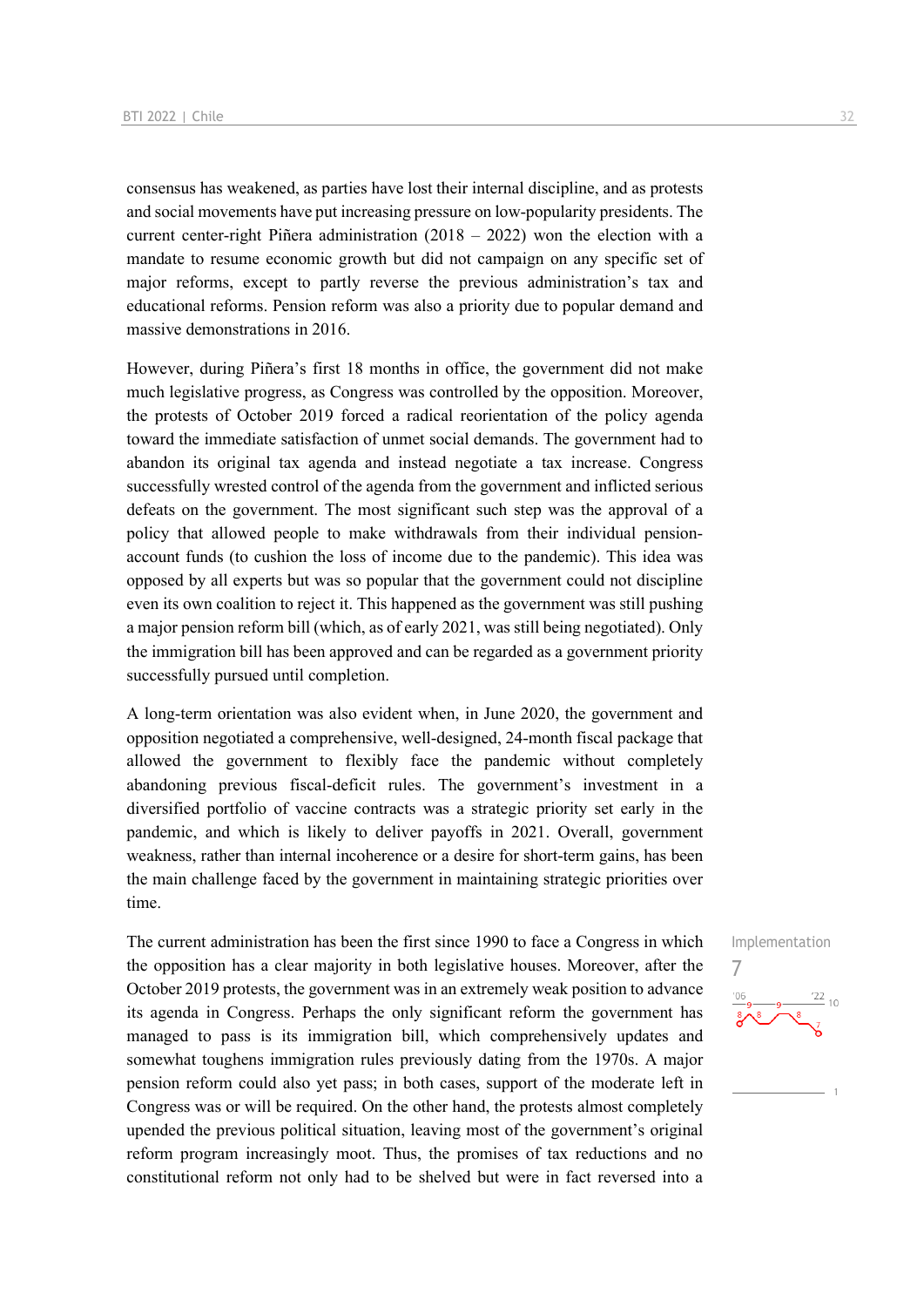constitutional referendum and constitutional convention, and into tax hikes and reductions in tax loopholes.

In turn, the government has passed important social measures through Congress as a response to the protests and the pandemic, including the 50% increase in the basic pension, the guaranteed minimum income for formal workers, the emergency grants and income support measures, and others. None of this was included in the party's original campaign promises. From a normative point of view, however, renouncing the original policy agenda was probably the right (and responsive) thing to do, given the depth of the discontent expressed through the protests and the large support it had among Chileans. In this sense, conceding the constitutional process, in spite of its many risks, is likelier to deepen Chile's democracy than the alternative would have been. The same can be argued for higher social spending. As for the pandemic, it may have somewhat delayed the progress of the pension reform in Congress but did not alter the fundamentals of government policy which, as a result of the Chilean protests, had already been reoriented toward social spending.

There is considerable policy learning and flexibility in policymaking. Learning is mostly institutionalized in a state-bureaucratic apparatus with significant continuity over time and between administrations, both in core personnel and in the implementation of programs, which (mostly) build on previous efforts rather than start anew. Agencies monitor the implementation of each public policy (a requirement in the rules of procedure of the public administration), though internal controls are more procedural than goal-oriented. Additionally, each government establishes its own monitoring mechanisms regarding the implementation of its strategic policies. The system also relies on knowledge exchange, including through international cooperation (virtually all public bodies participate in the appropriate regional and international forums and follow international technical standards in their procedures), and also through recourse to think tanks, academic experts and practitioners (including commissions and standing committees for the study of new policy proposals). The Budget Office (DIPRES), which has informal but substantial authority over line ministries, sometimes conducts in-depth impact evaluation of programs and may recommend modifications or (less frequently) suppression of ineffective programs.

Governments have also shown flexibility, enabling them to seize windows of policy opportunity to implement reforms. For example, Bachelet's government (2014 – 2018) demonstrated flexibility in reacting to the campaign funding scandals with the introduction of legislation that considerably strengthened the separation between business and politics. The current administration showed flexibility of a more fundamental kind when, in response to the protests – which radically changed the political landscape – it installed a less orthodox finance minister and fundamentally reoriented the policy agenda toward meeting social demands, while also accepting a constitutional process that the government and its parties had previously opposed. Policy learning 8 $\frac{22}{10}$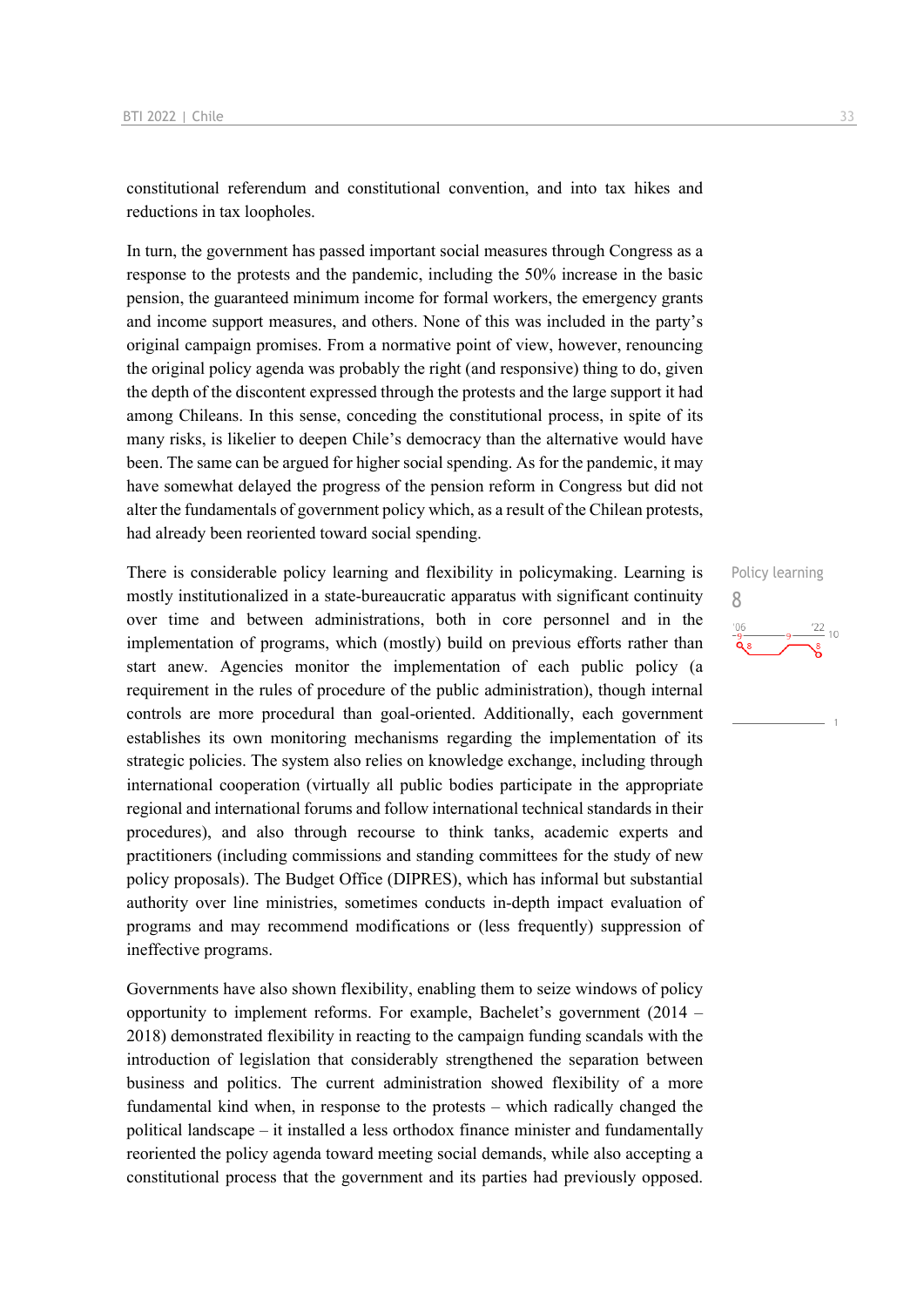During the pandemic, the government demonstrated learning capabilities in many areas, such as in the testing of and active search for asymptomatic cases, in the quarantining of infected people, and in its lockdown strategy. However, it showed less learning capacity in the crucial area of contact tracing, where policy improvement was limited.

#### **15 | Resource Efficiency**

The government makes efficient use of most available human, financial and organizational resources. Resource use is subject to the oversight of an autonomous public agency, the Office of the Auditor General, which essentially determines the legality of the state administration's actions. It is a widely respected agency; its powers are extensive, and its scope has broadened in recent years. An extensive modernization process in public management was initiated in the mid-1990s and progressively deepened since then. A key agency is the Budget Office (DIPRES) attached to the Ministry of Finance, which approves expenditures according to the budget law and regularly monitors its efficient management. A major study by the Inter-American Development Bank (IADB) in 2018 covering 16 Latin American countries found that public spending in Chile was the least wasteful in the region, by some distance. Combining "leakages in transfers," "procurement waste" and "wage bill inefficiency," the study found Chile's overall "technical inefficiency" in spending to be 1.8% of GDP – half of Uruguay's (3.7%), a quarter of Argentina's (7.2%) and less than half the regional average (4.4%). Another IADB study (from 2014) assessed Chile's civil service to be the most developed in the region. The most important reform was the creation of the Senior Public Management System (Sistema de Alta Dirección Pública) in 2003, which ensures that top civil servants are hired on a meritocratic basis, and has since been deepened several times, thus diminishing the degree to which such figures are (mostly inefficiently) rotated.

In spite of these strengths, some shortcomings are still observed in the management of fiscal resources and personnel hiring at the municipal level. Moreover, there is still significant discretion in hiring consultants and advisers at the level of high political office. Public sector wages also typically grow increase than those in the private sector, and for most comparable positions (especially at the lower and middle levels of the pay scale), tend to be significantly higher. Finally, small but persistent budget deficits, in addition to the effects of the 2020 worldwide crisis, have raised gross public debt to about 32% of GDP, though net debt is considerably lower. Debt service is therefore still at moderate and manageable levels.

Efficient use of assets  $\overline{Q}$  $\frac{22}{10}$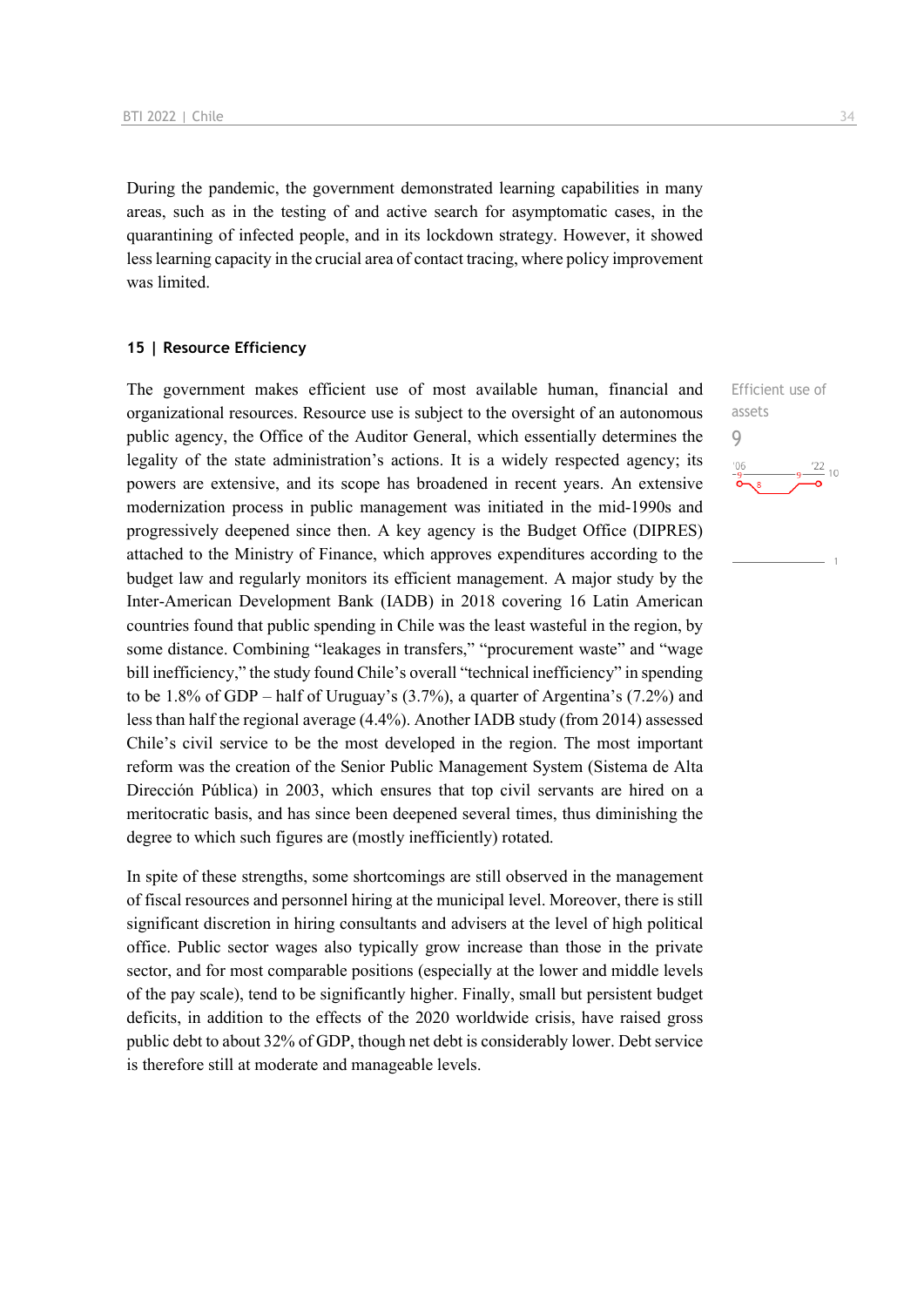In most cases, the government coordinates its policies effectively and acts coherently. There are few gaps, redundancies or frictions between the different parts of government. As a highly centralized country with a strong presidential system, hierarchy and top-down commands are the main coordination mechanism – with the strengths and weaknesses that such a system entails. On almost all matters, the president has the final say, though individual presidents have varied substantially in how much decision-making power they delegate to ministers. Presidents typically rely on a small office of personal advisers outside the formal bureaucratic structure, who are tasked with strategic planning and active supervision of ministries' policies under a whole-of-government approach. The current top policy advisor, who is highly influential, is a former minister.

In all governments since 1990, finance ministers have been particularly important in setting the overall policy direction and adjudicating between competing policy interests, technically supported by the Budget Office, which has in-depth knowledge of line ministries and their policies. Administrative coordination is provided by the General Secretariat of the Presidency (SEGPRES), a ministry that (among other things) is tasked with coordinating and monitoring the executive – especially in the preparation of decisions affecting more than one ministry – and serves as technical support for the Interministerial Committee. It also coordinates the executive's legislative agenda. Weekly political coordination is in the hands of the "political committee," which includes the president and the ministers of finance, interior, SEGPRES, SEGEGOB (press secretary) and social development. Presidents may sometimes name "presidential delegates" with decision-making authority to coordinate efforts on specific matters (such as natural disasters). The system's main vulnerability is probably its dependence on the top when it comes to coordinating different actors, and thus on the leadership's managerial abilities. For instance, reconstruction after some natural disasters has been much faster under some presidents than others.

Over the past 20 years, different corruption scandals have led the political elite, with cross-party support, to take action and develop legal mechanisms to combat corruption. A broad range of integrity mechanisms has been established and for the most part works effectively. Though some deficiencies remain, substantial progress has been made.

In 2003, reforms for campaign funding and state administrative rules were first steps, as was the 2009 Transparency Law, through which citizens and media have gained significantly improved access to information. In addition, a Transparency Council was created in 2009, which upholds full compliance with the transparency law by state agencies. A further advance in 2014 were laws that strengthen transparency and probity in municipalities as well as a lobby law, which requires authorities and public officials to publicize their agendas and establishes the creation of a register of lobbyists (though it does not regulate their activity). In 2016, the reforms to election

Policy coordination 8  $\frac{22}{10}$ 

Anti-corruption policy 9 $\frac{22}{10}$  $'06$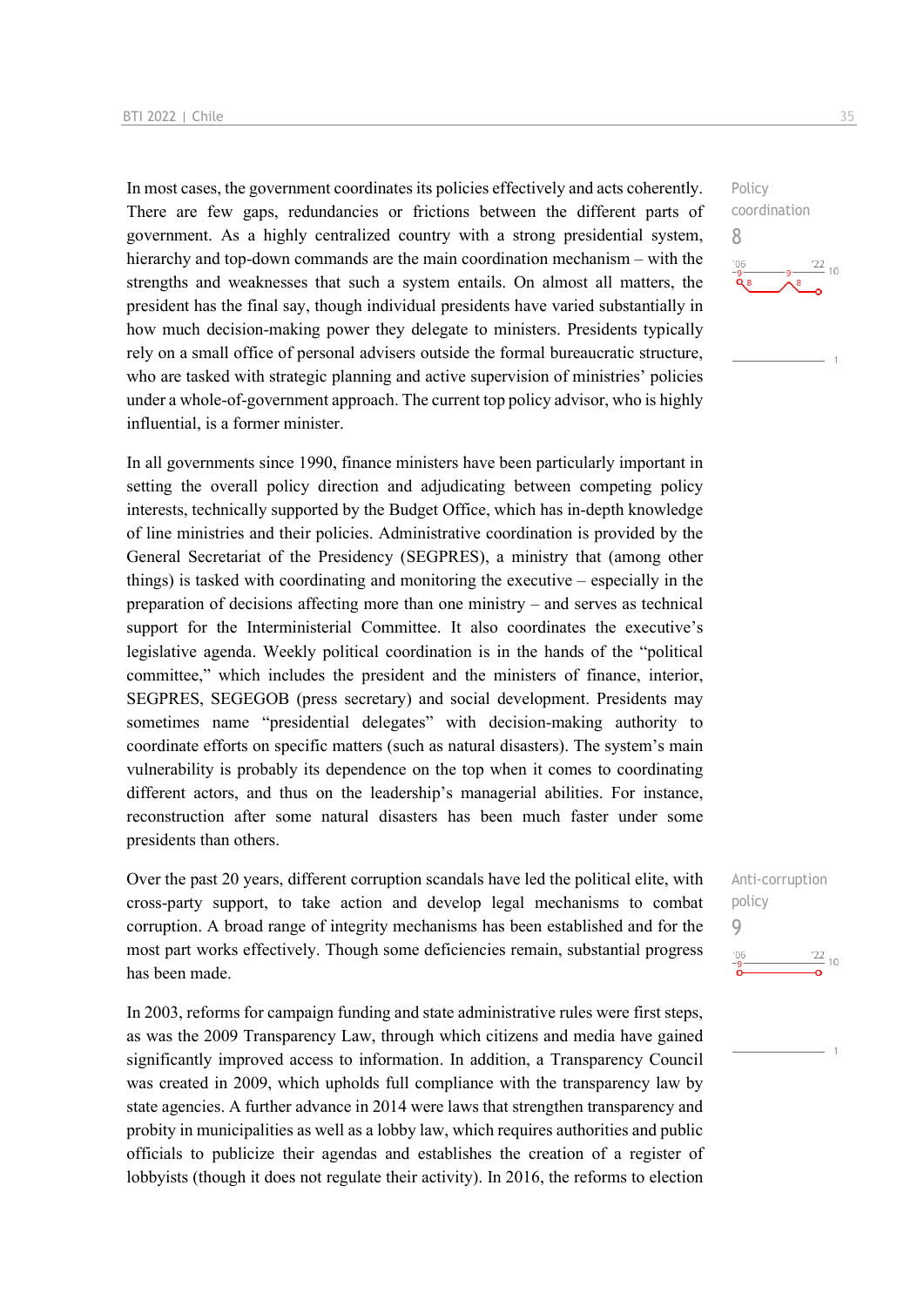campaigns, to political parties and their funding, and a new probity law (which strengthens regulation of asset and interest declarations, asset management and obligations to divest assets) constituted significant advances in separating money and politics. From 2017, thousands of civil servants and elected officials at all levels of government must declare their assets and interests, under the supervision of the Comptroller General. In November 2018, a further law increased sanctions for corruption within the civil service and typified acts of corruption within private firms as a crime. As part of an "anti-abuse" legislative agenda that emerged as response to the protests, a law is being discussed that aims to facilitate whistleblower reports of illegalities or misconduct within the public administration. Another seeks to increase the prescription period for transgressions of campaigning laws from two to five years.

Auditing of state spending is performed by the Comptroller General of the Republic, whose oversight functions also help prevent large-scale corruption. There is some corruption, particularly at the municipal level, often related to public procurement (such as the streetlight bulb case that affected many municipalities in 2020), or else in the form of influence peddling. Although the central government's public procurement system has improved over time and is largely transparent, it remains a potential source of corruption. For this reason, yet another "anti-abuse" bill is being drafted that would force companies that sell products or services to the government to reveal the identity of their ultimate owners.

#### **16 | Consensus-Building**

All major political actors agree on democracy as a strategic long-term goal of transformation. Improving democratic institutions is a goal shared by all actors, even though actors on the left and right may differ in respect to their specific understandings of what a healthy democracy requires (e.g., additional mechanisms of direct democracy). The major disagreement between parties used to be whether to replace Pinochet's constitution using a constituent assembly or to merely reform it in Congress. The October 2019 protests tipped the balance in favor of the first position (the left's). Apart from the form of government, the role of the Constitutional Court and the extent of political decentralization are key issues that will be likely be at the center of the discussion.

Though no actor proposes the wholesale replacement of the market economy, many social movements and wide sectors of the political left strongly criticize the current economic model. The 2019 protests were interpreted as having been in large part a reaction against its current mode of functioning. The leftist Frente Amplio, which emerged largely from the 2011 student movement, strongly criticizes the Concertación governments (1990 – 2010) for having merely established a toneddown version of "neoliberalism" in permanent submission to business interests. This view is shared by former Concertación parties themselves. Thus, Chile's longConsensus on goals 8 $\frac{22}{10}$  $'06$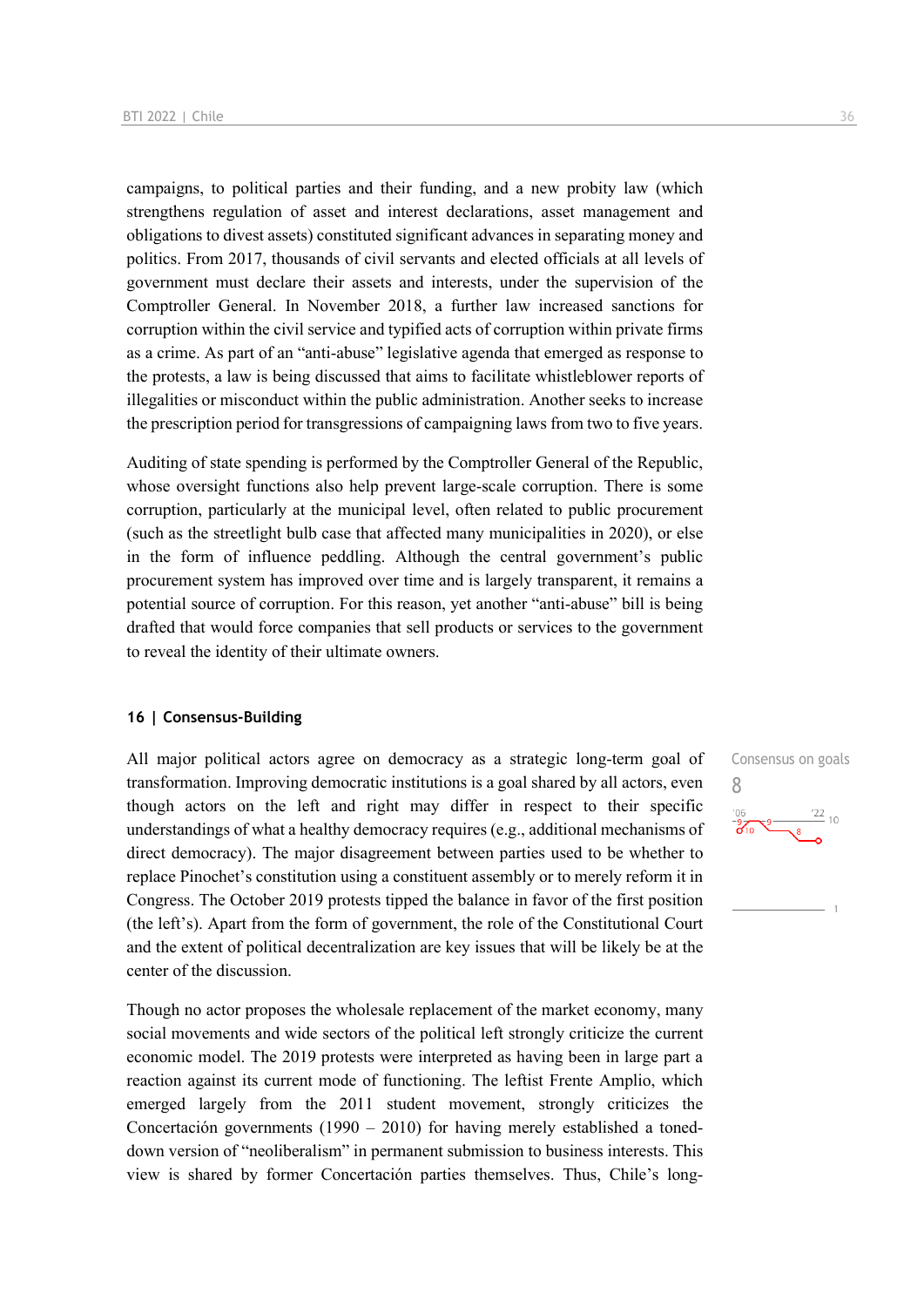standing consensus on a socioeconomic "model," which guided almost all actors since 1990, is in important respects a thing of the past. Areas such as taxation levels, free trade treaties, market provision of "social rights" and the use of market mechanisms in the management of natural resources were not contested in the past but are now. Thus, the substance of the new economic model will be a major issue in the constitutional convention, even if the core principles of a market economy are not disputed.

Anti-democratic actors are no longer a serious problem in Chile. With the constitutional reform of 2005, the executive has complete control over the armed forces. The military hierarchy is committed to the democratic constitution. Though some legislators on the right and the left have occasionally declared their support for past or foreign dictatorships (such as those of Pinochet or Maduro), such moves are largely symbolic, and are an easy way to play identity politics with specific portions of the electorate. A partial exception is the Communist Party, which not only has consistently supported and defended Nicolás Maduro's regime in Venezuela, but has also refused to sign or endorse the political agreement in Congress made after the protests, apparently betting on Piñera's fall and/or on creating a constituent assembly without the rules that were agreed, which will constrain the convention's acts (such as the two-thirds majority rule for approving articles in the new constitution or the refusal to give the convention the authority to change existing laws). Nonetheless, the Communist Party campaigned for a new constitution in the October 2020 referendum, and will participate in the upcoming constitutional convention, thus fully joining the process.

The main cleavage in Chilean society is socioeconomic, linked to structural inequalities that have diminished at a much slower pace than the increase in citizens' normative expectations regarding their diminution. Parties were successful in depolarizing social conflict after the Pinochet dictatorship in the 1990s through consensus-based politics, but this eventually alienated citizens and civil society. Over the course of the last decade, social movements started articulating discontent, and showed that society had largely emancipated itself from political parties' guidance. However, parties were very slow in reacting to the changing situation, though the Bachelet government  $(2014 - 2018)$  marked an attempt to channel this discontent by making a moderate ideological shift to the left. Nonetheless, the mounting failures of past administrations to manage cleavages in society fueled growing public frustration that eventually exploded onto the streets with the October 2019 protests.

The shock of both the violent destruction and the peaceful and massive demonstrations jolted parties into action. The political agreement to allow a constitutional referendum and constituent convention was a desperate attempt to give political form to this inchoate and leaderless discontent, and an opportunity to build a new consensus from scratch. The succession of social measures has also represented attempts to respond to citizens' demands. The Piñera administration, after initial



Cleavage / conflict management 7 $\frac{22}{10}$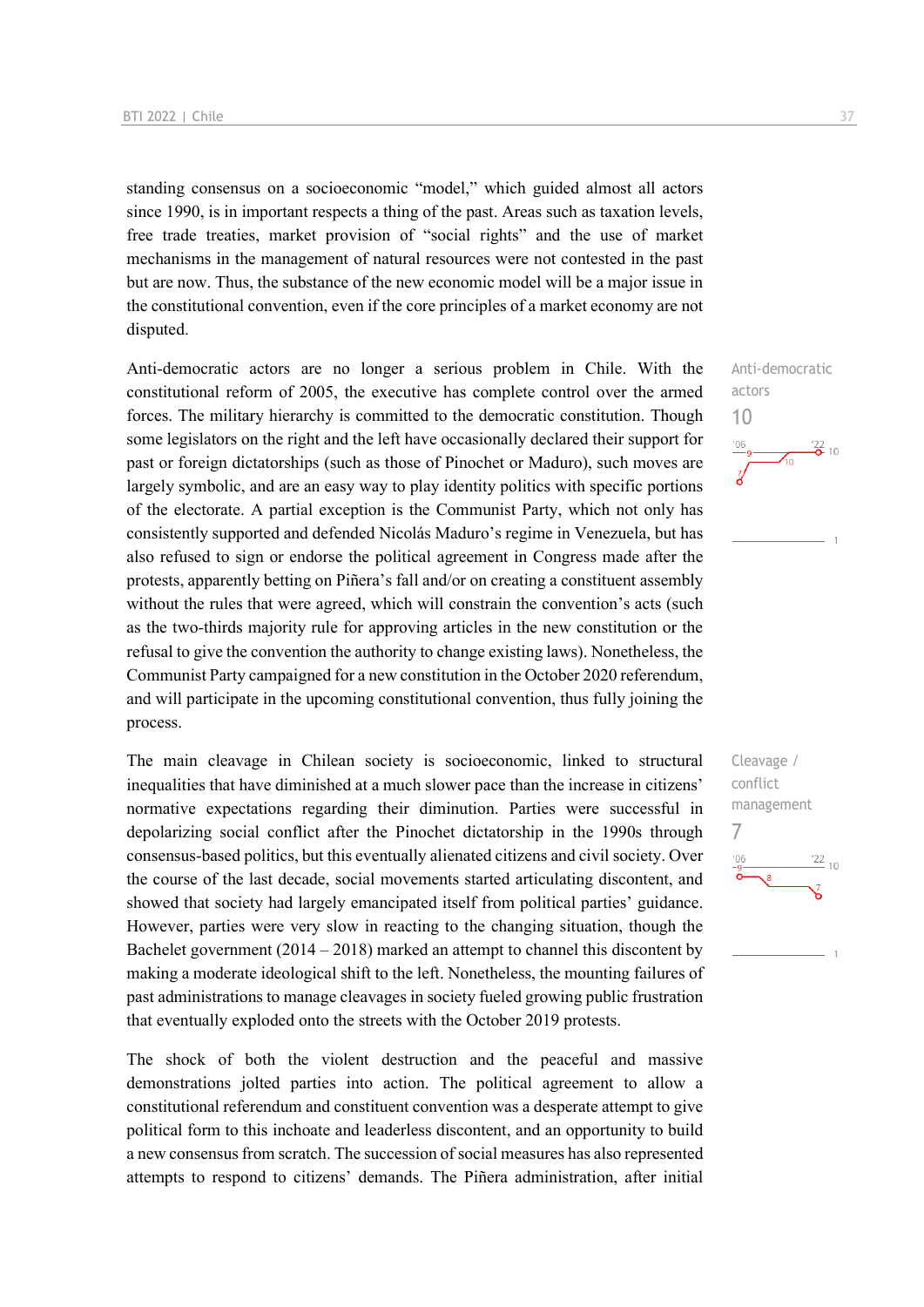hesitation, accepted the need for greater social spending and a new policy agenda. Thus, the record of the political leadership in depolarizing conflict is mixed. Over the last decade, parties generally failed to channel emerging social conflict and indeed came to be seen as part of the problem. The Piñera administration was particularly clumsy in the weeks and days preceding the protests, with ministers throwing light, half-joking remarks about the increase in the cost of living that angered people and made the government, already perceived as close to business interests, seem unfeeling and completely out of touch. On the other hand, the reaction of most (though by no means all) of the political class to the protests was a sincere attempt to depolarize the situation. After that critical moment, however, party leaders have reverted to more polarizing discourses and strategies.

The political leadership regularly takes the interests of civil society actors into account, whose ability to influence the public agenda has increased over time, while political parties have ceased to be the sole vehicle for influencing legislation. Legislative committees regularly invite relevant civil society groups and experts to share their views on proposed bills. Think tanks regularly express their views, can be very influential, and some of them enjoy an international reputation. The new social movements are now significant actors, as informal veto players, as participants in the legislative discussion process and even as agenda-setters (e.g., education reform was placed on the agenda by student mobilizations and pension reform by massive citizen marches in 2016). Some social policy is implemented through partnerships with NGOs. Economic and professional interest associations are relatively influential, both in the legislative process and sometimes more widely. For instance, the Doctors' Association (Colegio Médico) played a major role during the pandemic in influencing public opinion and in pressuring the government (and sometimes working with it as well).

A frequent and important role for civil society actors occurs through ad hoc commissions that presidents typically summon to help them bring forward change on some major policy where they need cross-party support. Recent examples include the Council of Observers in Bachelet's constitutional consultation process in 2016, and the 2020 Commission on Public Spending. The latter was asked to make suggestions on improving participation, transparency and efficiency in public spending, and both experts and representatives of the major relevant NGOs were invited. Likewise, since the start of the pandemic, the Ministry of Health has relied on the advice of an ad hoc advisory committee of experts (scientists, top bureaucrats, former health authorities) that it recruited for this purpose.

Civil society participation 8 $^{\prime}06$  $\frac{22}{10}$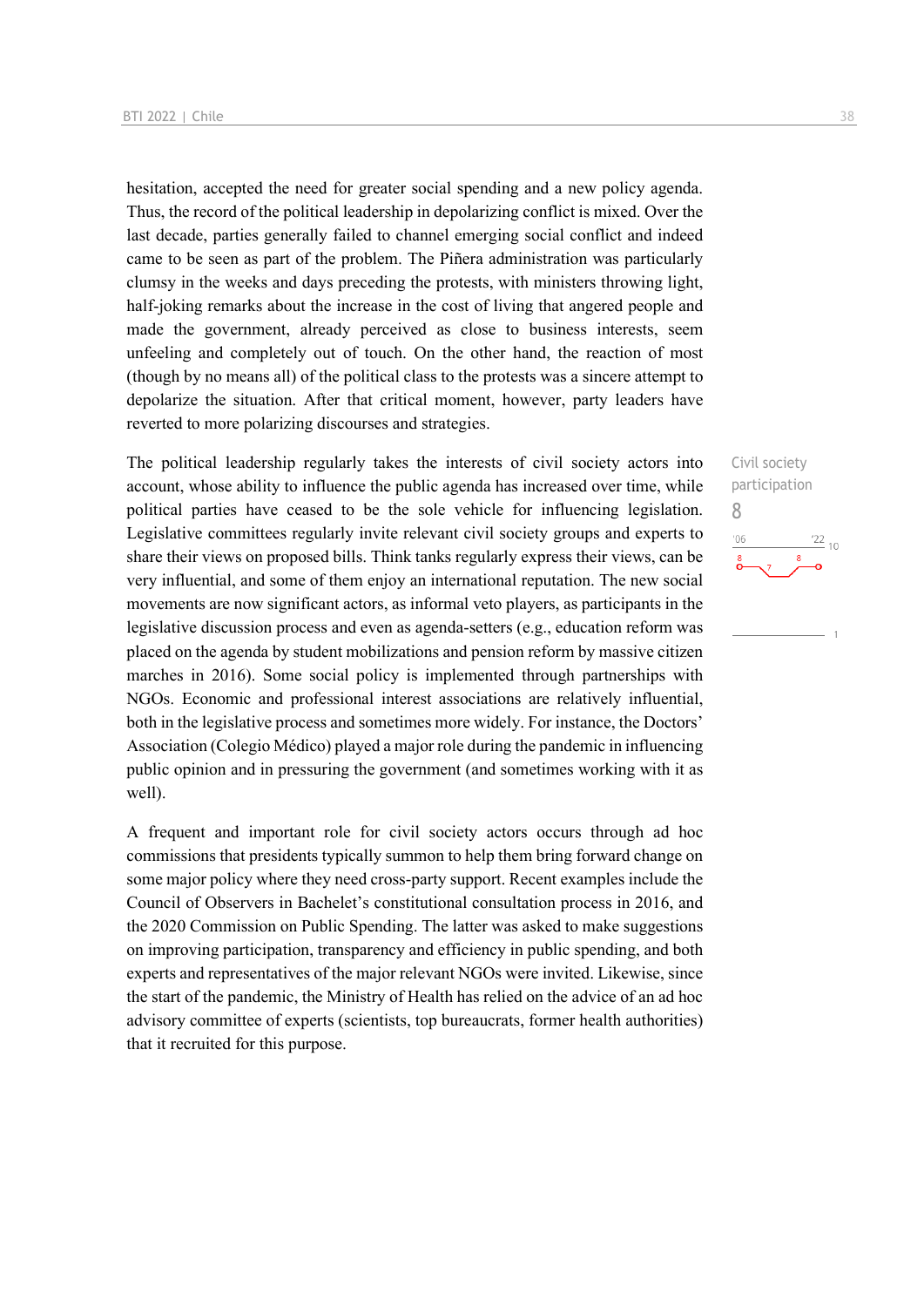Since 1990, Chile has undergone a slow but incremental process of reconciliation after the human rights violations perpetrated by the military dictatorship (1973 – 1990). However, the political saliency of this issue has waned over time, as some measure of justice has been slowly achieved, as consensus has built over the unacceptability of human rights violations, and as those involved in crimes have aged and died.

Politically, the first major landmark was the 1991 report of the Truth and Reconciliation Commission, which established the existence and identity of disappeared or murdered victims. In 2003, this was followed by the Valech Commission, which gathered information and granted benefits to those classified as victims of torture and political imprisonment. In December 2009, the Museum of Memory and Human Rights was inaugurated. More recently, both major right-wing parties removed any support for the "military government" from their declaration of principles (RN in 2014 and the UDI in 2019).

Judicially, after Pinochet was detained in 1998, courts began to prosecute former human rights violations actively. By November 2015, a total of 1,373 officers and civilians had been indicted, prosecuted and/or convicted of human rights violations during the dictatorship. However, a report stated that by mid-2018, sentences had been handed down in only 22% of cases involving disappeared or executed persons (many disappeared have never been found). As of April 2020, 490 people had been convicted by the judicial system, and 201 were serving prison sentences (some of the convicted have died, and of the imprisoned, 80 were at least 75 years old). The highly controversial 1978 amnesty law – which states that human rights violations perpetrated between September 1973 and March 1978 cannot be prosecuted – is almost never applied by the courts, even though it remains in force. Political controversy remains regarding the housing of the human rights prisoners – about half are in a purpose-built, relatively high-quality prison – and about the occasional grant of special benefits to those how have been convicted. For instance, in 2020, the rightwing president pardoned two human rights violators on humanitarian grounds of terminal illness. Victims' associations opposed the pardons.

#### **17 | International Cooperation**

Since 1990, Chilean governments have made judicious use of international aid in transformation initiatives, effectively utilizing international assistance to further their strategic economic and human development goals. Development aid projects in the past 20 years have concentrated in a few sectors, in particular climate change, renewable energy and education (scholarships), with donors complementing strategic government policies in Chile. A 2010 European Commission evaluation viewed Chile as a reliable partner in development cooperation. Since 2000, however, net official development assistance has usually been less than 0.1% of GDP. Indeed, by

Effective use of support 10 $\frac{22}{2}$  10

Reconciliation

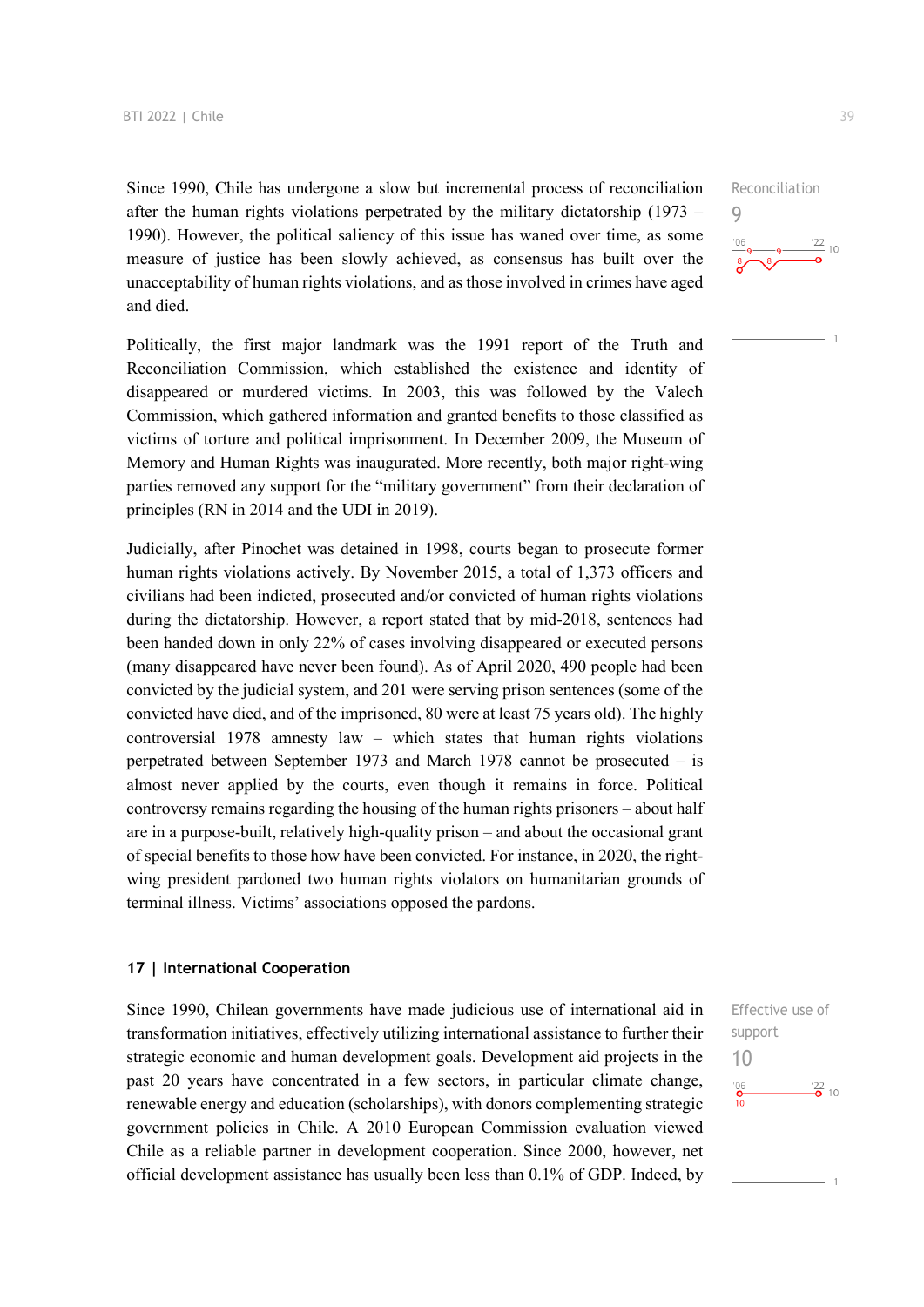the second half of the 2010s, non-concessional funding from international financial institutions (such as the IADB and the World Bank) usually quadrupled or quintupled aid flows. Since early 2018, Chile's own income level has rendered it officially no longer eligible to receive development assistance. However, it has sought continued engagement with traditional donor countries, as it remains interested in technical, rather than financial, assistance. Indeed, since its accession in 2010, Chile has increasingly relied on OECD recommendations and experiences of fellow member countries to learn from international know-how and to adapt external advice to its domestic reality.

The Chilean government has for decades been considered highly credible and reliable by the international community, and the country has an excellent reputation all over the world, especially for its democratic advances and economic progress. The level of international confidence in Chile is reflected in its trusted position in both trade and politics, and in its numerous bilateral and multilateral agreements with more than 50 countries. The Chilean state has always complied with international rulings it has lost, such as at the Inter-American Court of Human Rights, at the International Court of Justice in The Hague (which ceded maritime territory under Chilean control to Peru in 2014), or at the International Center for Settlement of Investment Disputes (ICSID).

Somewhat damaging its credibility, the government pulled out of signing the Latin American Escazú environmental protection agreement in 2018, as well as the U.N. Global Compact on Migration. Both changes came hours before the actual signature ceremonies and caught both local and international actors by surprise. Chile had been a leading actor in drafting the Escazú Agreement under the previous administration. On the other hand, the government has tried to get the TPP-11 trade agreement, to which it is a signatory, approved in Congress; however, on economic matters, it is a part of the political left that opposes international ties. Thus, Chile's multilateralist drive has lost force over recent years, but the country has not reneged on established commitments.

Over the last two decades, Chile has sought to improve its relations with the Latin American community, mostly successfully. Economically, Chile has privileged the deepening of relationships with like-minded countries in terms of openness to the international economy. To this end, in 2011, Chile, Mexico, Peru and Colombia created the Pacific Alliance, whose goal is to contribute to further economic integration (including trade, the financial sector, labor, physical infrastructure and sharing practices). Chile is also an associate member of Mercosur and has good relationships with Brazil and Argentina. Chile participates in regional integration initiatives. Although, like other countries, Chile has pulled out of UNASUR, in March 2019 it joined with Colombia to spearhead the creation of the new Forum for the Progress and Development of South America (PROSUR), which currently numbers eight South American nations as members. The country has also assumed a

Credibility 10  $\frac{106}{2}$  $\frac{22}{2}$  10

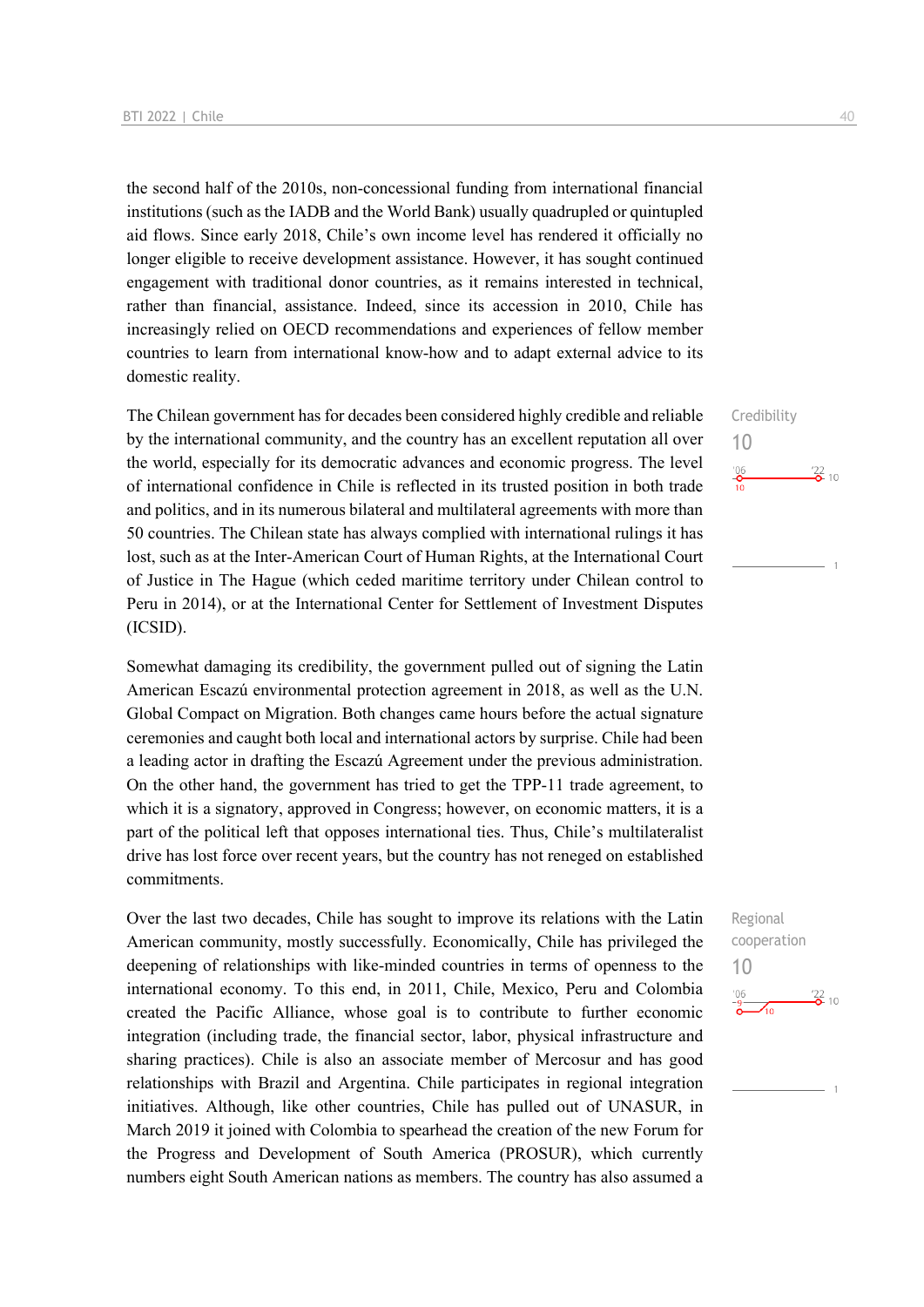leadership role in tripartite cooperation in Latin America and the Caribbean and provides aid and development projects throughout the region (for example in Haiti, Bolivia and Ecuador).

Relationships with immediate neighbors are mixed. Since the 1990s, the country's relationship with Argentina has improved on all fronts, including significant security cooperation. Concerning Peru, after both sides accepted the International Court of Justice (ICJ) ruling on the correction of the maritime boundary, relations have benefited from the expansion of trade relations between the two countries and their common orientation toward the Pacific and APEC countries. Bolivia continues to demand sovereign access to the Pacific Ocean, which have been refused by the Chilean government with reference to the 1904 bilateral peace treaty. Bolivia took the matter to the ICJ in 2013. However, in October 2018, the ICJ decisively confirmed Chile's position that it is under no obligation to negotiate. Nonetheless, Bolivia's lack of access to the ocean attracts some international sympathy and the issue remains unresolved.